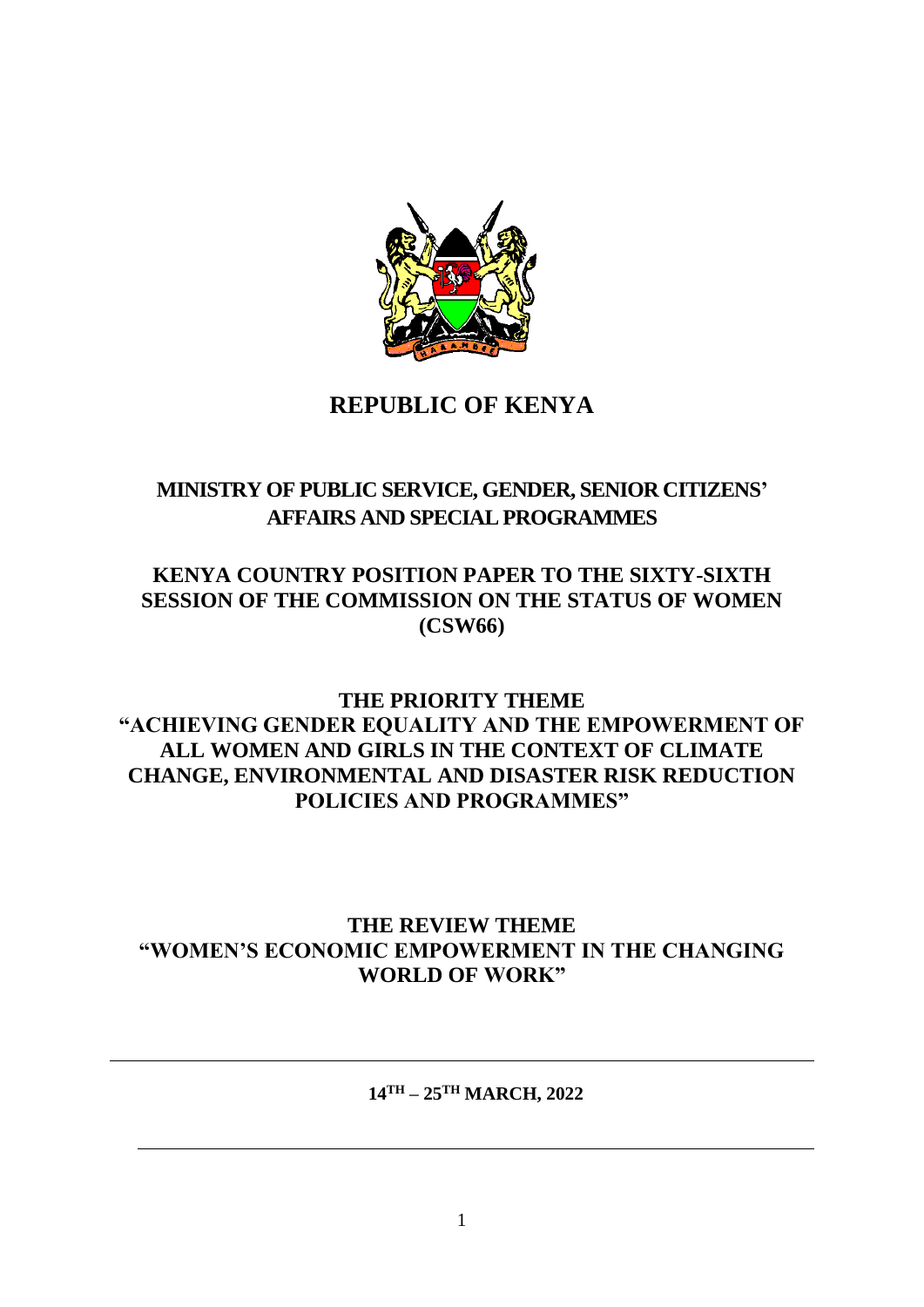# **Contents**

| 2.2 Gender Sensitive Responses to the Effects of Climate Change Normative and Policy                  |  |
|-------------------------------------------------------------------------------------------------------|--|
| 2.3 Women, gender equality and Agriculture, Energy, and Water, in the context of climate<br>change 10 |  |
| 2.4 Women, Agriculture and Food Security in The Context of Climate Change11                           |  |
| 2.5 Women, Gender Equality and Water Resources in The Context of Climate Change 14                    |  |
| 2.6 Women, Gender Equality and Energy, In the Context of Climate Change 17                            |  |
| 2.7 Women, Gender Equality and Health in the Context of Climate Change24                              |  |
|                                                                                                       |  |
| 3.1 Strengthening the legal and policy framework for women's economic empowerment in the              |  |
| 3.2 Strengthening Education, Training and Skills Development in the Context of Climate<br>Change29    |  |
| 3.3 Strengthening and Implementing Economic and Social Policies for Women Economic                    |  |
| 3.4 Addressing the Growing Informality of Work and Mobility of Women Workers in the                   |  |
| 3.5 Strengthening Managing Technological and Digital Change for Women Economic                        |  |
| 3.6 Strengthening Private Sector Participation in Socio-Economic Empowerment in the                   |  |
| 3.7 Strengthening Women's Collective Voice, Leadership and Decision-Making in the Context             |  |
|                                                                                                       |  |
|                                                                                                       |  |
|                                                                                                       |  |
|                                                                                                       |  |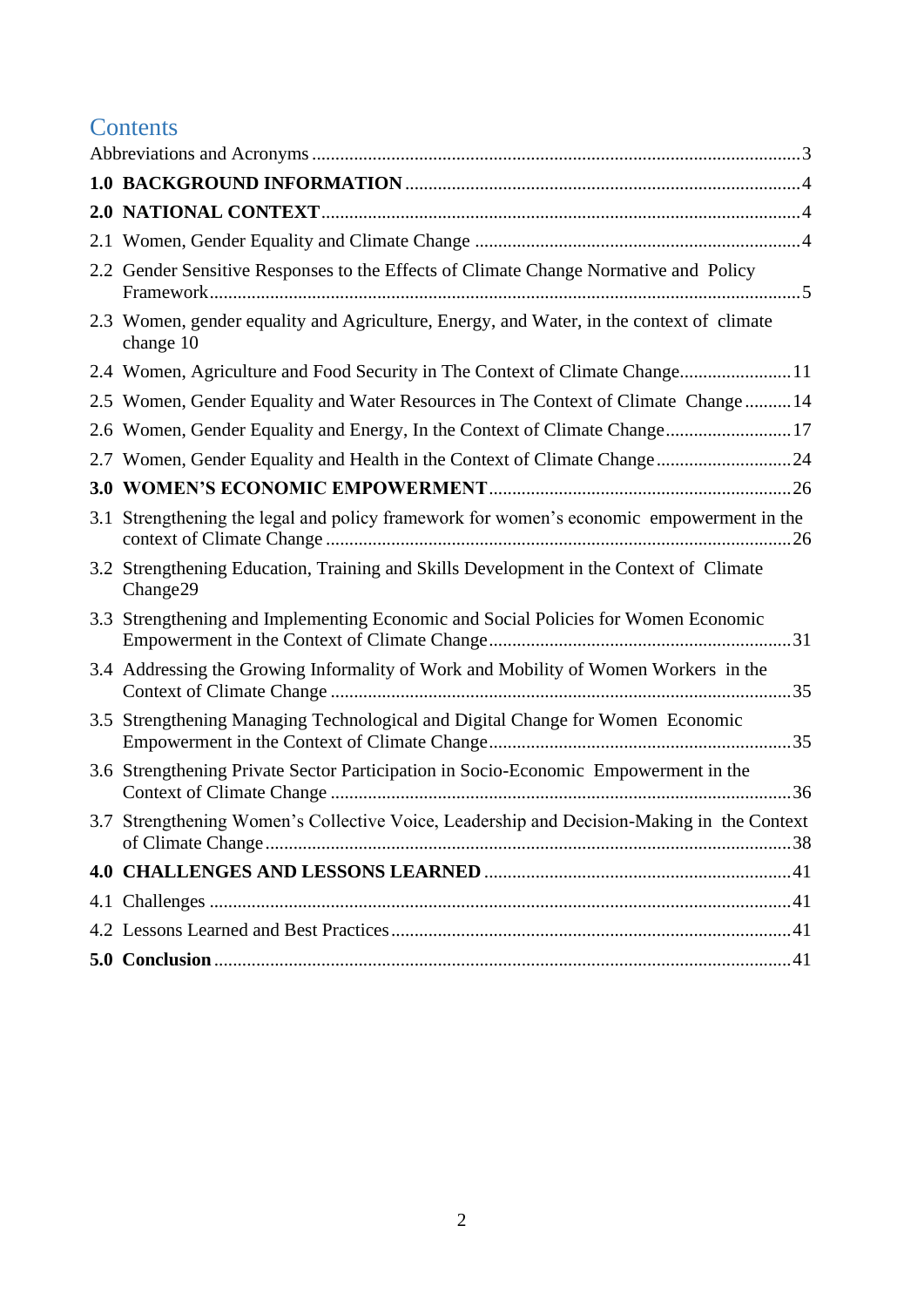# <span id="page-2-0"></span>Abbreviations and Acronyms

| <b>ACHPR</b>  | Africa Charter on Human and Peoples Rights                           |
|---------------|----------------------------------------------------------------------|
| <b>AfDB</b>   | <b>African Development Bank</b>                                      |
| <b>AGPO</b>   | Access to Government Procurement Opportunities                       |
| <b>ASDS</b>   | <b>Agricultural Sector Development Strategy</b>                      |
| <b>ASAL</b>   | Arid and Semi-arid Lands                                             |
| <b>CEDAW</b>  | Convention on the Elimination of All forms of Discrimination Against |
| Women         |                                                                      |
| <b>COP</b>    | Conference of the Parties                                            |
| <b>CSO</b>    | Civil Society Organization                                           |
| <b>CSW</b>    | <b>Commission on Status of Women</b>                                 |
| <b>GBV</b>    | <b>Gender Based Violence</b>                                         |
| <b>GHG</b>    | <b>Green House Gases</b>                                             |
| <b>GoK</b>    | Government of Kenya                                                  |
| ICT           | Information and Communications Technology                            |
| <b>ILO</b>    | <b>International Labour Organization</b>                             |
| <b>INDC</b>   | <b>Intended Nationally Determined Contributions</b>                  |
| <b>KWSPs</b>  | Kenya Water Services Providers                                       |
| <b>KEPSA</b>  | Kenya Private Sector Alliance                                        |
| <b>KNBS</b>   | Kenya National Bureau of Statistics                                  |
| <b>K</b> shs  | Kenya Shillings                                                      |
| <b>MoEST</b>  | Ministry of Education Science and Technology                         |
| <b>MTPs</b>   | <b>Medium Term Plans</b>                                             |
| <b>NAP</b>    | National Adaptation Plan                                             |
| <b>NCCAP</b>  | National Climate Change Action Plan                                  |
| <b>NCCC</b>   |                                                                      |
|               | National Climate Change Council                                      |
| <b>NCCFP</b>  | National Climate Change Focal Point                                  |
| <b>NCCP</b>   | <b>National Climate Change Policy</b>                                |
| <b>NCCS</b>   | <b>National Climate Change Strategy</b>                              |
| <b>NCCRS</b>  | <b>National Climate Change Response Strategy</b>                     |
| <b>NCCSC</b>  | <b>National Climate Change Steering Committee</b>                    |
| <b>NCCTC</b>  | <b>National Climate Change</b>                                       |
| <b>NDC</b>    | Nationally Determined Contribution                                   |
| <b>NEMA</b>   | National Environmental and Management Authority                      |
| <b>NGAAF</b>  | National Government Affirmative Action Fund                          |
| <b>NGEC</b>   | National Gender and Equality Commission                              |
| NGO           | Non-Governmental Organizations                                       |
| <b>SDGs</b>   | <b>Sustainable Development Goals</b>                                 |
| SGBV          | <b>Sexual and Gender Based Violence</b>                              |
| <b>STEM</b>   | Science, Technology and Mathematics                                  |
| <b>UN</b>     | <b>United Nations</b>                                                |
| <b>UNFCCC</b> | United Nations Framework Convention on Climate Change                |
| <b>WSPs</b>   | <b>Water Services Providers</b>                                      |
| WEE           | Women Economic Empowerment Strategy                                  |
| <b>WEF</b>    | Women Enterprise Fund                                                |
| WEEK          | Women in Energy Enterprises in Kenya                                 |
| <b>YEDF</b>   | Youth Enterprise Development Fund                                    |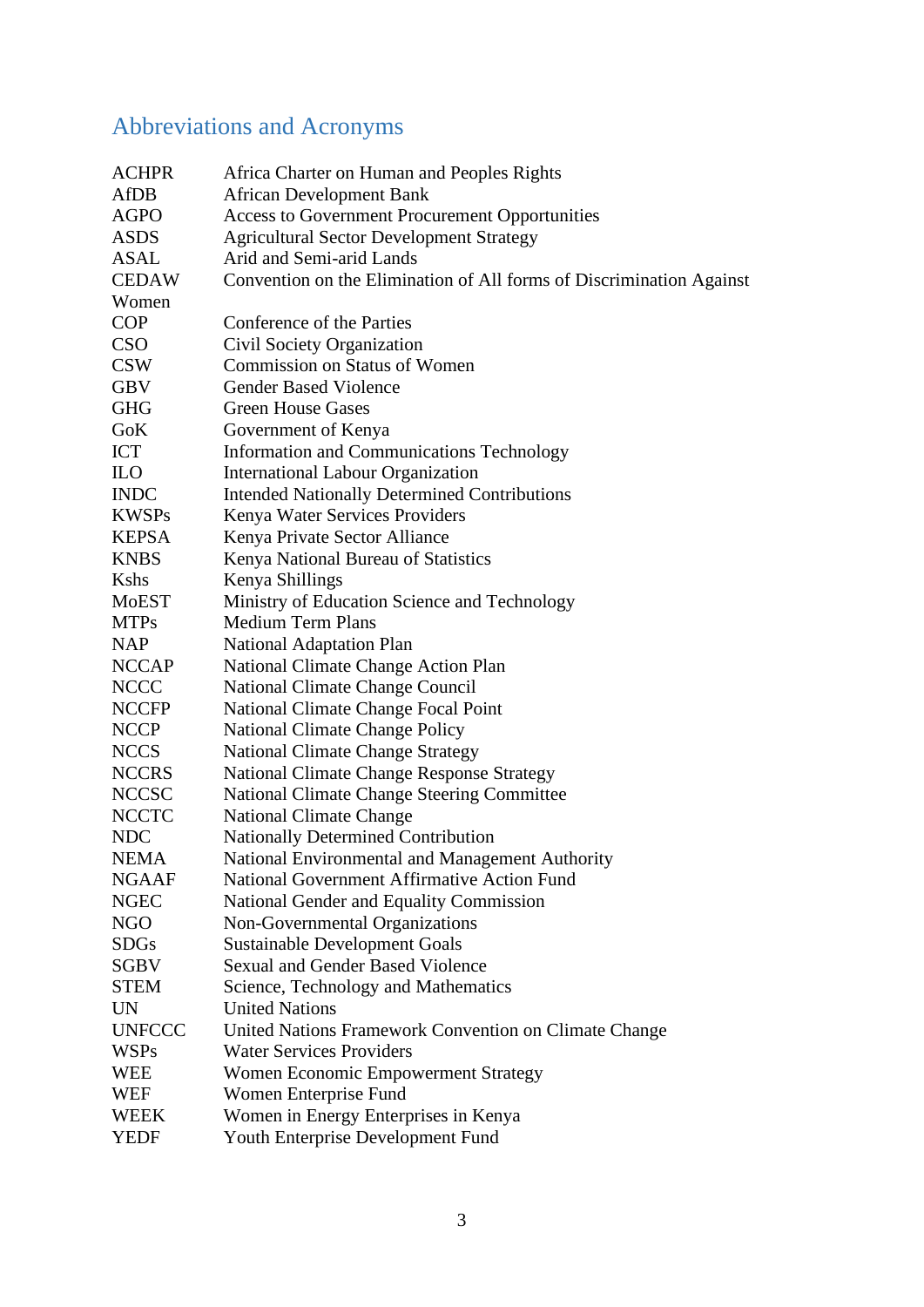# <span id="page-3-0"></span>**1.0 BACKGROUND INFORMATION**

The  $66<sup>th</sup>$  Session of the Commission on the Status of Women which will take place from  $14<sup>th</sup>$ – 25th March, 2022, under the priority theme "**Gender equality and the empowerment of all women and girls in the context of climate change, environmental and disaster risk reduction policies and programmes"**. The review theme is on progress towards the implementation of the agreed conclusions of the 61<sup>st</sup> session on **Women's economic empowerment in the changing world of work.**

This report is prepared within the context of the CSW 66 by taking into consideration, the priority and review themes and, provides information on some of the measures undertaken by the Kenyan government within that context, effects of Climate Change. This includes strengthening economic and social policies for women's economic empowerment.

# <span id="page-3-1"></span>**2.0 NATIONAL CONTEXT**

## <span id="page-3-2"></span>2.1 Women, Gender Equality and Climate Change

Kenya has rich biodiversity and a unique tropical climate with varying weather patterns due to differing topographical dimensions that support the biodiversity. The country also has a wide variety of ecosystems: mountains, forests, arid and semi-arid areas (ASALs), freshwater, wetlands, coastal and marine. In addition to hosting diverse and unique landscapes and natural resources, these offer many opportunities for sustainable social and economic development for men and women.

Climate change is shifting climatic conditions in Kenya, with many areas now facing frequent and severe droughts and major flash floods. Changes in ecological conditions are affecting natural resources and environmental patterns through precipitation and temperature change. Climate change is causing significant shifts in plant and animals distributions patterns and land degradation across the country as seen in emerging patterns of soil erosions, flash floods sweeping landscapes, spreading desertification, and shifting land cover.

Climate and environmental crises and disasters threaten the full realization of human rights, especially the rights to life and dignity, development, a life free from violence and discrimination, an adequate standard of living, the highest attainable standard of physical and mental health, water and sanitation, a healthy environment and others, with disproportionate impacts on women and girls, especially those in vulnerable and marginalized situations and conflict settings.

Despite its global nature and resultant vulnerability, climate change impacts do not affect all groups of people equally. The degree to which people are affected by climate change is directly linked to their vulnerability. For women, their vulnerability is reinforced by the existing gender inequalities they face across social, economic, political, and environmental systems, and in turn, this means that women are more likely to be disproportionately affected by climate change.

In Kenya, patriarchy ascribes to women and girls the role of primary caregivers, thus the responsibility of securing water, food, and fuel for cooking and for taking care of household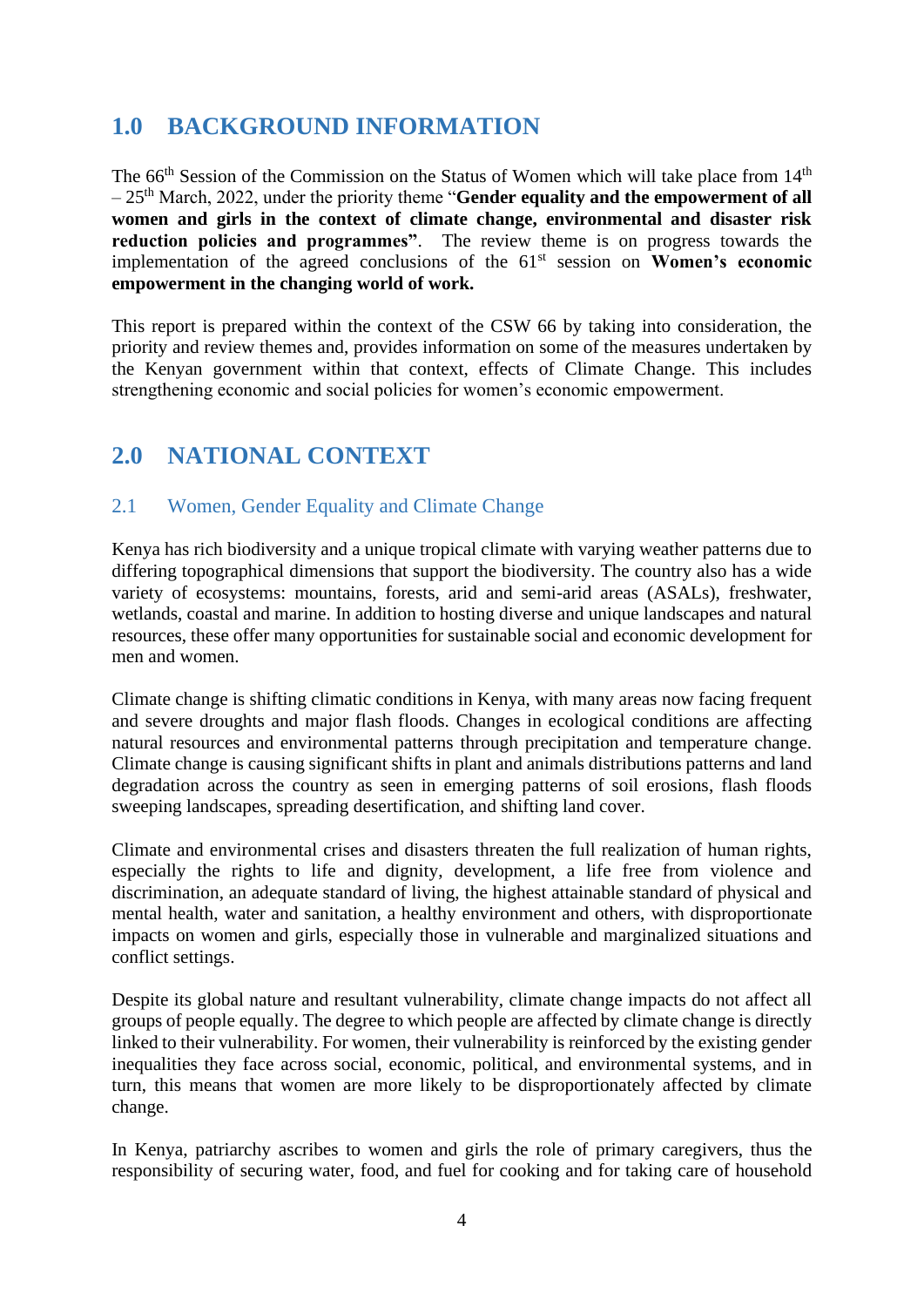members including children, the elderly, and the disabled. In addition to these activities, women also engage in livelihood production, undertaking the bulk of agricultural work and contributing to productivity for consumption and for sale, while earning only a fraction of the income generated and owning a nominal percentage of assets.

Women's high dependence on natural resources for both reproductive and productive activities which are climate-sensitive underscores their vulnerability in the face of increased climatic change. However, this same dependence also makes them critical stakeholders in mitigation, adaptation, climate change finance, technology and capacity-building efforts. Women's participation in the efforts to manage the impacts of climate change is crucial.

Despite their participation and contribution to the economy, women and girls' work is often under-rated, often unpaid, underpaid or invisible. The majority of women work in the informal sector, with only 34 per cent working in the formal sector. Those that do work in the formal labour market generally earn less than men; for every Kshs. 100 earned by a man, Kenyan women earns Kshs. 62. This wage gap cumulatively translates to different outcomes for both men and women, economically, politically, socially and culturally. For instance, poverty is prevalent among low-income earning women, rural communities and the urban poor, concentrated in increasing urban settlements. 30.2 per cent of female-headed households are poor compared to 26 per cent of their male counterparts. Barriers to information, technologies, and financial services coupled with limited participation in decision-making, markets and formal institutions contribute to and exacerbate inequalities between men and women.

Gender integration in climate change policy is important to ensure gender-appropriate responses and support to climate change impacts. Careful consideration of differentiated gender impacts should prevent the deepening of inequality in climate change policy and address the structural factors that cause or uphold the discrimination of women. The implementation of Kenya's NDC as well as efforts towards low carbon and climate-resilient development requires inclusive and gender-responsive approaches that address the factors that maintain inequalities, constrain women's opportunities and limit their ability to plan and adapt to climate change.

To address the impacts of climate change, the Government has been initiating adaptation, mitigation, and resilience efforts across the country in partnership with various partners with notable efforts in the legal frameworks and institutional reforms to address climate change better.

#### <span id="page-4-0"></span>2.2 Gender Sensitive Responses to the Effects of Climate Change Normative and Policy Framework

Kenya has made significant progress in developing climate change legal and policies framework and strategies. The Government has put in place comprehensive legal and policy frameworks on climate change, environmental and disaster risk reduction which provide a cohesive basis for gender-responsive governance that fulfils the rights and needs of women and girls.

As part of global efforts to combat climate change, in 2016, Kenya ratified the **United Nations Framework Convention on Climate Change (UNFCCC), the Paris Agreement, and** submitted its first ambitious **Nationally Determined Contribution** (NDC). The NDC sought to abate its Greenhouse Gas (GHG) emissions by 30 percent by 2030, through adaptation and mitigation actions that will build resilience to climate change.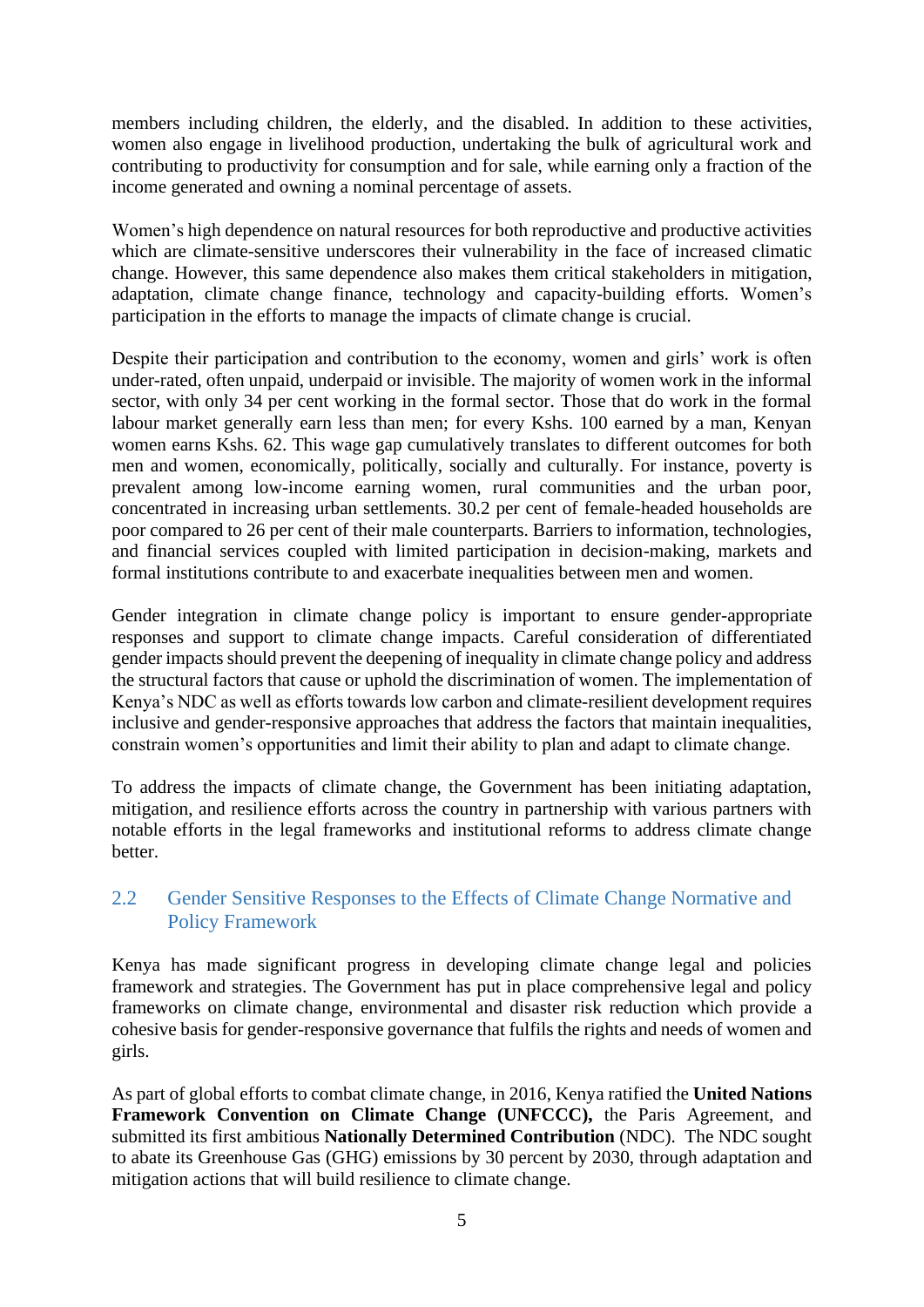Kenya has **adopted the 2030 Agenda for Sustainable Development**, including its 17 Sustainable Development Goals (SDG) with an aim to address women's concerns and to promote gender equality and empowerment across sectors including agriculture, energy, water, forestry and others.

**Kenya's NDC has been revised and updated**. The updated NDC commits to abate Greenhouse Gas emissions by 32 per cent compared to the first NDC target of 30 percent by 2030. Further, unlike the first NDC that was fully conditional to support, the updated NDC commits to mobilize resources to meet 13 per cent of the estimated implementation budget of USD 62 Billion, requiring international support of 87 per cent.

In order to ensure that gender-responsive actions were identified, planned, budgeted for and implemented as part of mainstreaming gender into Kenya's NDC, Gender Analysis focusing on the key NDC sectors of Agriculture, Energy and Water have been undertaken to explore the gender-differentiated impacts of climate change by looking at existing gender inequalities in access to and use of resources, participation, and benefits between various gender groups and Analyzing the extent to which gender issues have been considered within Kenya's policy, legal, and institutional frameworks and their suitability for supporting gender-responsive climate change actions. The gender analysis provides strategic recommendations on governance, planning, and policy that will strengthen the integration of gender equality into NDC planning and implementation processes.

In 2010 the Government published **the National Climate Change Response Strategy**. Kenya has put in place the necessary national policy and regulatory framework to effectively address the adverse effects of climate change and support the implementation of its NDC. These includes the National Climate Change Framework Policy, Climate Change Act (2016) and 5 year National Climate Change Action Plans. As well as the Constitution of Kenya, which dedicates a whole Chapter to Land and Environment.

**The Constitution of Kenya** lays a strong foundational provision on environment and natural resources. The constitution mandates the State to ensure sustainable exploitation, utilisation, management and conservation of the environment and natural resources, and ensure the equitable sharing of the accruing benefits; work to achieve and maintain a tree cover of at least ten per cent of the land area of Kenya; protect and enhance intellectual property in, and indigenous knowledge of, biodiversity and the genetic resources of the communities; encourage public participation in the management, protection and conservation of the environment; protect genetic resources and biological diversity; establish systems of environmental impact assessment, environmental audit and monitoring of the environment; eliminate processes and activities that are likely to endanger the environment and utilise the environment and natural resources for the benefit of the people of Kenya.

The Constitution further states that Land in Kenya shall be held, used and managed in a manner that is equitable, efficient, productive and sustainable, and in accordance with principles that include equitable access to land; security of land rights; sustainable and productive management of land resources; sustainable and productive management of land resources; elimination of gender discrimination in law, customs and practices related to land and property in land.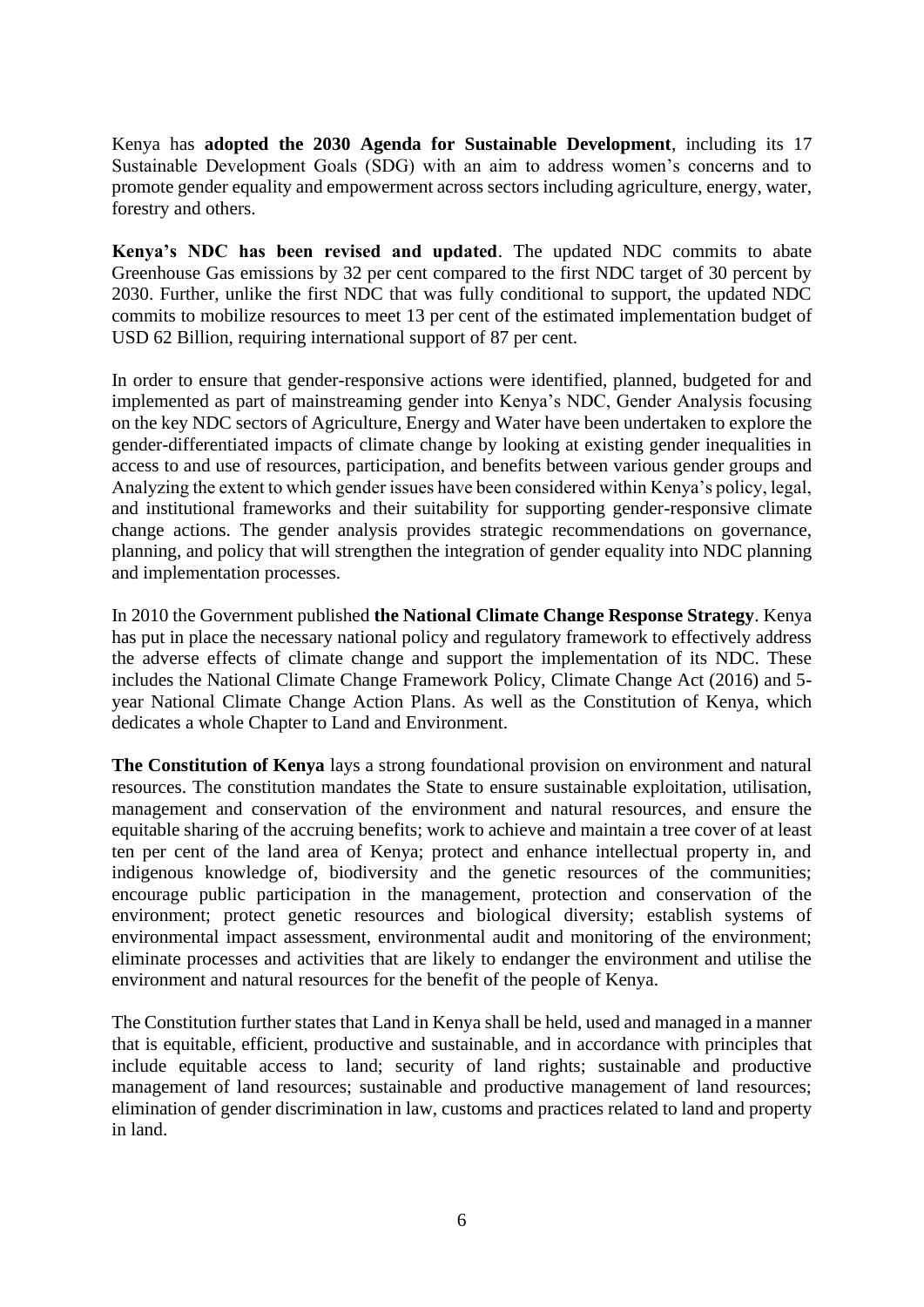The Constitution makes provision for 'Every person has a duty to cooperate with State organs and other persons to protect and conserve the environment and ensure ecologically sustainable development and use of natural resources. This can be viewed as confirmation by the State on its commitment to sustainable management and expected support in the execution of these activities from its citizens. Article 70 deals with the enforcement of environmental rights, and consists of three parts. The first part states: If a person alleges that a right to a clean and healthy environment recognized and protected under Article 42 has been being or is likely to be, denied, violated, infringed or threatened, the person may apply to a court for redress in addition to any other legal remedies that are available.

**The Climate Change Act 2016 No. 11 of 2016** has been put in place by the Government to **provide** a regulatory framework for enhanced response to climate change and provide for mechanisms and measures to achieve low carbon climate development. **The Climate Change Act** is the first comprehensive legal framework for climate change governance. The Act established the **National Climate Change Council**, the **Climate Change Directorate**, and the **Climate Change Fund**. The Act requires that national and county governments **mainstream intergenerational and gender equity in all aspects of climate change responses.** The guiding principles in applying the provisions of the Act include: ensuring equity and social inclusion in the allocation of effort and costs and benefits to cater for special needs, vulnerabilities, capabilities, disparities and responsibilities of vulnerable populations including women.

**The Climate Change Act, (section 8)**, mandates the Cabinet Secretary in charge of matters related to climate change to formulate a national gender and intergenerational responsive public education and awareness strategy on climate change and implementation programmes. This is a positive gesture, further ensuring that women are heard on all fronts.

**The Climate Change Act** calls for the creation of a climate change unit in each ministry to be responsible for integrating the 5-year National Climate Change Action Plans in sector strategies and implementation plans, though, most ministries have a climate change focal point, not necessarily with high hierarchical influence. In the NDC priority sectors the Ministry of Agriculture, Livestock, and Fisheries, Ministry of Water, Sanitation and Irrigation, and the Ministry of Energy, all have climate change and gender focal points seconded from the Ministry of Public Service, Youth and Gender.

**The National Climate Change Council (NCCC)** at the highest level and is chaired by the President of the Republic of Kenya gives oversight and guidance on the integration of climate into the national development and policy-making processes. The NCCC also ensures that climate change is treated as a cross-cutting developmental and environmental issue and provide an overarching national climate change coordination mechanism and ensures the mainstreaming of climate change functions by the national and county governments and approves and oversees the implementation of the **National Climate Change Action Plan (NCCAP)**.

Inter-ministerial coordination occurs through the **Inter-ministerial National Climate Change Coordination Committee**, which consists of senior-level members from Climate Change Directorate, the various ministries including the Ministry of Gender, and representatives from the private sector and civil society. The Committee has authority to oversee "the development, management, implementation and regulation of mechanisms to enhance climate change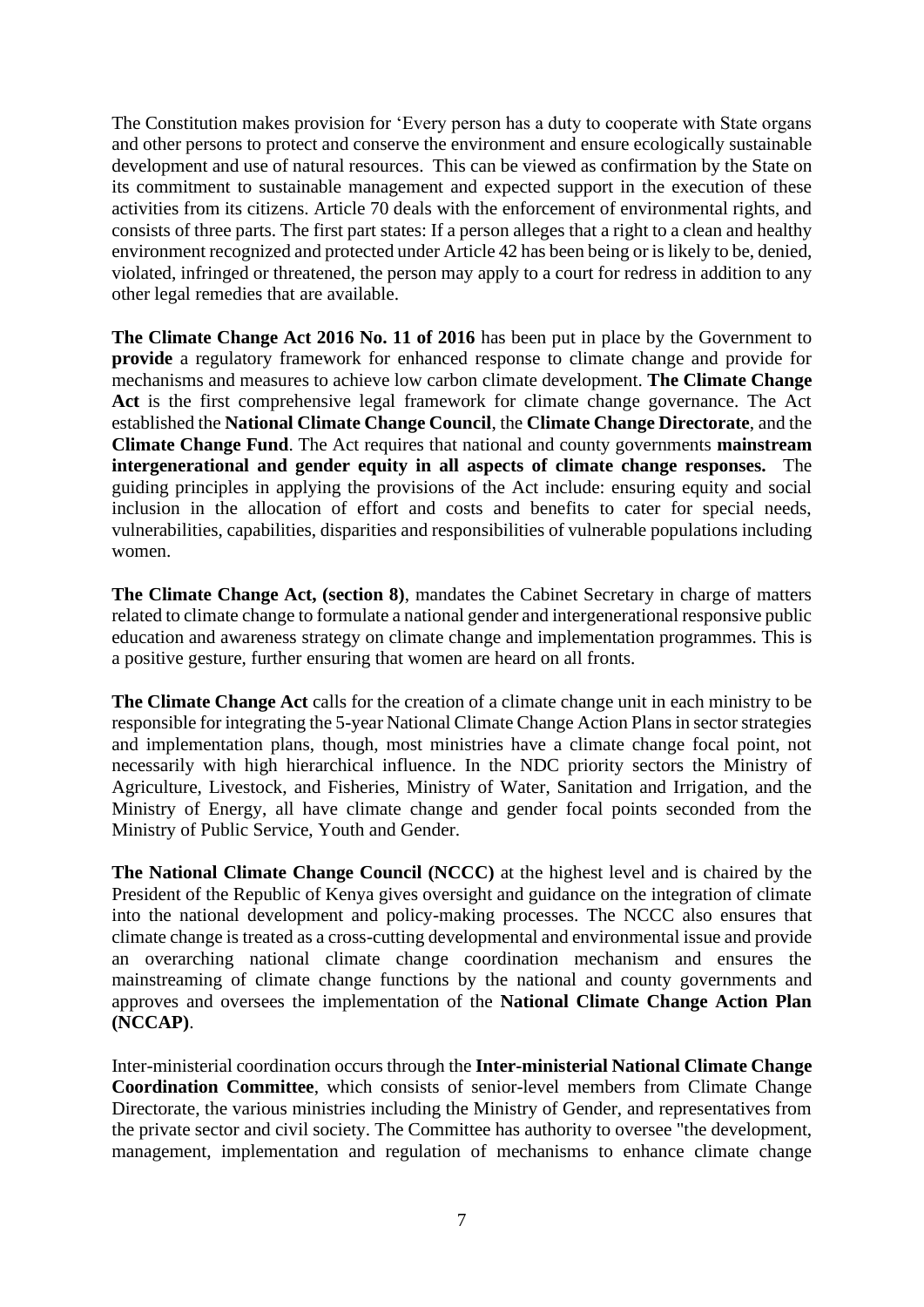resilience and low carbon development for the sustainable development of Kenya", by the National and County Governments, the private sector, civil society, and others.

The Government in 2015, put in place **the National Adaptation Plan (NAP)** to improve climate resilience. The NAP contains the Adaptation Technical Analysis Report (ATAR), which examines sectoral economic vulnerabilities, identifies adaptation needs, and suggests potential adaptation actions in different counties. The NAP supports the development of local County Integrated Development Plans (CIPDs), which includes the establishment of County Climate Change Funds (CCCFs). **NAP** recommends that the adaptation actions be implemented with gender considerations such that all data collected for monitoring and evaluation purposes are gender-disaggregated and analysed accordingly.

**The Government has put in place The National Adaptation Plan II (NAP II)** builds on the learnings made in the implementation of NAP. **The National Climate Change Action Plan II** identifies gender equality as a critical component of the plan. It recognizes that the adverse effects of climate change will exacerbate existing gender inequalities in the country and commits to advancing gender equality and equity. NAP II proposes budget allocation for gender, vulnerable groups and youth.

**The National Climate Change Action Plan (NCCAP 2018–2022)** put in place by the government follows the National Climate Change Action Plan 2013–2017. The plan focuses on adaptation and mitigation measures the country can take, with the aim of "low carbon climate resilient development". The National Climate Change Action Plan incorporates and addresses gender and women's issues. The importance of women in leadership can be seen at the implementation level. For example, in 2016, Kenya's Cabinet Secretary, in charge of matters related to climate change and the environment, was a woman. It is during her tenure that the Climate Change Act, of 2016 was enacted. The Act has solid provisions that ensure that women's contribution to climate change adaptation and mitigation are adequately considered.

**The Climate Change Directorate** has been established by the Government to deliver operational coordination and provide technical assistance on climate change actions and responses to county governments. The **Climate Change Directorate** is housed within the Ministry of Environment and Forestry, and is the lead government agency on national climate change actions and delivery of operational coordination, mandated with supporting different sectors and ministries on climate change.

**The Directorate** position, created under the Act, indicates the extent to which the Kenyan state has prioritized women's needs albeit as a vulnerable group. The Directorate also coordinates the implementation of gender and intergenerational climate change education, consultation and learning at the national and county government levels. This position is further strengthened by the inclusion of procedures to ensure gender and intergenerational equity in access to monies from the fund (Climate Change Act, No. 11 of 2016).

**The Climate Change Act (Section 21, 24 and 30)** requires that the Cabinet Secretary responsible for climate change affairs lead the formulation of a **Gender and Intergenerational Climate Change Education and Awareness Strategy** and the Directorate to coordinate its implementation. The Act integrates climate change into various disciplines and subjects of the national education curricula at all levels. It also provides for general public participation, requiring involvement by the public (Women and men) in all instances where public entities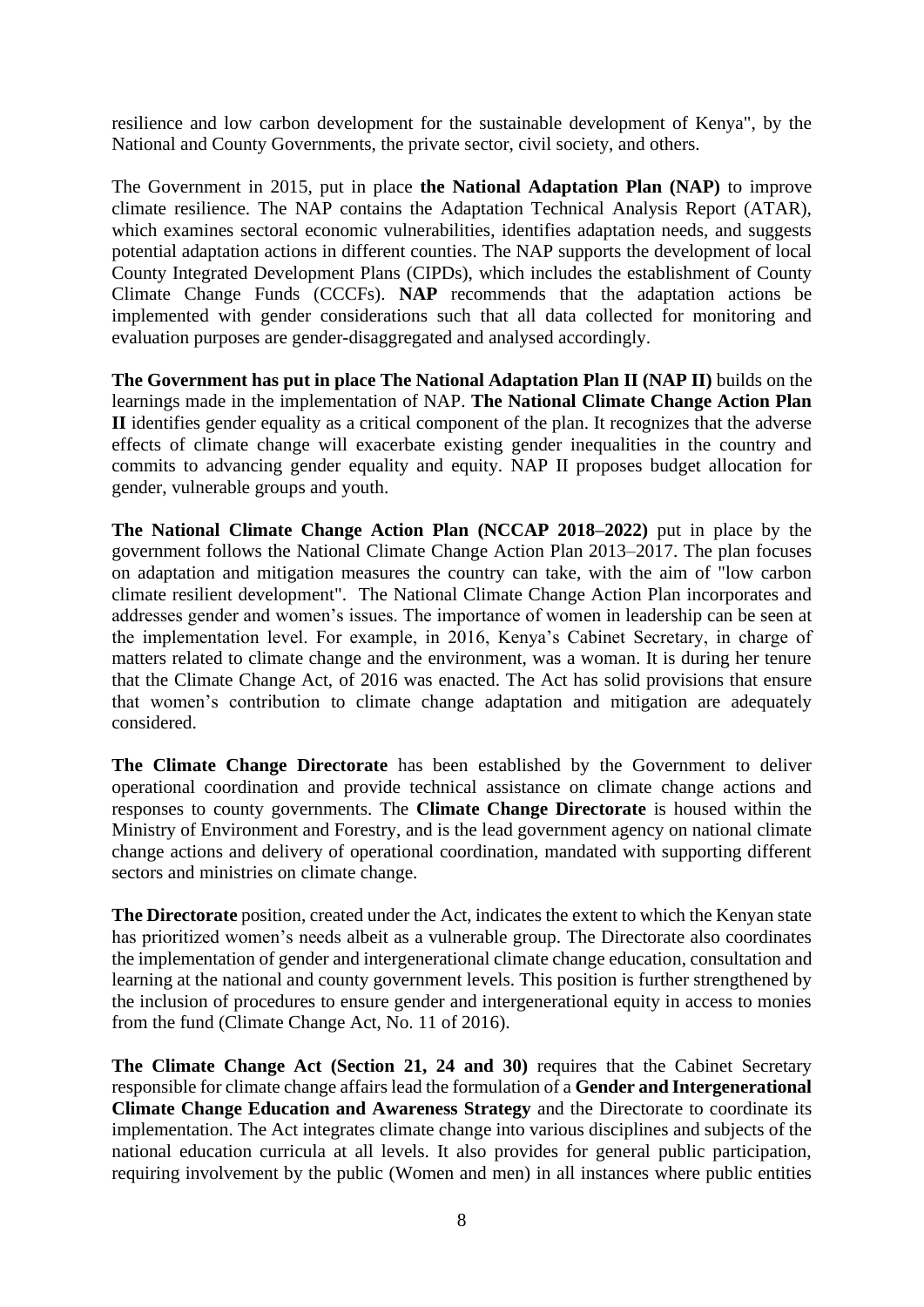develop strategies, laws and policies related to climate change. This is in addition to the provision of a public engagement strategy provided, which requires the consultation of citizens when identifying actions that contribute to the achievement of the objects and purposes set out in Section 3.

**A Climate Fund** has been established by the Government to provide a financing mechanism for priority climate change actions and interventions approved by the council. During the COP26 Climate Conference in Glasgow, Kenya announced its plan to work with African countries that form the 'Giants Club' conservation group (a group of African nations consisting of Kenya, Uganda, Gabon, Rwanda, Botswana and Mozambique) to raise resources for investment in the continent's climate change mitigation programmes. Kenya also announced an ambitious plan to plant an additional two billion trees and to set up a US\$5 billion Tree Growing Fund towards reforestation measures.

**The National Environmental Management Authority (NEMA)** in the Ministry of Environment and Mineral Resources (MEMR), the National Climate Change Activities Coordinating Committee, and the Kenya Meteorological Department in the Ministry of Transport are the major components of the government's institutional framework tasked with the day to day building of climate resilience.

**The National Climate Change Response Strategy** was published by the Kenyan government in 2010. The Climate Change Act 2016 establishes a National Climate Change Council, which is chaired by Kenya's President, with the authority to oversee "the development, management, implementation and regulation of mechanisms to enhance climate change resilience and low carbon development for the sustainable development of Kenya", by the National and County Governments, the private sector, civil society, and others.

The **National Climate Change Framework Policy** was by developed the Government in 2016 to facilitate a coordinated, coherent and effective response to the local, national and global challenges and opportunities presented by climate change. An overarching mainstreaming approach has been adopted to ensure the integration of climate change considerations and support the goal of low carbon climate-resilient development. The framework integrates gender through gender-sensitive and inclusive approaches, the responsiveness of actions and measures, and inclusive decision making and implementation. Importantly, the National Climate Change Framework Policy sets the foundation for all other climate change policies, strategies and plans including for the implementation of gender-responsive NDCs.

The NCCAP expects the public sector to play a role in the planning, implementation and monitoring of climate change interventions, with an emphasis on enhancing adaptive capacity and improving the ability to withstand climate shocks. The private sector is also expected to take measures towards reducing GHG emissions from business operations.

**The Environment and Land Court Act, 2011** has been enacted and **the Environment and Land Court (ELC)**, has been established in various Counties, following the promulgation the Constitution. The establishment of this court, with the same status as the High Court, brought in new light and confidence to the public in the resolution of land and environmental disputes. The court started its operations in 2013 with a total of twenty judges in 16 counties across the country as of November 2014. There is general optimism from the public on service delivery by the Environment and Land Court. In areas where the courts are established, they are fairly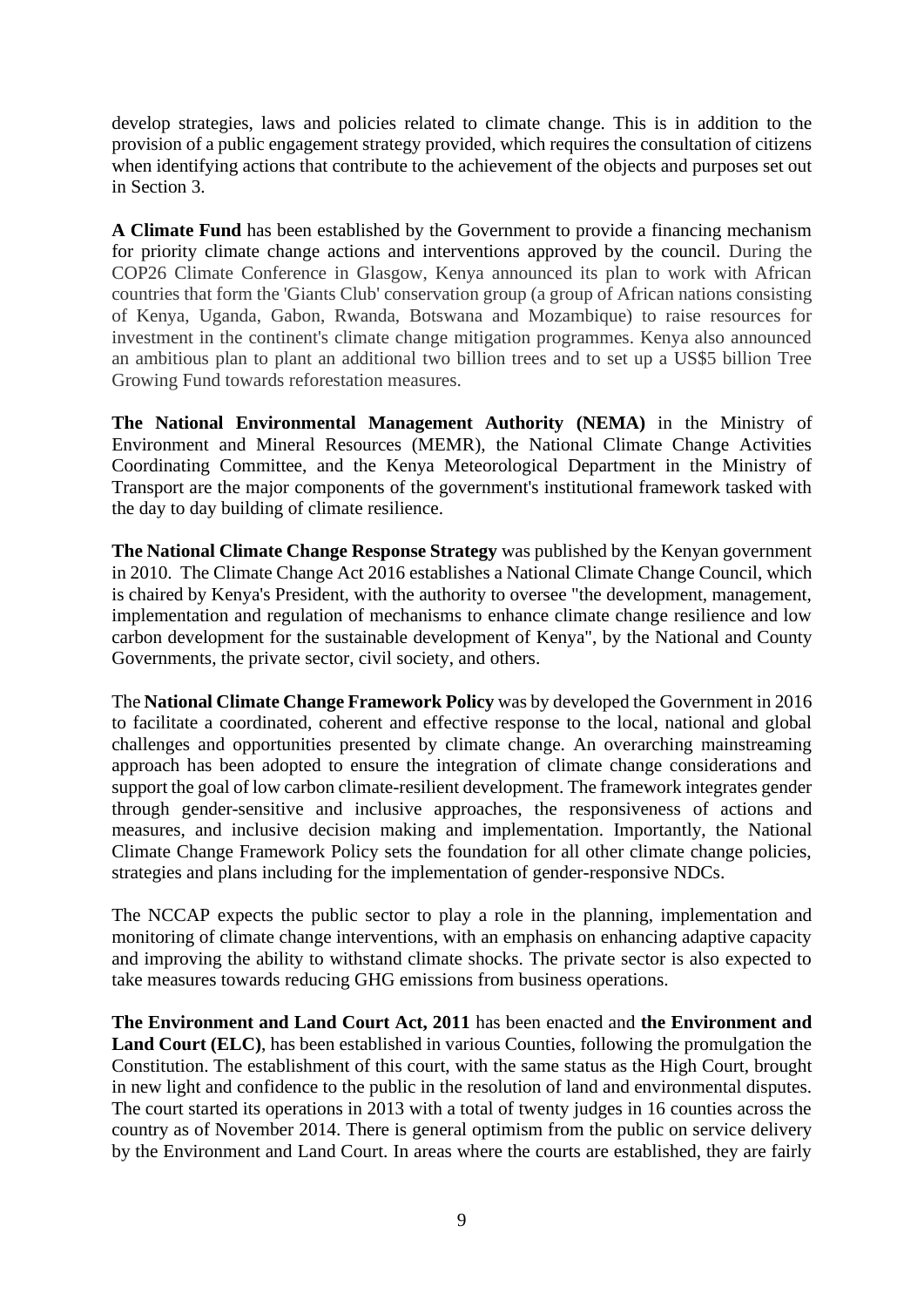accessible to the public. There is need to increase the number of courts to cover all counties as a way to reduce the cost of travelling incurred by service seekers going to other counties.

**The country's Vision 2030** has makes specific strategies to protect the environment, and they include: promoting environmental conservation; improving pollution and waste management through the design and application of economic incentives; commissioning of public-private partnerships (PPPs) for improved efficiency in water and sanitation delivery; enhancing disaster preparedness in all disaster-prone areas; and improving the capacity for adaptation to global climate change. By stating in Article 69 (g) of the new constitution that '*The State shall eliminate processes and activities that are likely to endanger the environment*' a commitment is made to ensure that Kenya's continuing development does not compromise the foundation on which it is based.

#### **Private Sector**

The private sector plays a key role in environmental governance, providing capital, expertise, and market access, support re-use, and recycling solid waste and information dissemination. Many private sector players benefit directly or indirectly from ecosystem services. Such private sector players, including water service providers, tourism sector players, saw millers, and others. Many participate in natural resource restoration through payment for ecosystem services (PES) schemes or their Corporate Social Responsibility (CSR) agendas. Several private sectors contribute to environmental protection and conservation by restoring degraded areas. Some of these institutions include manufacturers, energy producers and Financial **Institutions** 

#### **Community-Based Organizations (CBOs) and Associations**

Diverse community-based organizations have been formed to address specific natural resources management issues. The formation of these CBOs has largely been initiated and facilitated by relevant Government agencies.

The main challenge is that although the policymakers and decision-makers are cognisant of the different needs of women and men, they have limited information or capacity to transfer this information into action. Often, there is inadequate resources (financial, human, technical, time, research) allocated to ensure gender mainstreaming in climate change programming.

#### <span id="page-9-0"></span>2.3 Women, gender equality and Agriculture, Energy, and Water, in the context of climate change

Kenya developed a National Climate Change Response Strategy referred to as Nationally Determined Contributions (NDC) aligned with the Constitution 2010, the Kenya Vision 2030, and Sustainable Development Goals (SDGs). The NDC lists down adaptations and mitigation against the adverse effects of Climate Change. Kenya prioritizes the sectors of **Agriculture**, **Energy,** and **Water**, in the NDC. These sectors contribute to GDP, employment generation particularly to women's employment and much more. Agriculture for example, also contribute significantly to climate change and biodiversity loss and thus sustainable agricultural and food systems and practices is crucial. **Gender-responsive climate-resilient agriculture Energy,** and **Water. Legal, policies and strategic frameworks financing and implementation for climate, environment, and disaster risk reduction** in these sectors must address different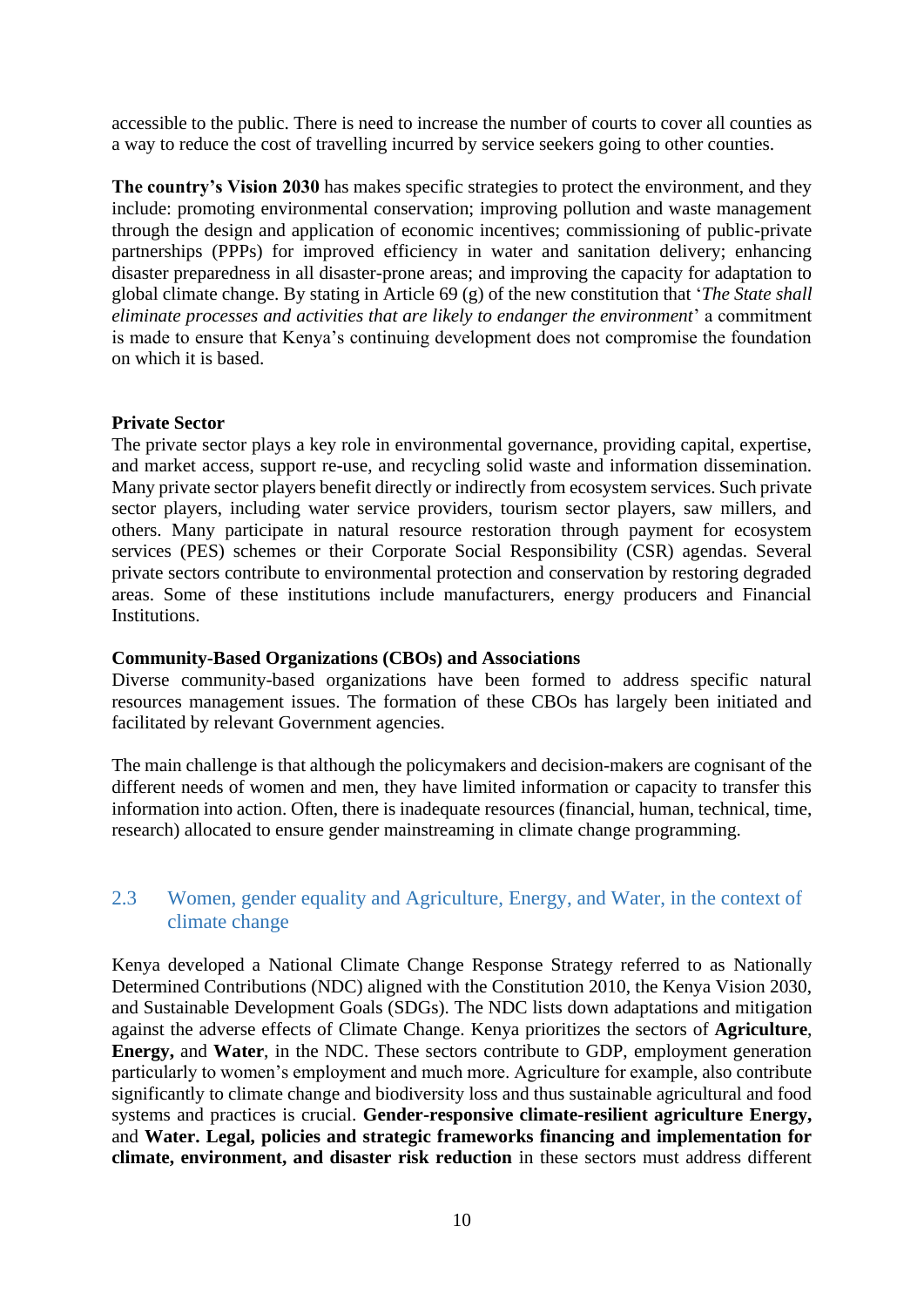constraints faced by women and men in a changing climate and to reduce gender inequalities while ensuring equal benefits from interventions and practices.

**Gender equality commitment has been made in the constitution** but gender equality commitments in, and gender-responsive implementation and financing of, laws and policies on climate, environment and disaster risk management; institutional barriers that prevent crosssectoral integration between gender equality, disaster risk reduction, climate action and environmental management and development planning, all hinder gender equality and women's empowerment. Similarly, Agriculture, Energy, and Water sector plans also consider gender to some extent, though there is still a gap in recognizing **and integrating women's and girls' needs systematically** and there is slow and limited implementation and monitoring at programme and project levels and this contributes to the gender gaps that still persist in these sectors.

### <span id="page-10-0"></span>2.4 Women, Agriculture and Food Security in The Context of Climate Change

Agriculture is the backbone of the Kenyan economy and a key economic and social driver of development. Agriculture is also the largest source of income for rural households supporting over 80 per cent of the rural population and providing about 75 per cent of total employment. Kenyan households that solely engaged in agriculture contributed 31.4 per cent to the reduction of rural poverty. **Women account for approximately 75 per cent of the agricultural labour force in small-scale agriculture in Kenya as compared to 51 percent of men**. Agriculture contributes 21.9 percent of GDP and 65 percent of exports, with industrial crops contributing 55 percent of agricultural exports.

The majority of farming in Kenya is primarily small-scale, with about 75 per cent of total agricultural output produced on rain-fed agricultural lands averaging 0.3 to 3 hectares in size. Key cash crops include tea, coffee and horticultural crops, which comprise over 90 per cent of foreign exchange earnings from agricultural products. Within this context, **the agriculture sector plays a clear role in both economic development and poverty reduction by supporting livelihoods for a large population, especially for rural women.** 

Despite being the backbone of the Kenyan economy and a key economic and social driver of development, the agriculture sector has become more vulnerable due to unpredictable weather patterns and the increased frequency and intensity of floods and droughts. These have led to decreased agricultural productivity, crop failures, livestock deaths, land degradation, and in some cases, conflict. These impacts, in turn, result in reduced yields and loss of income in the agriculture sector, food shortage and malnutrition, reduced quality of produce and earnings as well as increased postharvest losses. Furthermore, climate uncertainties pose high risks to agrobased enterprises and can result in low agro-based investments and low technology uptake for production and value addition. It is estimated that the economic cost of climate change on the sector is 3 percent of GDP per year by 2030 and reaching as high as 5 per cent by 2050.

Agriculture is highly "gendered" in Kenya as in other developing economies. Women make up a large percentage of the agricultural labour force, however, women are disadvantaged in productive asset ownership (land, livestock), and control of productive inputs (including access to credit, etc.). There are major dimensions to gender inequality in agriculture including **land rights, productive resources, unpaid work, employment and decision making**. First, women are less likely to hold statutory land rights, and, when they do own land, their plots are often relatively small.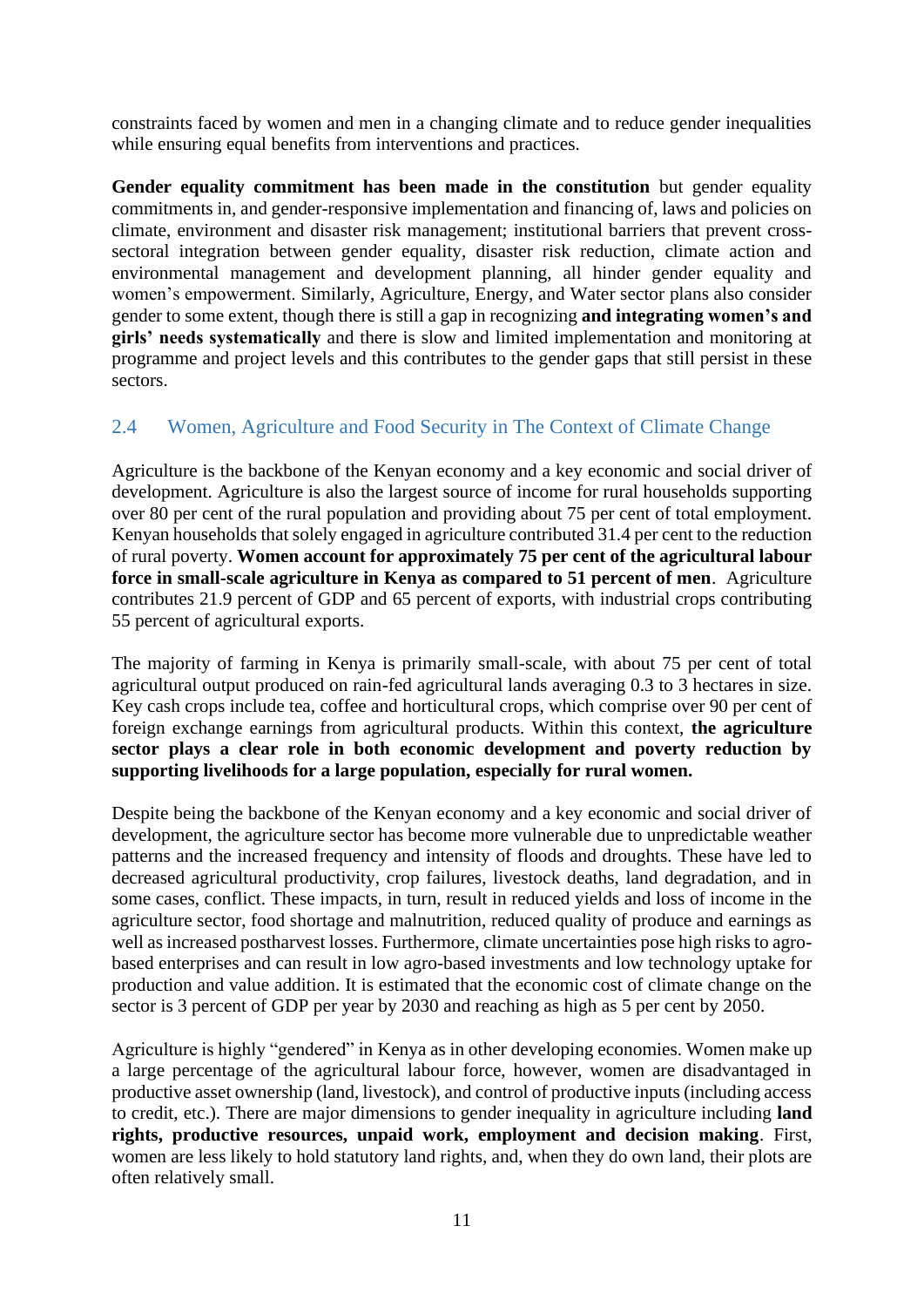In agriculture, gender inequalities have been identified as one of the major factors holding back agricultural productivity and perpetuating poverty and hunger. Gender norms that dictate roles in agriculture underpin the disparities that men and women face in production systems. Women have less access to the means of production including land, finance, inputs, modern technologies, extension services, and marketing facilities while also having less say in decision making surrounding production and marketing. Despite women's central role in agriculture production, only around 10% of land titles are issued to women. When the hectare size of titles is considered, this translates into only 1.62 percent of agricultural land being owned by women. In Kenya, where land title deeds are the most common form of collateral required for agricultural credit by financial institutions, low land ownership is a constraint to accessing credit. From 2014-2018, it is estimated that only around 10 percent of agricultural credit went to women. These disparities result in yield gaps of up to 20-30 percent between male and female managed agricultural enterprises.

Within the context of a changing climate, these barriers further constrain women's ability to adapt, and the gender gap in agriculture will continue to widen. Moreover, as women are responsible for overall security and wellbeing of the family, when food availability is threatened by extreme weather events such as droughts and floods, the burden of sustaining the family falls disproportionately on women (and girls). Women's inequality in agriculture makes them and their families more vulnerable to climate change and therefore, women must be a priority in both adaptation and mitigation strategies in the agriculture sector.

The Government is has taken legislative and Policy measures to address women's disadvantages resulting from gender inequality in agriculture including **land rights, productive resources, unpaid work, employment and decision making**.

**The Community Land Act** No. 27 of 2016 gives effect to Article 63 (5) of the Constitution that provides for the recognition, protection and registration of Community land rights.

**The Government has developed the Agriculture Gender Policy,** was launched in March 2021. The Policy aims to systematically and structurally address the gender inequalities and their causes and thus enable the realization of the human potential in the agricultural sector.

**Climate-Smart Agriculture Strategy (CSAS 2017)** was put in place by the Government as an approach to developing an enabling environment, including the technical, policy, and investment conditions, to support actions aimed at achieving sustainable agricultural development for food and nutrition security under a changing climate. The agricultural sector plays is important in both economic development and poverty reduction is the largest source of income for rural households, supporting over 80 per cent of the rural population and providing about 75 per cent of total employment. More specifically, women account for approximately 75 per cent of the agricultural labour force in small-scale agriculture in Kenya as compared to 51 per cent of men. The Climate Smart Agriculture Strategy is intended to contribute to increasing productivity and commercialization of agricultural-related value chains with nutrition and gender considerations Adoption of value chain integration approach which is a result area that provides an enabling framework for integrating gender, nutrition (mostly through education and awareness creation) and the needs of the women and youth in value chain businesses.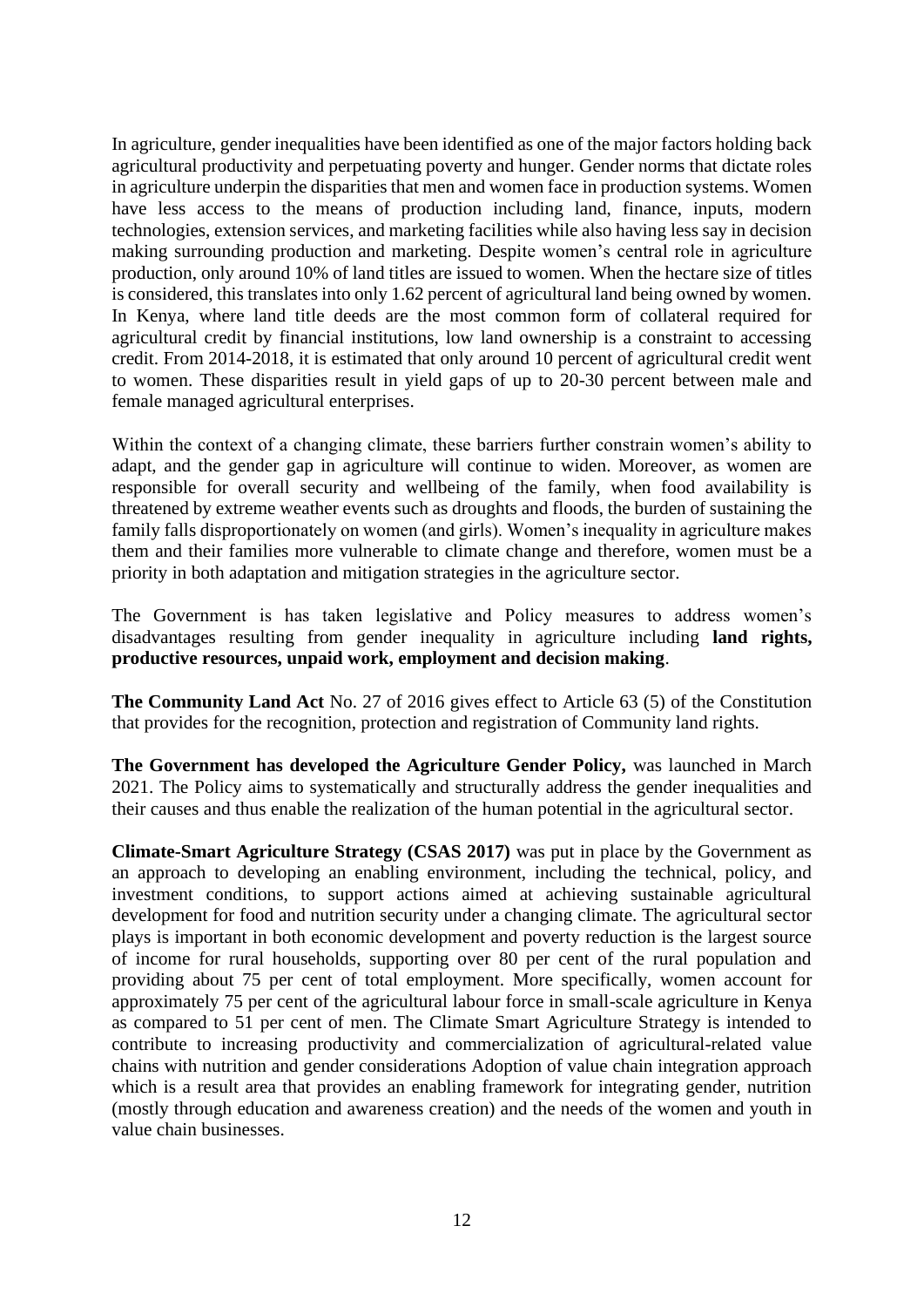Within the context of a changing climate, **Climate Smart Agriculture Strategy addresses some of the barriers which constrain women's ability to adapt, and the gender gap in agriculture.** Since women are responsible for the overall security and wellbeing of the family, when food availability is threatened by extreme weather events such as droughts and floods, the burden of sustaining the family falls disproportionately on women (and girls). Addressing women's inequality in agriculture and prioritizing women in both adaptation and mitigation strategies in the agriculture sector makes them and their families less vulnerable to climate change.

**The National Spatial Plan 2015 – 2045** has been developed. This plan intended to address various matters including unequal access to resources by women in the rural areas. The Plan acknowledges that rural women make up almost half of the developing world's farmers. The plan makes provisions for the emerging women land rights advocates, women claiming their land rights and partnerships with CSO on women's land rights.

The government has been put in place **a Comprehensive Land Policy** - a policy redirection of land sector issues and dispute resolution. However, the number of disputes over land continued to increase with population and economic growth, climate change and the resultant scarcity of natural recourses. The government repealed previous Legislation to mitigate land disputes like the Land Disputes Tribunal Act which were found wanting and instead established **the Environment and Land Court (ELC)**.

**The Ministry of Land and Environment has developed the first-ever Kenya land sector gender policy** to monitor the progress of women's land rights in Kenya -Training Manual for Rural Women Land Rights that seeks to provide a framework for training rural women on their rights to land and natural resources as anchored in the laws and policies

On **Land, Housing and Agriculture**, through the **National Policy on Gender and Development 2019,** the Government commits to implementing measures to overcome barriers inhibiting women's access to and control of productive resources through the following Policy Actions:

- **•** Implement existing Constitutional reforms and a relevant legal framework that ensures equitable access to land and other natural resources, particularly for women for agricultural use, housing and other productivity ventures;
- **Enhance extension services and avail agricultural information and appropriate** technologies to particularly benefit vulnerable women in agricultural practices;
- Facilitate and enhance adoption of engendered climate processes, smart inputs and out markets, to ensure that agricultural and other livelihood practices are climate resilient; and,
- Enhance women's participation in the fisheries sector and the blue economy.

The Ministry of Land and Physical Planning together with other stakeholders with support from Food and Agricultural Organization of the United Nations, (FAO) embarked **on the Kilimanjaro initiative giving life and effect to the provisions of the Kilimanjaro Charter.**  The main objective of this initiative is to ensure that rural women have access to land and natural resources and to provide a framework for its implementation. A series of consultative meetings were convened which led to the adoption of an action plan to give effect to the provisions of the Charter. The National Land Commission (NLC), with the support of development partners, Civil Society undertakes Continuous engagement with women. An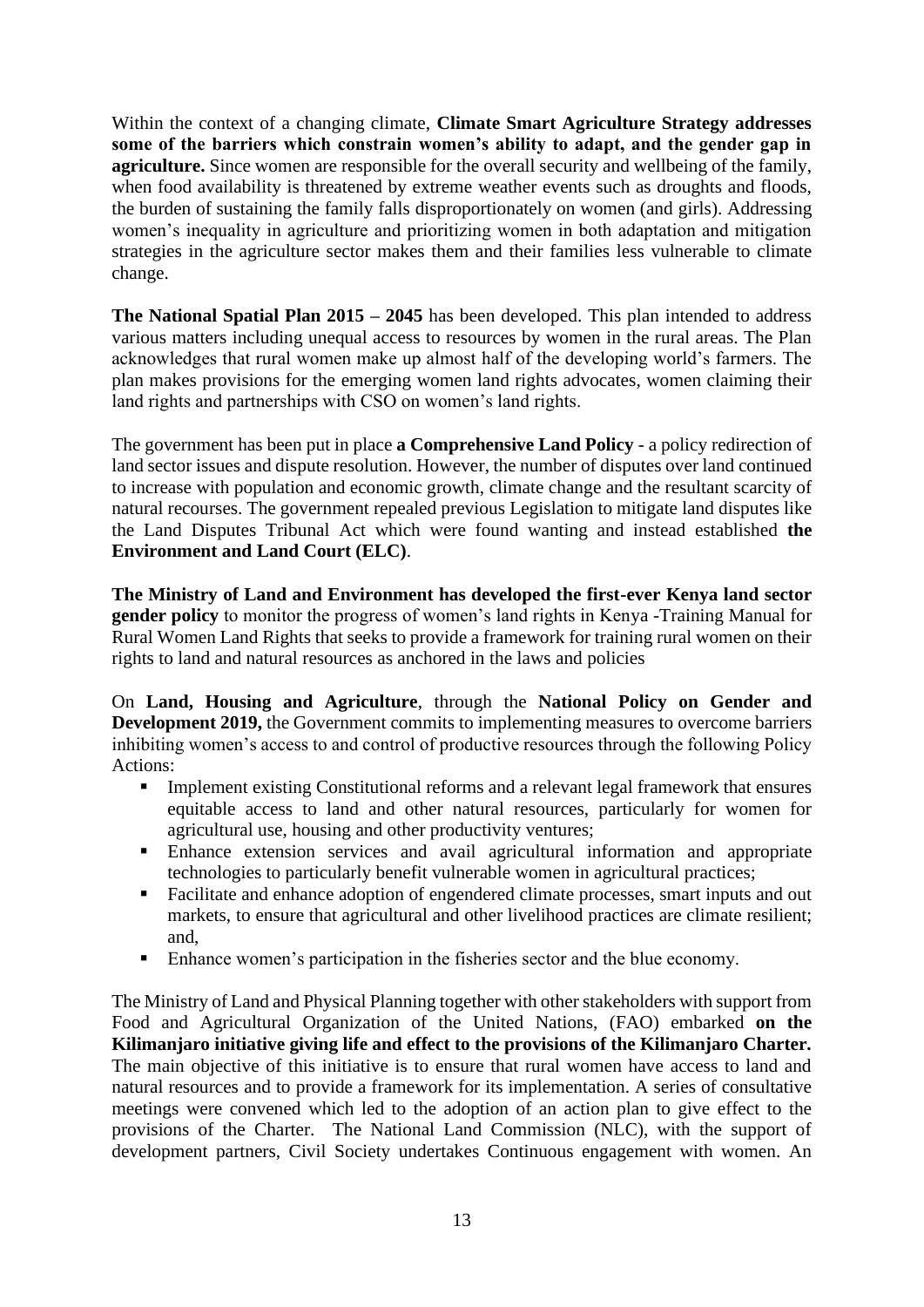increasing number of women continue to be sensitized on women's land rights and women and men champions established to accelerate land right sensitization.

**The Government has created Gender Units in Ministries Departments and Agencies.** This has contributed to increased awareness on the need to support women to achieve their land rights. The Ministry of Land and National Land Commission in conjunction with the FAO has trained the staff to engender land administration and to support women on their quest for their land rights. There are continuous staff trainings including on Gender mainstreaming and governance on land rights.

**The government has been championing gender and climate change programming**. The National Gender and Equality Commission (NGEC) collaborated with UNDP and other partners to conduct a rapid assessment on the impact of climate change of Special Interest Groups. An outstanding intervention is an assessment of the gender inequalities in the lives and livelihoods of populations including women living within forest areas in preparation for the design and execution of the REDD+ initiative in Kenya: Efforts to reduce emissions from deforestation and forest degradation.

With regard to **Forest Conservation and Management** Kenya has a forest cover of 7.4%, 3.6% short of the constitutionally accepted 10% forest cover. The decreasing forest cover is aggravated by an abated environmental destruction of trees for charcoal burning.

**Kenya has committed to the REDD+ mechanism aims to reduce greenhouse gas (GHG) emissions arising from deforestation and forest degradation** and to support country efforts that promote conservation and sustainable management of forests and enhancement of forest carbon sinks.

In collaboration with UNDP, the Ministry of Environment and Forestry has put in place engendered mechanisms that will enable the country to reach its overall REDD+ objectives of: Improving livelihoods and wellbeing, conserving biodiversity, increasing forest cover, and mitigating climate change. These outputs include:

- An operational national REDD+ strategy and investment plan;
- An operational safeguards information system for REDD+;
- Functional multi-stakeholder engagement and capacity building for REDD+; and
- Technical support provided for improvement to the National Forest Monitoring System and Forest Reference Level.

In collaboration with key stakeholder, the National Gender and Equality Commission spearhead conduct of a gender inclusion assessment of forest dependent communities in Kenya. The assessment findings lead to the development of a National Gender REDD+ Action Plan that will ensure integration of equality and inclusion during implementation.

### <span id="page-13-0"></span>2.5 Women, Gender Equality and Water Resources in The Context of Climate **Change**

Water is fundamental to life and livelihoods and vital for sustainable development and adaptation actions in the water sector will be integral to Kenya's response to climate change. Currently, clean water coverage in Kenya stands at 60 per cent leaving approximately 40 per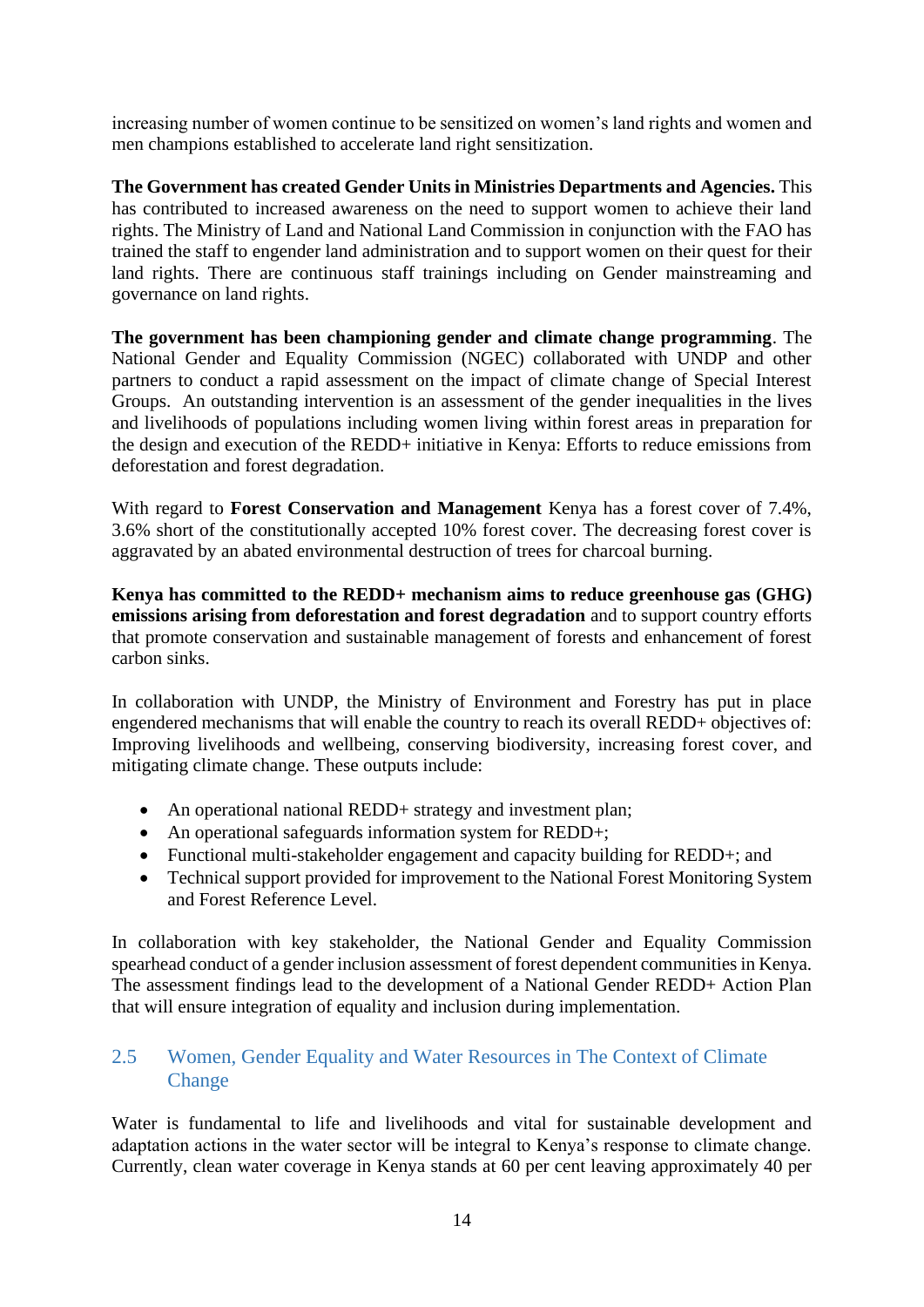cent of Kenyans without access to clean and safe drinking water. **In rural areas, 86 per cent of people fetch water from springs, wells, boreholes** and streams while only 14 per cent have access to tap water. Climate change is altering the spatial and temporal availability of water resources in Kenya and has led to an increased scarcity of water resources. This makes resource management more difficult, affecting **energy production and agricultural systems** and increasing the **likelihood of conflict**. Moreover, reduced water quality and quantity for domestic and industrial use can lead to **high water pricing** and increases in water-borne **diseases**.

In times of water scarcity, it is women and girls who have to travel long distances in search of water, and have less water for their hygiene. Droughts, therefore, mean that women work harder to feed and take care of their families, as well as take up roles that used to be the preserve of men, who often migrate to take up paid work in urban areas increasing the burden on women. This has a negative effect on women's time management in the household and means they have less time than men for learning and social and cultural activities. Women's inequality in access to resources such as land, education, credit and control over the household income limits their ability to adapt to climate change water-related impacts.

Negative climate change impacts are especially felt in Kenya's arid and semi-arid lands, which make up 80 per cent of the country. During the 2017/18 drought, Kenya's dominant rain-fed agriculture system left 3.4 million people severely food insecure and an estimated 500,000 people without access to water. Prolonged droughts reduce food security and increase malnutrition, with impacts, particularly for pregnant women, lactating mothers, children and the elderly.

**Kenya has taken steps to secure water rights in the Constitution.** The Constitution explicitly recognises the human right to water and emphasises the important and fundamental dimension of water resources. The Constitution additionally requires the government to take affirmative action to ensure that minorities and marginalised groups have reasonable access to water. The responsibility for 'progressively' realising this lies with the national government however Counties are, however, very critical in this regard as they are responsible for water service provision.

**The Government has put in place the Water Act 2016** to provide for the regulation and management of water supply and sewerage services. A primary objective of the Water Act (2016) is to align the water law to the Constitution's recognition of water as a human right. The Water Act (2016), in alignment with the Constitution, explicitly recognises the fundamental right of every person in Kenya to clean and safe water in adequate quantities and to reasonable standards of sanitation. Further, the Act clearly stipulates that the role of regulating the management and use of water resources lies with the national government through its agent, the Water Resources Authority.

The Water Act (2016) brings out normative content constituting the government's obligation relating to the progressive realisation of the right. For instance, the Act requires the Cabinet Secretary responsible for water to prepare a five-year National Water Services Strategy which will include the plans in place for the progressive realisation of the right to water and sanitation to all. **The Water Services Regulatory Board (WASREB) is also obliged to make regulations, which should among other issues, address the progressive realisation of the right to water services.** In addition, the Act requires that Water Service Providers (WSPs) that hold county or national public assets, to refrain from paying dividends or making any other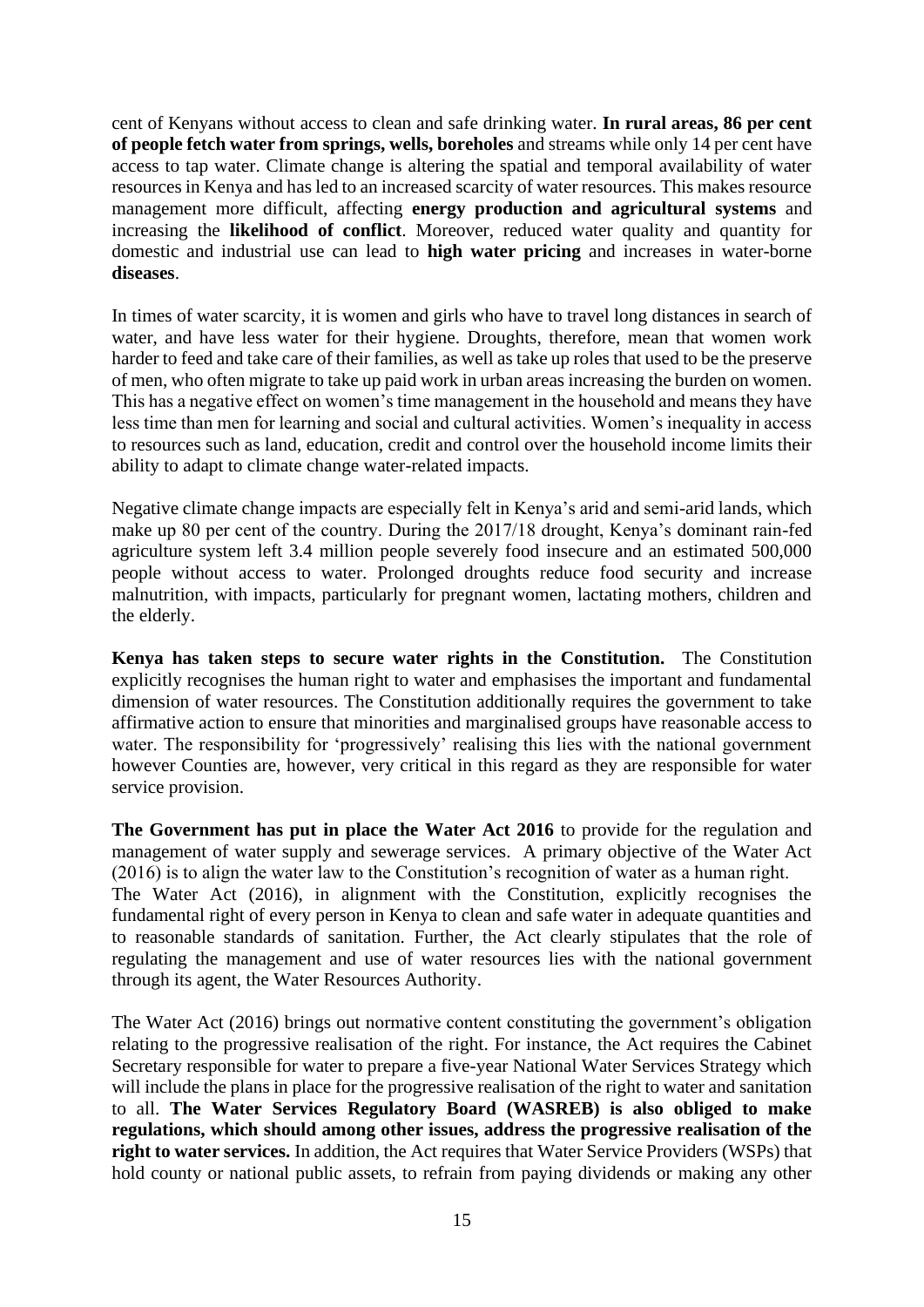payments as long as the universal rights of access to safe and clean water have not been achieved in the designated service areas.

**The Water Act (2016 establishes the Water Sector Trust Fund to assist in financing the provision of water services to areas of Kenya without adequate water services** with a wide mandate which includes provisions allowing for funding of counties through conditional and unconditional grants, to assist in financing their development and management of water services in marginalised or underserved areas. Such financing extends beyond direct service provision activities to include community-level initiatives for sustainable management of water resources and research activities in the areas of water resource management. The Water Sector Trust Fund is critical for successful implementation of devolved water governance. The Act provides for the various sources of money for the Fund, which include an allocation from the national budget and from the Equalization Fund, and proceeds from any levies imposed on consumers of piped water from licensed water service providers.

**The Ministry of Water and Irrigation (MWI)** is the key institution responsible for the water sector in Kenya. The Ministry is divided into five departments: Administration and Support Services, Water Services, Water Resources Management, Irrigation, Drainage and Water Storage, and Land Reclamation. The Constitution declares water supply and sanitation services a basic right.

**The Ministry of Water and Irrigation and the International Development Association (IDA)-financed Water and Sanitation Service Improvement Project formed a partnership to strengthen gender mainstreaming capacities among Gender Desk Officers in institutions across the country.** The objective of the initiative is to promote equal access to resources and participation of women in water governance structures. With incentives and penalties for Ministry staff to address gender inequality in their work, important steps are being taken to ensure the women of Kenya are given equal opportunities to participate in decisionmaking processes that directly affect their daily lives. In addition to address the challenge of capacity gap, the World Bank's Gender Action Plan has provided funding for trainings for Gender Desk Officers to strengthen their capacities to mainstream gender into their daily work.

**Women in Water Leadership Mentoring Program for Kenyan women working in utilities**. To help women working in Kenyan Water Services Providers (WSPs) attain their full potential, **the World Bank-financed Kenya Water and Sanitation Development Project (WSDP) launched the Women in Water (WIW) Leadership Circle, a leadership training program for female decision makers**. The participants were drawn from the WSDP implementing agencies – seven WSPs and one Water Works Development Agency from coastal and north-eastern regions of Kenya. Currently entrenched social norms, biased hiring processes and limited training and networking opportunities. Currently women occupy middle or senior management positions in these utilities. For instance, of the 88 licensed Water Service Providers (WSPs) in Kenya, only four (4.5%) are headed by women. As a result, women in these utilities have had no role models, lack voice and representation despite being employed in the sector for decades. The women who participated in the Circle are poised to bring change not only in their respective workplaces but also in their surrounding communities as well.

**The management of WSPs have initiated initiatives to enhance the roles of women in their utilities** inspired by the positive outcome of the Leadership Circle. In Kilifi County, for instance, the WSP has allocated a budget for training women, the Mombasa County's WSP and Coast Water Works Development Agency (CWWDA) participants formed a book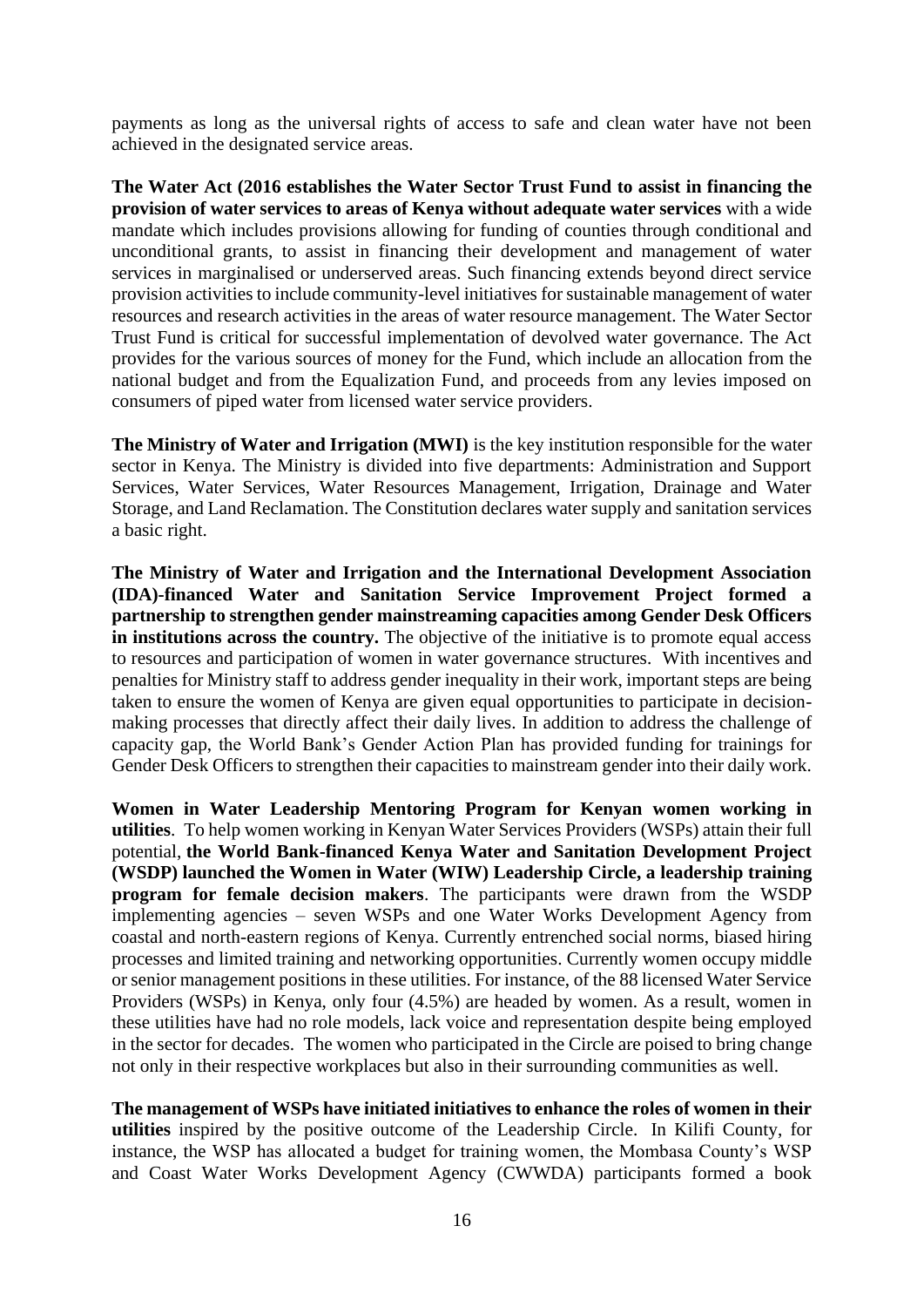club. The book club discussions have deepened the discussions and bonding between Mombasa and CWWDA to now include informal mentoring between the finance specialists of both teams. Exposing women in utilities to innovative programs like the WIW Leadership Circle unlocks their leadership potential. This will enhance their current roles as they implement World Bank operations through their respective institution. The Circle demonstrates that water institutions can implement these improvements gradually and thus, achieve greater female representation in leadership positions in the sector.

**The National Water Policy (2018)** broadly mainstreams both climate change and gender issues however, the policy is silent on gender integration in the specific interventions it proposes, despite women being central to their success. These include the promotion of agroforestry and low maintenance water technologies like water harvesting, and in the education and training on environmental conservation and management.

**The National Policy on Disaster Management** institutionalize mechanisms for addressing disasters. Kenya's disaster profile includes droughts, fire, floods, terrorism, technological accidents, diseases epidemics and now pandemic that disrupt people's livelihoods, destroy the infrastructure, divert planned use of resources, interrupt economic activities and retard development. The policy emphasizes preparedness on the part of the Government, communities and other stakeholders in Disaster Risk Reduction activities. In this regard, the policy aims at the establishment and strengthening of Disaster Management institutions, partnerships, networking and main streaming Disaster Risk Reduction in the development process so as to strengthen the resilience of vulnerable groups to cope with potential disasters. The Policy aims to increase and sustain resilience of vulnerable communities to hazards through diversification of their livelihoods and coping mechanisms which entails a shift from the short-term relief responses to development. The Policy is also intended to preserve life and minimising suffering by providing sufficient and timely early warning information on potential hazards that may result to disasters. It will also aim at alleviating suffering by providing timely and appropriate response mechanisms for disaster victims.

**The National Policy on Gender and Development (2019)** has been put in place. It underscores the importance of gender mainstreaming across sectors including in matters related to the environment and natural resources. It clearly outlines policy actions towards ensuring a clean, secure and sustainable environment for all from a gender perspective.

Kenya's overarching **national development policy, Vision 2030**, acknowledges the equal rights of men and women to enjoy a high quality of life and to benefit from equal opportunities, while the **Medium-Term Plan III** (2018-2022) emphasizes the promotion of gender equality in all sectors. Kenya's Third Medium-Term Plan to implement Vision 2030, is driven by the Big Four Agenda: Food security, affordable housing, manufacturing, and affordable healthcare.

The challenge is entrenched social norms, biased hiring processes and limited training and networking opportunities which deny women middle and senior management positions in these utilities.

## <span id="page-16-0"></span>2.6 Women, Gender Equality and Energy, In the Context of Climate Change

Kenya is endowed with diverse forms of energy resources, including fossils fuels, geothermal, hydro, coal, biomass, solar and wind. Energy is a critical enabler in reaching several sustainable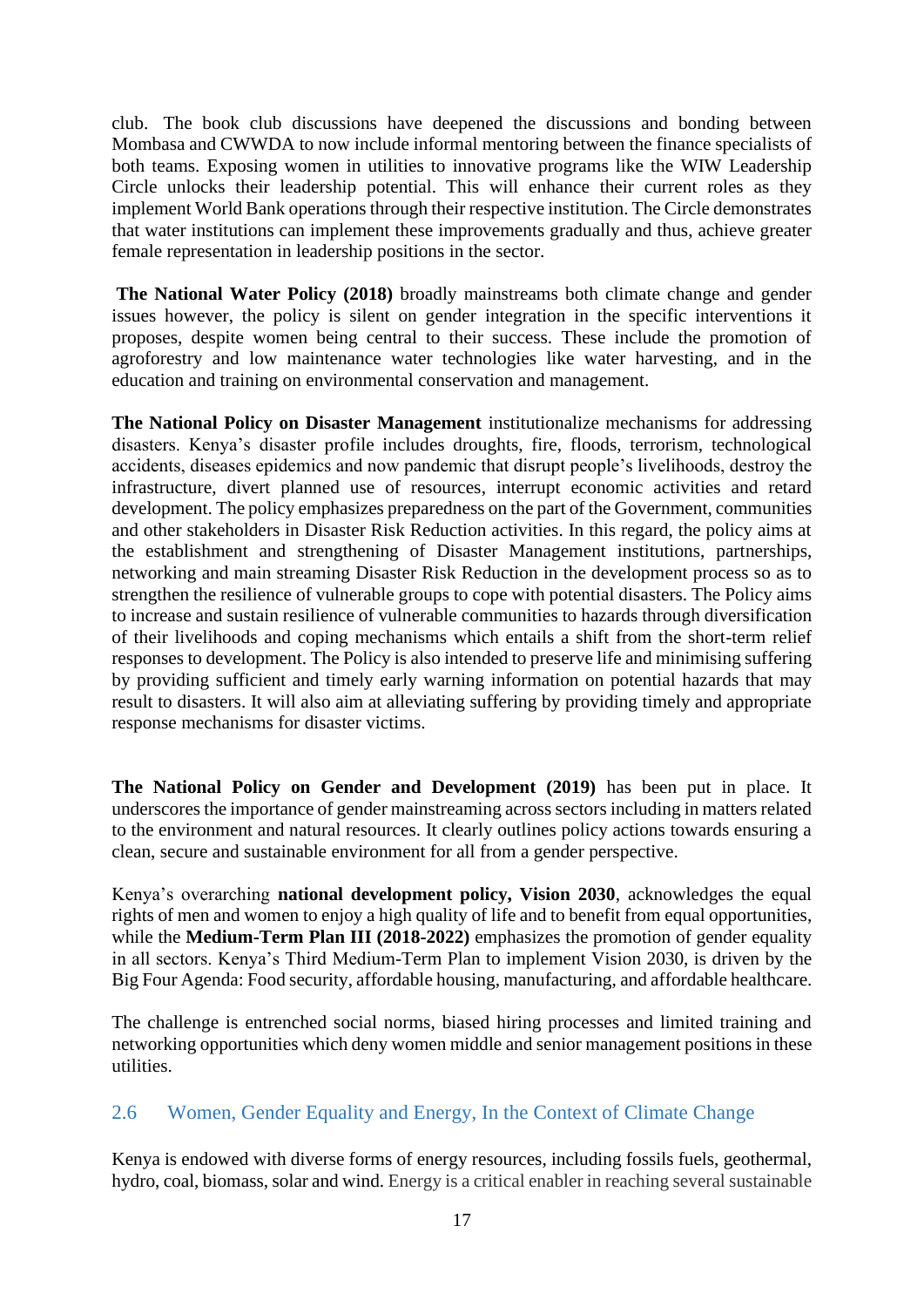development goals like reducing poverty, inequalities and exposure, household pollution, improving the quality of education, security and climate protection. Women and men differ in their level of access to energy and energy services, as well as in the use of and control over these sources. Unequal gender norms and traditions limit women's participation in energy planning, hinder their opportunities to benefit from energy interventions and voice their needs. Kenya's national development blueprint, Vision 2030, recognizes energy as a core enabler to fight poverty and a catalyst for the Sustainable Development Goals.

**The Government has put in place a vital energy** sector which plays an important role as the infrastructure enabler for sustained economic growth, development and poverty reduction. The main sources of energy in Kenya are renewable energy and fossil fuels. As of 2018, renewable energy, in the form of hydropower, geothermal, and wind, accounted for 35.12 per cent, 26.84 per cent, and 1.09 per cent, respectively, of Kenya's electricity production. The remaining electricity capacity comes from fossil fuels at 34.93 per cent, biomass at 1.12 per cent, and offgrid sources at .81 per cent. In urban areas, 78 per cent of the urban population has access to electricity while only 39 per cent of the rural population does.24 52.4 per cent of male-headed households use electricity for lighting compared to 48.8 per cent of female-headed households. Over 80 per cent of Kenyans rely on the traditional use of biomass as their primary source of energy for cooking and heating – with firewood contributing 68.7 per cent and charcoal 13.3 per cent. About 87 per cent of the rural population uses firewood for cooking and 82% per cent of the urban population uses charcoal for cooking. In addition, Kenya's reliance on hydropower as a renewable energy source leaves the country's energy supply sensitive to climate change impacts.

Energy plays a key role in meeting practical gender needs of women (cooking, food processing and water hauling) as well as their strategic gender needs (lighting to enable evening study, street lighting for safety, and power for enterprise development). Production and use of biomass fuels is the responsibility of women and children, especially in rural areas. It is most often women who spend considerable time and effort to supply fuel for households and productive needs, using their labour to carry heavy loads over increasingly long distances, at great risk to their health and safety. The use of biomass also means that women and children are exposed to large amounts of smoke from indoor fires which increases risk for respiratory diseases. Insufficient access to modern energy and existing patterns of energy use, processing, and collection increase the burden of work on women.

At the household level, women are the primary energy providers yet they are often not recognized for this crucial role and they lack formal engagement in policy processes and decision making on sustainable energy for households and development more broadly. Women are active agents in this sector and their skills and knowledge need to be formalized and their leadership encouraged in energy policy making and strategy development. Furthermore, women's limited ability to make decisions within the household and community restricts their ability to influence processes and resource allocations on issues, including energy.

**The Government of Kenya recognizes that access to modern energy is an enabler for women's empowerment** as it plays a key role in meeting practical gender needs of women such as cooking, food processing and water hauling as well as strategic gender needs like street lighting for safety and power for enterprise development. While access to energy services helps in relieving women and girls of the drudgery associated with their daily tasks and provides them time for income-generating opportunities and education which in turn closes the gender gap.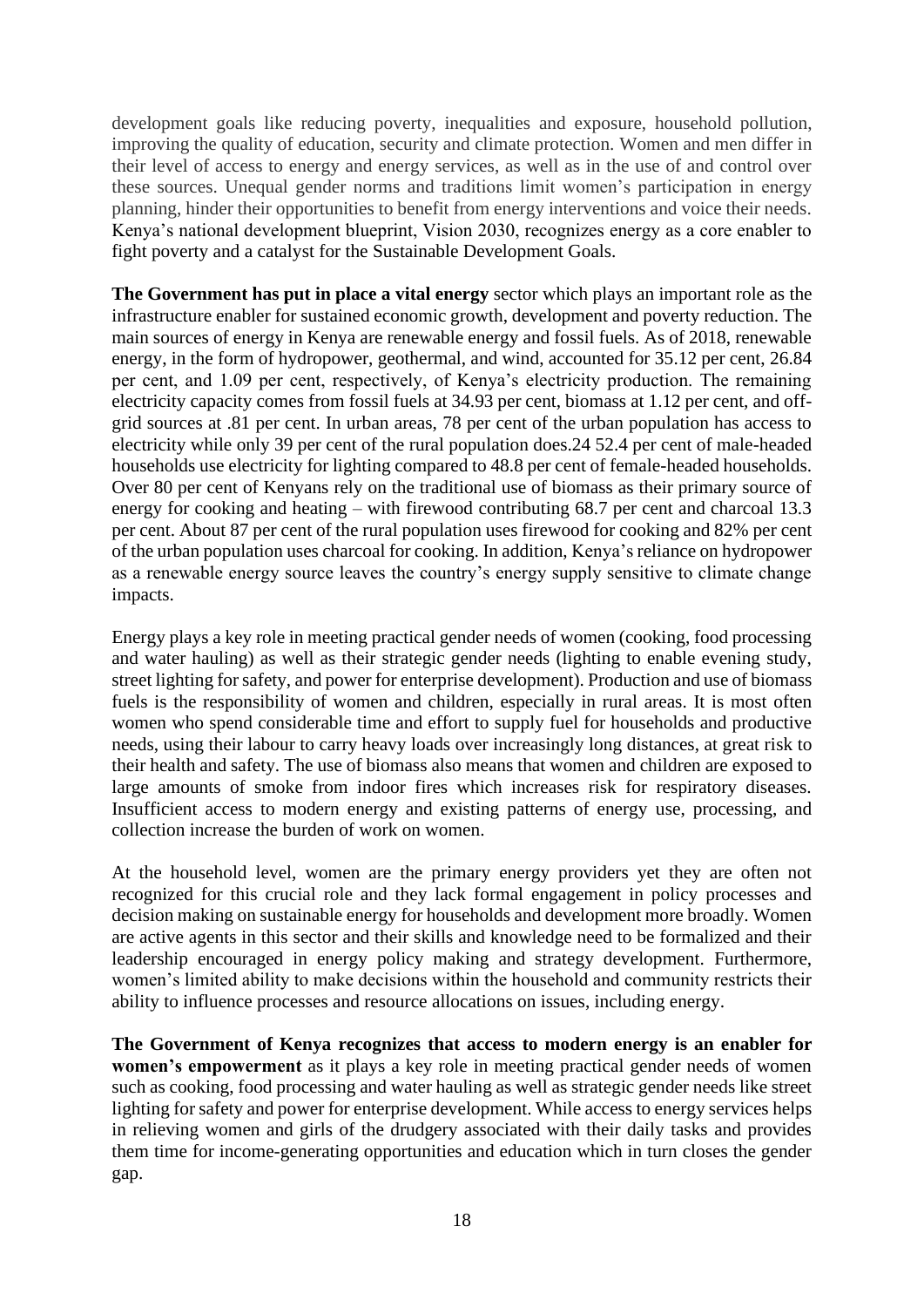Access to modern energy is an enabler for women's empowerment as it plays a key role in meeting practical gender needs of women such as cooking, food processing and water hauling as well as strategic gender needs like street lighting for safety and power for enterprise development. While access to energy services would not necessarily guarantee gender equality, it helps in relieving women and girls of the drudgery associated with their daily tasks and provides them time for income-generating opportunities and education.

**The Government's strategic objective in mainstreaming gender in public institutions, policies and programs** demonstrates commitments to advance gender equality and empowerment of women as envisaged in the Constitution of Kenya and the Sustainable Development Goals (SDGs).

**Gender is recognised in Kenya's energy sector policy**, and the Ministry of Energy has a specific gender policy. Based on the gender analysis, and in consultation with key stakeholders, the following considerations have been formulated to help realise gender goals in the country: Commit to gender mainstreaming in energy Key elements of such commitment include:

- i. Full implementation of existing policies.
- ii. Extension of the Kenya Off-grid Solar Access Program to the entire country, especially the clean cooking and water pumping components.
- iii. Facilitate electricity connectivity, especially for poor and single-headed families including widows who are unable to meet costs despite government subsidies

The **Gender Policy** aims to raise the level of gender awareness, change attitudes and inculcate an engendered work culture among staff in the energy sector and sets an important milestone in the process towards ensuring affordable, reliable, sustainable and modern energy for all by 2030. The development of the policy is also a fulfilment of the constitutional requirements on gender as well as the Sustainable Development Goals (SDGs) Sustainable Development Goals (SDGs). Goal 7 on access to affordable, reliable, sustainable and modern energy for all; and goal 13 on climate change and its impacts recognize energy as a key driver to achieving Goal 1, which aims to end poverty and hunger and Vision 2030. It aims to raise the level of gender awareness, change attitudes and inculcate an engendered work culture among staff in the energy sector.

The government has made great strides in connecting Kenyan households, public and community facilities to electricity through interventions such as the **Last Mile Connectivity and rural electrification programs**. These efforts have seen the access level rise from 32% in 2013 to the current 75% and the country is progressing to achieve universal access by 2022. **The Country is investing more in renewable energy and clean cooking technologies.** This will see universal access to energy services by all Kenyans, ultimately contributing towards climate change mitigation.

**Gender Policy addresses the development gaps** and aims at applying gender-lens to the energy sector, in the context of leaving no one behind. "The gender policy provides a framework to deal with issues day to day in the planning and execution of energy development plans. It also demonstrates the Country's commitment to providing all individuals with equal opportunities of using energy services, without any gender-based discrimination. The implementation of the policy will promote gender-sensitive energy institutions and enhance inclusivity and participation of women, men and all the marginalized groups in the realization of sustainable energy for all in the country. The Policy aims to ensure women do not just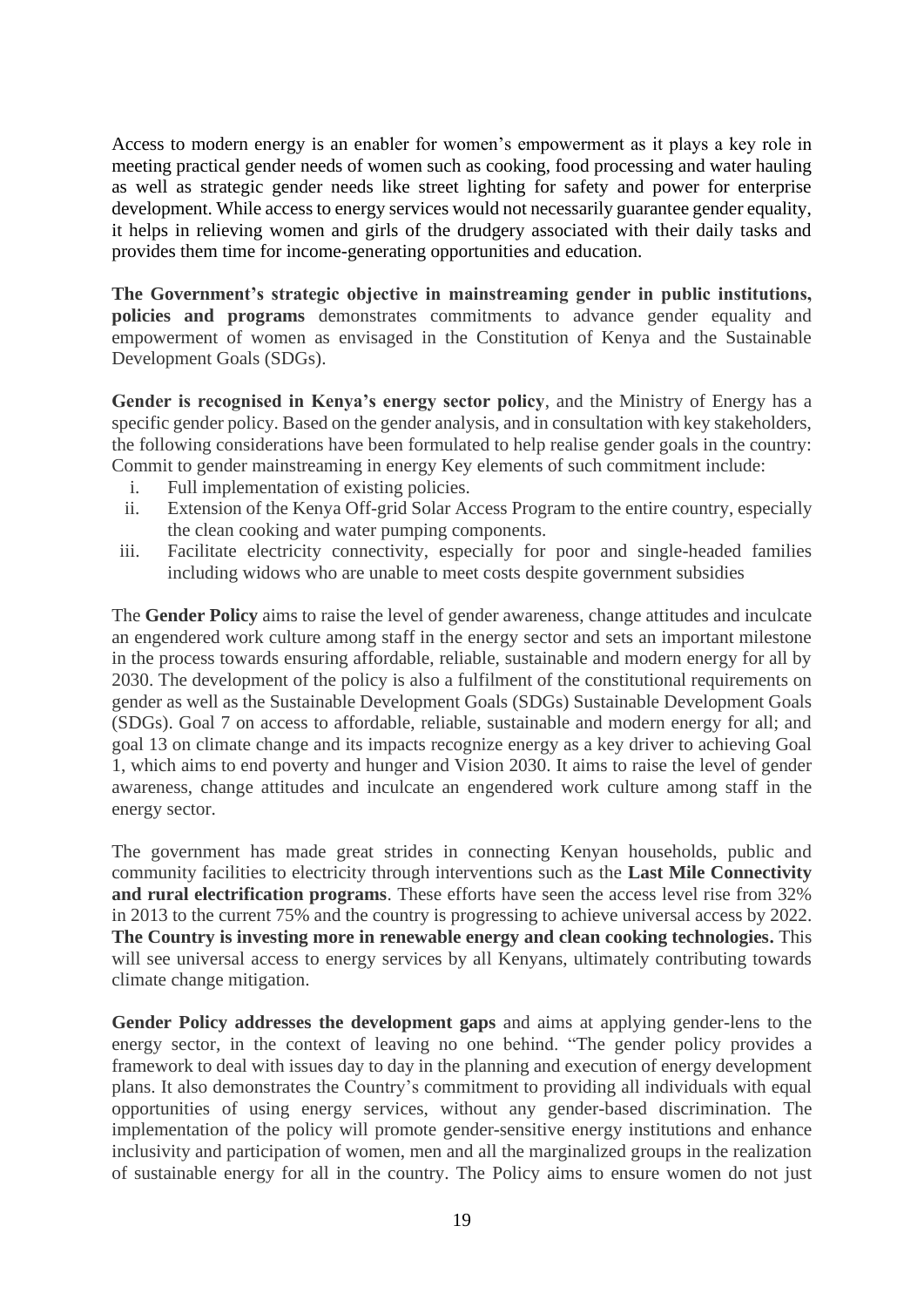participate as beneficiaries but play an active role as entrepreneurs in the entire energy value chain.

**The Government through the Ministry of Energy in 2008 developed the Feed-in-Tariff (FIT) policy** as a guideline on the government's commitment to incentivise the generation and use of renewable energy through preferential tariffs. Section 91 of the Energy Act establishes a renewable energy Feed-in-Tariff (FIT) system with the objectives of catalysing the generation of electricity through renewable energy sources and reducing GHG emissions by lessening reliance on non-renewable energy resources, among other objectives.

FIT has significantly reduced the utility bills for women through energy-efficient appliances that consume less energy and are an excellent way to save on energy expenditures.

Women have insulated themselves from the rising electricity prices, a trend that is likely to continue into the future.

**The Energy Act of 2019** consolidate the laws relating to energy, to provide for National and County Government functions in relation to energy, to provide for the establishment, powers and functions of the energy sector entities; promotion of renewable energy; exploration, recovery and commercial utilization of geothermal energy; regulation of midstream and downstream petroleum and coal activities; regulation, production, supply and use of electricity and other energy forms**.** The Act has also adopted the provisions relating to the creation of an inventory and resource map for renewable energy resources by the government through the Ministry of Energy & Petroleum. This inventory and map once created will reduce the burden on prospective investors of conducting exploratory and feasibility studies. The Energy Act **modernizes and refocuses the Department of Energy's research and development programs on the most pressing technology challenges** — scaling up clean energy technologies like advanced nuclear, long-duration energy storage, carbon capture, and enhanced.

The laws relating to energy, to provide for National and County Government functions in relation to energy, to provide for the establishment, powers and functions of the energy sector entities; promotion of renewable energy; exploration, recovery, and commercial utilization of geothermal energy; regulation of midstream and downstream petroleum and coal activities; regulation, production, supply and use of electricity and other energy forms; and for connected purposes. In providing for renewable energy, the law provides for promoting environmental conservation.

**The National Energy Policy (2019)** addresses gender imbalances among personnel in energy institutions, stresses the need to undertake measures to make clean and modern energy services affordable and accessible to all, and indicates that gender should be mainstreamed in energy policy formulation, planning, production, distribution and use. The Gender Policy in Energy launched in November 2020 aims to guide the mainstreaming of gender in institutions, policies and programs in the Ministry of Energy, county governments and amongst stakeholders ensuring gender equality and equity is achieved within the energy sector in Kenya.

**The Ministry of Energy has put in place a Gender Unit in place and a Gender Ministerial Committee who are responsible for coordinating gender actions and ensuring mainstreaming** of gender into activities in the ministry and its Semi-Autonomous Government Agencies. While there is good will from management to support gender activities and regular reporting by the Gender Ministerial Committee, the Gender Unit has a limited budget restricting its ability to fully discharge it mandate.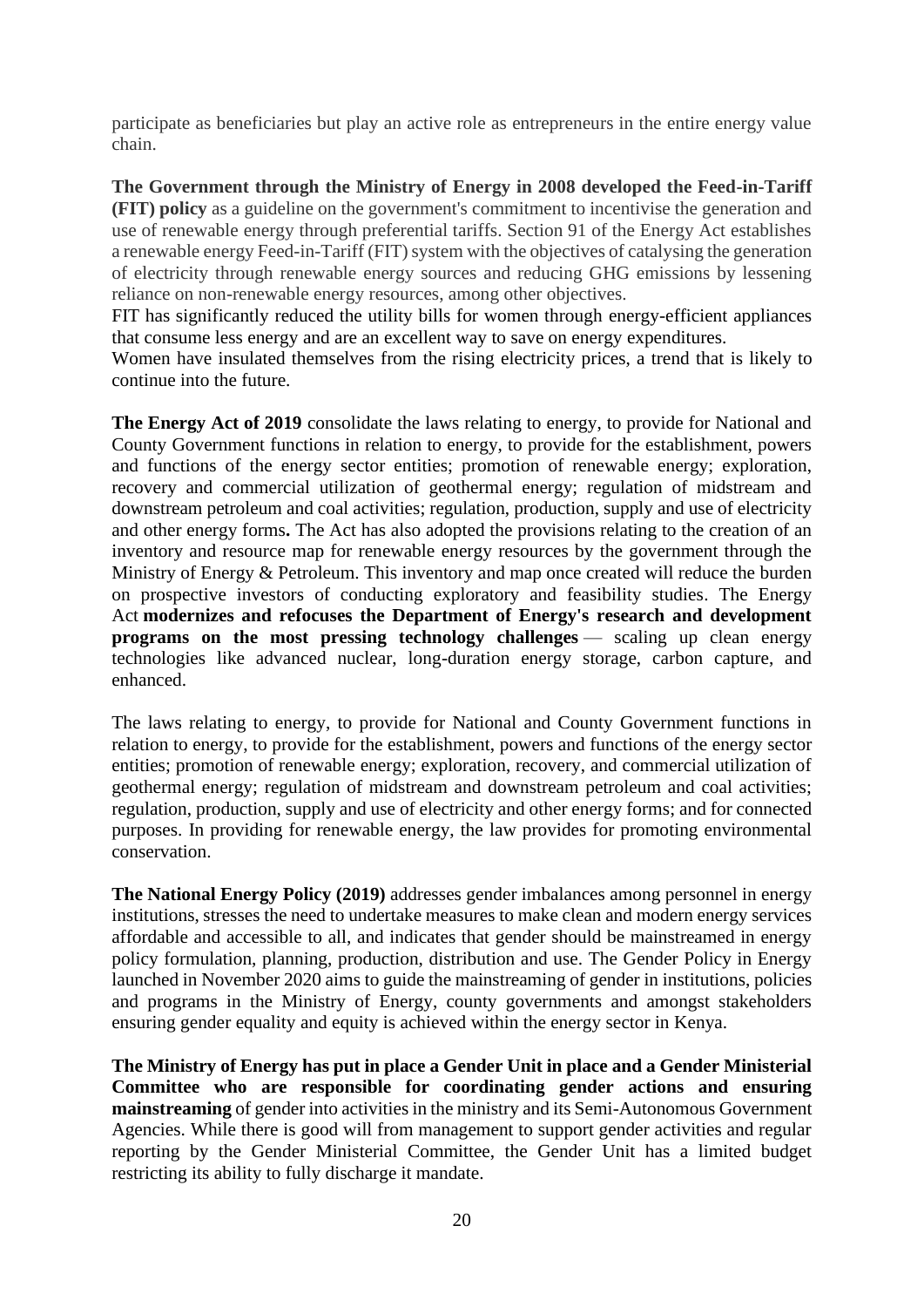**Kenya's National Electrification Strategy** has been put in place by the Government as the roadmap to achieving universal access to electricity and as a key plank of powering the Country's development agenda. Its principal objective is to achieve electricity access for all households and businesses in Kenya over the shortest timetable and at an acceptable quality of service. With the help of a geospatial planning tool, KNES identified the least-cost technology options (grid extension, grid intensification, mini-grids, and standalone systems) and the associated investments required for reaching the remaining population with affordable and reliable electricity by 2022. It focuses on identifying off-grid solutions that can meet the energy needs of lower-income remote population centres and housing clusters at reasonable costs and within the government's timeframe.

**Kenya's Vision 2030** is the country's development blueprint that aims to transform Kenya into a newly industrializing, middle-income country providing a high quality of life to all its citizens by 2030 in a clean and secure environment. The Kenya Vision 2030 identifies energy as one of the infrastructure enablers of its social and economic pillars. Thus sustainable, affordable and clean energy for all citizens is a key factor in the realization of Vision 2030. Access to competitively priced, reliable, quality, safe and sustainable energy is therefore essential for the achievement of the Kenya Vision 2030.

**The Government has undertaken various programs and initiatives in a bid to increase access to modern energy services, reduce carbon emissions, reduce indoor air pollution, provide clean cooking solutions, and increase industrial output.** The ministry has made deliberate efforts to put in place programs that respond to the needs of the poor in the rural and urban areas these include: **Last Mile Connectivity Project**, **Rural Electrification**, **K-OSAP**, **GBOPA**, **Clean Cook Stoves** and **Biogas promotion**. These programs continue to increase access, inclusivity and benefit to the poor in the rural areas, poor urban settlements and the underserved communities. However, most programs in the energy sector are gender-neutral therefore fail to address the special needs of the poor especially female-headed households, widows, widowers and the elderly without a pension.

According to the Kenya Population and Housing Census the population is 47.5 million with 50.1% being women compared to 49.9% men and rural/urban share of 67.7% and 32.3% respectively. Among these estimates are special interests groups including *women, youth, children, persons with disabilities, elderly, minority and marginalized groups and communities*. Energy interventions impact women and men differently e.g. access to affordable modern energy services can reduce both time and effort spent in reproductive and productive labour.

The Government has put in place the **Kenya National Domestic Biogas Program**- as part of the clean energy interventions the program aims to harmonize the integration of agriculture and energy to reduce the burden of collecting firewood on women mitigating against unpaid care work, offer an opportunity for employment creation in the biogas construction sector for women in rural areas.

**The Sustainable Energy for All Initiative (SE4All) launched in 2011 by the then UN Secretary General Ban Ki-Moon aim to ensure universal access to modern energy services**, double the global rate of improvement in energy efficiency and double the share of renewable energy in the global energy mix, within the UN timeframe of 2030.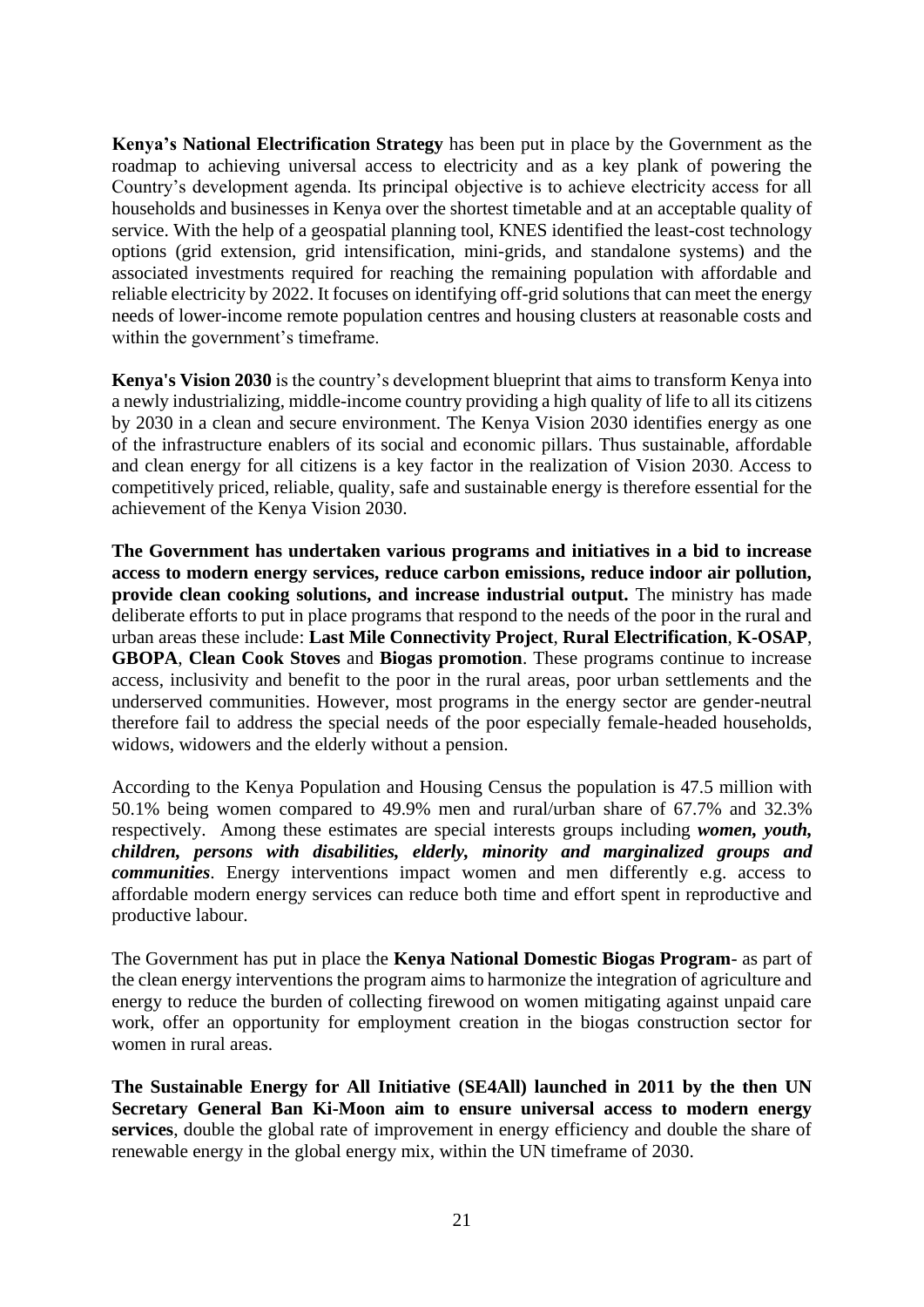**The National Petroleum Policy (2019) -** The overall objective of the petroleum policy is to enhance commercialization of discoveries, develop the requisite skills and infrastructure for exploration, development and production of oil and gas and improve access to competitive, reliable and secure supply of petroleum products while protecting and conserving the environment. A challenge that exists is the lack of a clear and engendered framework for the sharing of benefits of energy resources payable to a trust fund managed by a board of trustees established by the country government.

**LPG Uptake Promotion** - Initiated under the socioeconomic program within the Ministry of Energy, National Oil Cooperation Kenya (NOCK) with a view to distributing LPG gas cylinders to rural households at a discounted rate.

**The Development and dissemination of women friendly technologies** such as energy and water saving initiatives to save time when women source them has increased efficiency for women in the rural homes and improved the cost of living.

Kenya's national development blueprint, Vision 2030, recognizes energy as a core enabler to fight poverty and a catalyst for the Sustainable Development Goals. To achieve this, deliberate efforts have been made to ensure inclusivity and responsiveness in all programmes and policies.

The Sustainable Energy for All Initiative (SE4All) launched in 2011 by the then UN Secretary General Ban Ki-Moon aim to ensure universal access to modern energy services; double the global rate of improvement in energy efficiency and; double the share of renewable energy in the global energy mix, within the UN timeframe of 2030.

According to the Kenya Population and Housing Census the population is 47.5 million with 50.1% being women compared to 49.9% men and rural/urban share of 67.7% and 32.3% respectively. Among these estimates are special interest groups including *women, youth, children, persons with disabilities, elderly, minority and marginalized groups and communities*. Energy interventions impact women and men differently e.g. access to affordable modern energy services can reduce both time and effort spent in reproductive and productive labour.

In terms of data on representation, employment and decision-making in the sector, 35% of the total staff and 15% of the technical leadership positions in the Ministry of Energy's headquarters are filled by women (MoE, 2019). Kenya showcases inspiring examples of women's involvement in senior leadership roles. In all state corporations in energy, there is a good representation of women at the levels of heads of department and managers, and a woman heads the Kenya Electricity Generating Company (KenGen), serving as Managing Director and CEO.

The Gender Policy in Energy (2019) provides a framework for mainstreaming gender in policies, programmes and projects in energy.

A gender assessment component has been included in the monitoring and evaluation tools of electricity connections by the Ministry of Energy

To achieve this, deliberate efforts have been made to ensure inclusivity and responsiveness in all programmes and policies.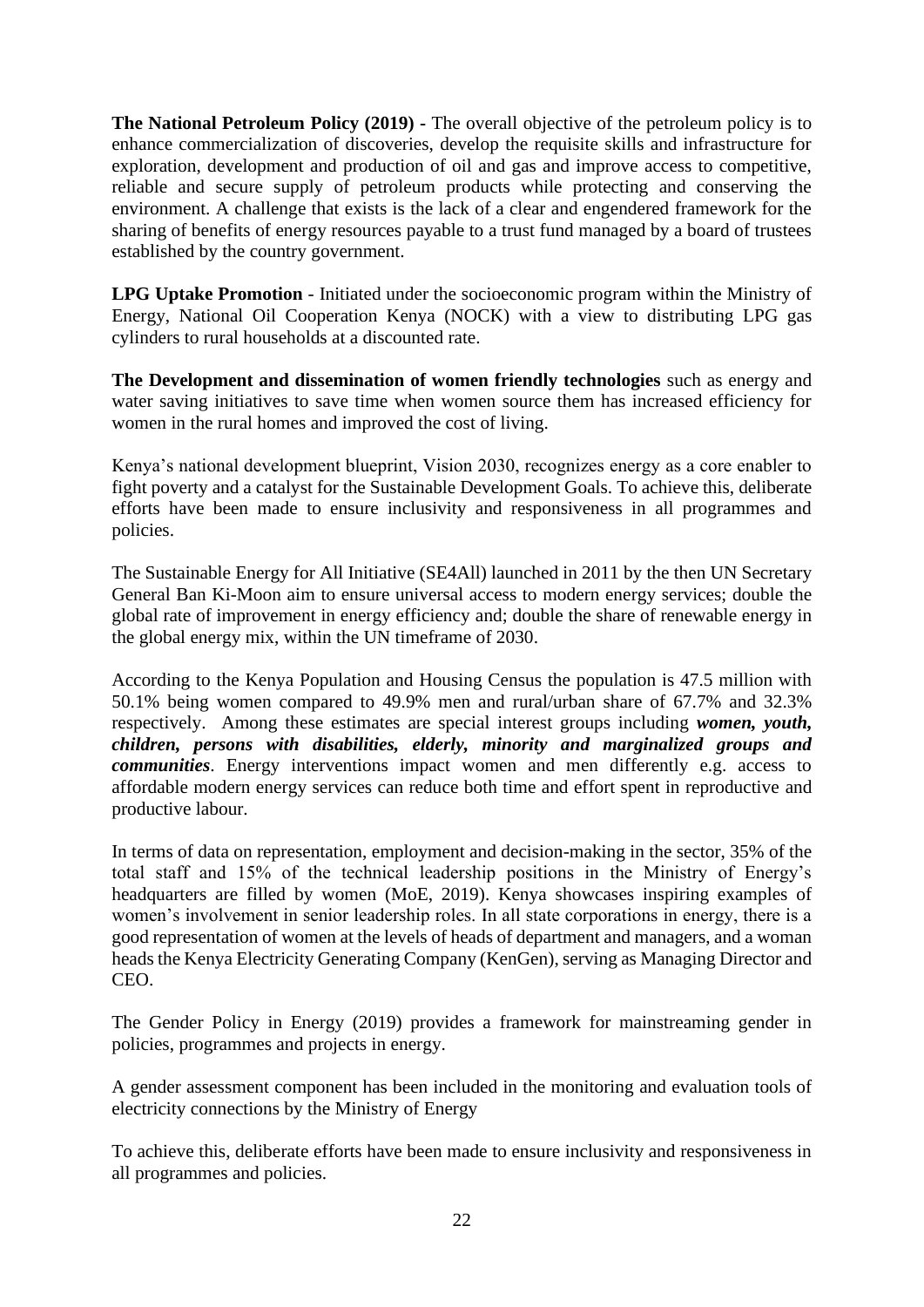**The government through the Ministry of Energy endeavours to promote alternative energy solutions namely; biogas, clean cookstoves, fireless cookers, bioethanol, briquettes and pellets**. Evidence shows, for instance, that those who adopted biogas felt they had a more reliable cooking experience while also generating some heat to warm the house and saving two to three trees per household annually. Eye and respiratory problems were reportedly reduced. Women saved time because feeding the biogas system with manure and water took less time than collecting firewood. There is however a challenge of affordability and there is a need for price reductions through subsidies, further tax breaks or import duty reductions. Also, women's engagement in biogas is low, with men playing leading roles as both suppliers and buyers, and women farmers less likely to own sufficient cattle or be able to access credit.

**Best practice - case study: A study on the factors that contribute to the empowerment of women through different forms of electricity supply carried out on a solar project** in Homabay County (University of Oslo et al., 2019) shows that taking a gender approach not only contributes to sales but can also have a positive effect on broader gender equality. The research showed that women's active involvement in energy supply increased their self-esteem and helped overcome traditional social barriers as well as changing men's perceptions. The "*Solar Mama*" project in Homabay actively recruited and trained women as technicians. Some community members and men were originally sceptical about giving opportunities only to women. However, the women performed well that this positively affected men's beliefs as to what a woman could do. Existing gender norms were challenged and mindsets changed.

In terms of data on representation, employment and decision-making in the sector, 35% of the total staff and 15% of the technical leadership positions in the Ministry of Energy's headquarters are filled by women (MoE, 2019). Kenya showcases inspiring examples of women's involvement in senior leadership roles. In all state corporations in energy, there is a good representation of women at the levels of heads of department and managers, and a woman heads the Kenya Electricity Generating Company (KenGen), serving as Managing Director and CEO.

A gender assessment component has been included in the monitoring and evaluation tools of electricity connections by the Ministry of Energy

#### **COVID**

The ongoing COVID-19 global pandemic is influencing the lives of women and men around the world. Energy access has become even more crucial part of the immediate response and recovery of COVID-19. With people spending more time at home, energy is needed to ensure that people have clean cooking energy, refrigeration to keep food longer, water for sanitation, cooling for vaccination, electrification for health centres and lighting to support studying and leisure activities.

The COVID-19 upbreak has exacerbated long-standing gender disparities, where the gender gap is high in the social, economic empowerment and representation dimensions. The pandemic has amplified the existing inequalities in accessing modern and clean energy services, highlighting once again the urgency of long-sighted strategies to build an equal and inclusive energy sector.

Apart from measures that the Government has put in place regarding Women, gender equality in Agriculture, Energy, and Water, in the context of climate change, the Government has also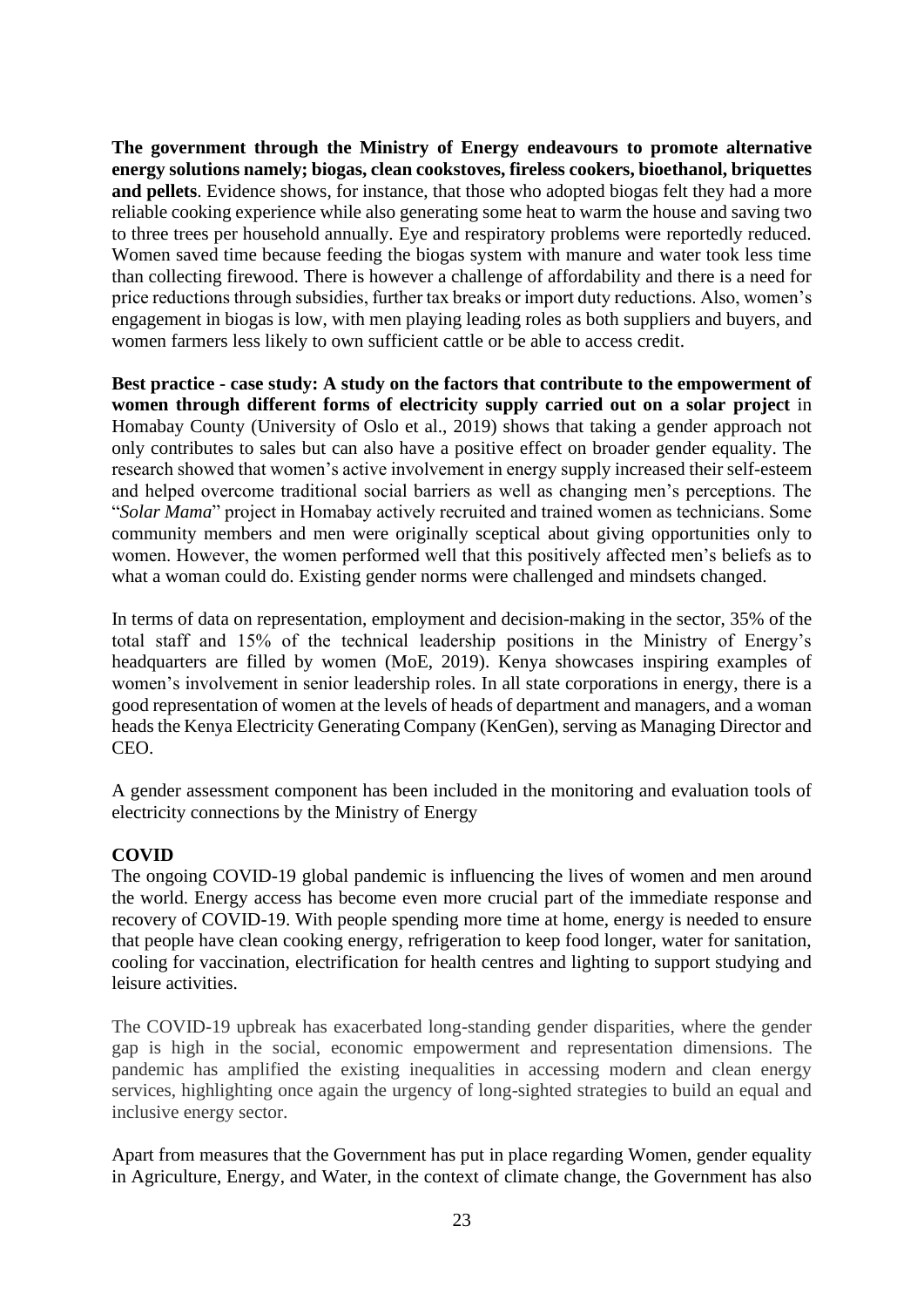put measures in other sectors like health, education, economy as well as women's leadership. All these directly and indirectly impact on women and girls' lives in the context of climate

## <span id="page-23-0"></span>2.7 Women, Gender Equality and Health in the Context of Climate Change

Article 43 (a) Constitution protects the right of every person to the highest attainable standard of health, including the right to health care services, and reproductive health care. In line with the Constitution, the Health Act, 2017, establishes a national health system that is intended to facilitate in a progressive and equitable manner, the highest attainable standard of health services, protects and promotes the health rights of all persons in Kenya including rights of women to basic nutrition and health care services, and rights of vulnerable groups. The Government has taken several measures to implement the Health Act and put in place several policies and programmes.

**The Government introduced the Universal Health Coverage in 2018** in order to enhance access to safe, effective, quality essential health care services, including affordable essential medicines and vaccines for all without going into poverty,

The government continues to develop and support the health infrastructure. In 2020, the number of health facilities increased from 13,700 in 2019 to 14,600. Level 2 facilities account for 77.9 per cent of the total health facilities. This level comprised of dispensaries (51.4%), medical clinics (45.5%) and stand-alone facilities (3.0%). During the year under review, the Government-own 82.4 per cent of the dispensaries, however, 94.4 per cent of the medical clinics are owned by the private sector. The number of hospital beds also increased by 9.6 per cent to 82,091 while hospital cots increased by 7.7 per cent to 8,946. The majority (45.0%) of these hospital beds and cots were in public health facilities that are accessible to women and girls across the country.

In regard to access to health services, **the Government has put in place the community health policy and Sessional Paper No.2 of 2017 of the Kenya Health Policy of 2014 to 2030.** This Policy is intended to ensure free maternity services. The government developed Reproductive Health Policy 2015. The goal of this policy is to improve the reproductive health state of all people in Kenya by increasing equitable access and improving the quality, efficiency and effectiveness of service delivery at all levels.

**Health outcomes for women continue to be improved through** *Linda Mama* **Maternity Programme** - formerly Free Maternity Services programme which provides a package of basic health services accessed by all in the targeted population on the basis of need and not ability to pay, positioning Kenya on the pathway to UHC. *Linda Mama* Program covers all the fortyseven (47) counties, 2400 public health facilities serving approximately 400,000 pregnant women. The Introduction of the Free Maternity Programme, "*Linda Mama*" has seen a significant increase in the number of expectant mothers seeking maternal and neonatal health services. The *Linda Mama* Programme was aimed at addressing challenges of high maternal mortality an increase access to skilled delivery services thereby improving maternal and child health.

**The Government has made provision of two Disability friendly beds in all public facilities for mothers with disability.** This has enhanced access to maternal health and maternal services for the mothers with disability and thus decreases in maternal death due to lack of access of the health services.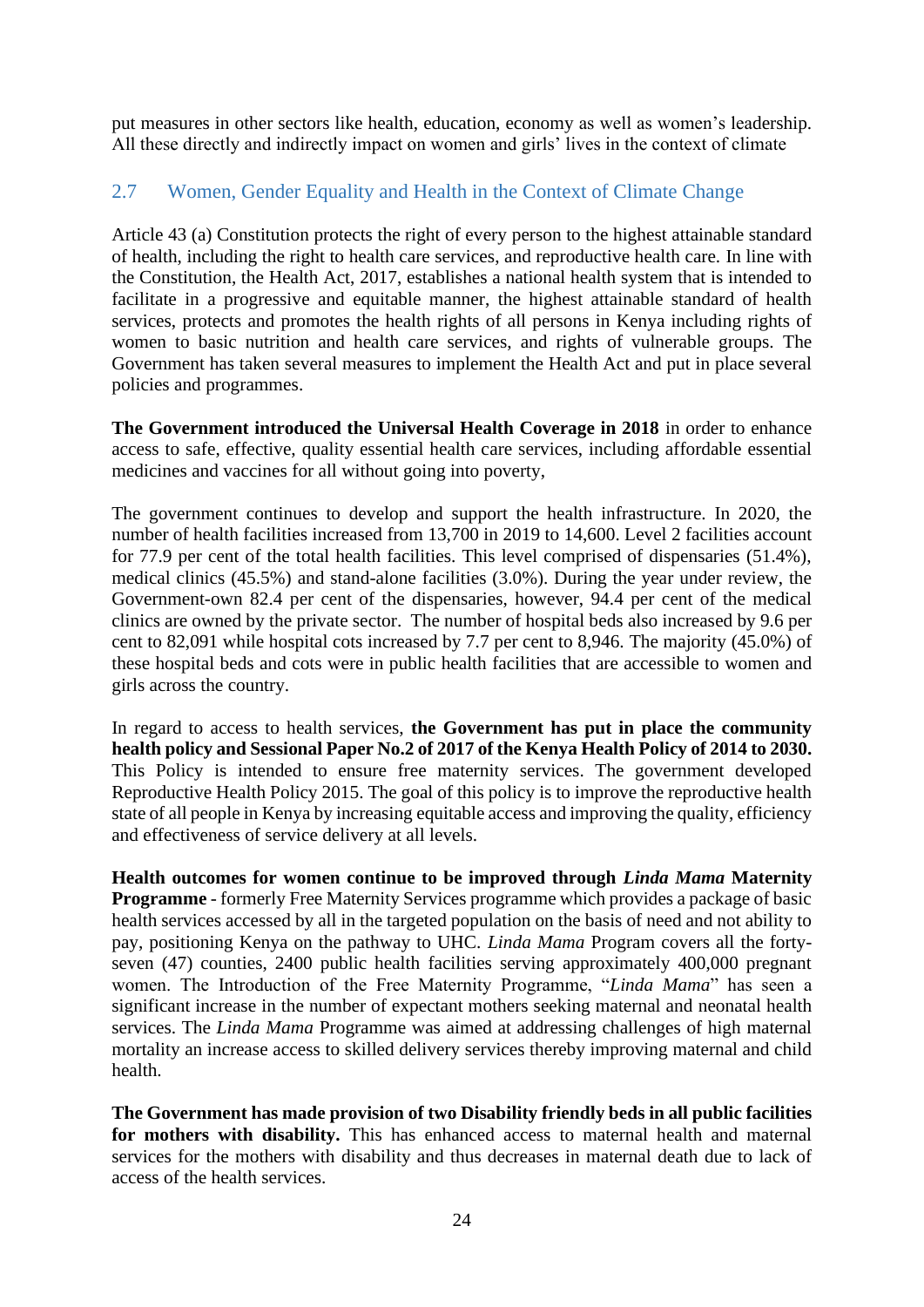**Deliveries in health facilities increased by 1.8 per cent to 1.2 million in 2020**, with normal deliveries accounting for 82.8 per cent. However, there was a general decline in the uptake of modern contraceptive methods except for pills in 2020. Family Planning (FP) Injections was the most popular method of contraception with 2.3 million clients followed by Pills Combined Oral Contraceptive, which had 681.6 thousand clients in 2020. Permanent family planning methods recorded low uptake with the number of females undergoing Sterilization Tubal Ligation decreasing to 4,435 while male Sterilization Vasectomy recorded 334 clients during the review period.

**The government has extended the free maternity care policy to cover antenatal and postnatal care** with the aim of improving universal health coverage, especially for women and young children. The free maternal services have increased utilization of the skilled birth attendant among the women who dwell close to the hospitals and who could not afford the services initially. However, there still exists a challenge to the utilization of free maternal services among poor women in remote areas.

**The "***Tujulishane* **Campaign" meaning 'Let's Educate Each Other' has been initiated with the aim of empowering individuals and communities to be agents of change**. The campaign deals with mother, adolescent and children programs to promote health and improve living conditions of vulnerable populations, especially among adolescents and people living with disabilities and supports individuals and communities in delivering high-quality, genderequitable programs and services.

**The National Government expenditure on health services has increased** by 34.5 per cent to Kshs 103.1 billion in 2019/20 and is expected to grow by 6.5 per cent. The ratio of Government expenditure on health to total expenditure in 2019/20 stood at 6.2 per cent which is still below the Abuja and WHO recommendations.

The Government has put in place **the Kenya Environmental Sanitation and Hygiene Strategic Framework (KESSF)** 2016-2020 which is informed by the need to provide universal access to improved sanitation leading to improved quality of life of the people of Kenya as envisaged in the Constitution of Kenya 2010, and the Kenya Vision 2030. WASH and gender equality are represented in Sustainable Development Goals (SDGs) 6 and 5, respectively, and also contribute to the achievement of other sectoral goals across the development agenda.

Under the National Policy on Gender and Development, regarding **Access to Health Care Facilitate affordable, accessible, acceptable and quality health care services including reproductive health care, emergency services, family planning, HIV and AIDS service for women and men, girls and boys**. The Government has committed itself to the following Policy Actions

- **EXTERGHERICH STRENGTER INCREDIST IN STRENGTER IN STRENGTER IS COVERAGE TO STRENGTER IS STRENGTER** STRENGTER STRENGTER STRENGTER STRENGTER STRENGTER STRENGTER STRENGTER STRENGTER STRENGTER STRENGTER STRENGTER STRENGTER STR provide comprehensive and integrated preventive, curative and rehabilitative health services for all;
- Dedicate additional funds of the budgetary allocation of the national budget to gender equality to enhance the service delivery of health care;
- Enforce the implementation of school health programmes in all schools;
- Enforce targeted implementation of existing health and nutrition programmes to benefit vulnerable women and girls;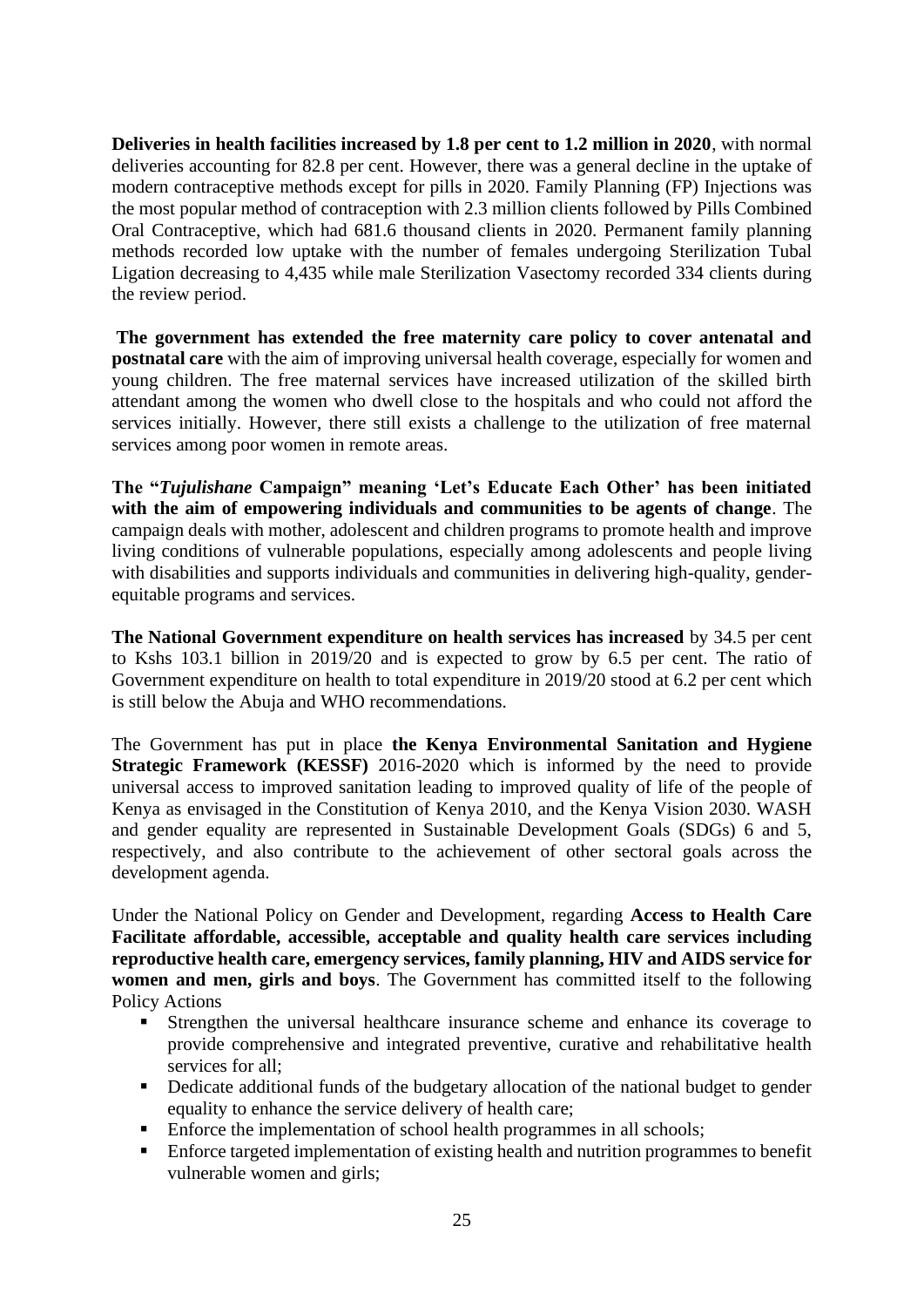**EXTERGISHER EFFORTS** to reduce maternal mortality and new HIV and AIDs infections among women and girls;

Coronavirus disease (COVID-19) pandemic has caused a huge strain in health systems and economic disruptions and the measures aimed at containing the spread of the virus. These measures included the banning of international flights, temporary closure of restaurants and bars, night-to dawn curfew, suspension of learning in all educational institutions, restrictions of movement in some counties among other measures. These had adverse effects on the economy and health sector with a reported drop in healthcare services utilization in the country.

## <span id="page-25-0"></span>**3.0 WOMEN'S ECONOMIC EMPOWERMENT**

#### <span id="page-25-1"></span>3.1 Strengthening the legal and policy framework for women's economic empowerment in the context of Climate Change

Kenya has ratified **the Convention on the Elimination of All Forms of Discrimination against Women** and **the Convention on the Rights of the Child** among major international human rights conventions. Article 2 (5) and 2 (6) of the Constitution domesticates International Treaties ratified by Kenya including the Convention on Elimination of Discrimination against Women (CEDAW Convention). This has the effect of making the provisions as spelt out in the Conventions part of the Kenyan law and the principles in the Convention are directly applicable before the courts of Law. In addition, the government is open to considering ratifying the ILO Convention No. 189 (2011) on decent work for domestic workers.

The government continues to strengthen and enforce laws and regulatory frameworks that ensure equality and prohibit discrimination against women in line with the Constitution of Kenya (CoK) which prohibits discrimination on various grounds including discrimination **on the basis of gender marital status or pregnancy**. Implementation of the Constitution seeks to ensure that women, throughout the life cycle, have equal opportunities for decent work in the public and private sectors while recognizing that temporary special measures aimed at accelerating de facto equality between men and women should not be considered discrimination; For example, the constitution enshrines gender equality in the values and principles of public service. It provides that public service must have representation of Kenya's diverse communities; and afford adequate and equal opportunities for appointment, training and advancement, at all levels of the public service, of men and women; the members of all ethnic groups; and persons with disabilities.

In order to ensure that women have equal opportunities for decent work in the public and private sectors, the constitution enshrines gender equality in the values and principles of public service. It provides that public service must have representation of Kenya's diverse communities, and afford adequate and equal opportunities for appointment, training and advancement, at all levels of the public service, of men and women; the members of all ethnic groups; and persons with disabilities. **The Ministry of Public Service, Gender, Senior Citizens Affairs & Special Programmes** is headed by a woman who has also served as the first woman Chairperson at Public Service Commission (2013 to 2017).

**The Ministry of Public Service, Gender, Senior Citizens Affairs & Special Programmes** in collaboration with stakeholders championing girls and women agenda has established the *Trailblazer Programme* to identify, recognise, reward and celebrate women leaders who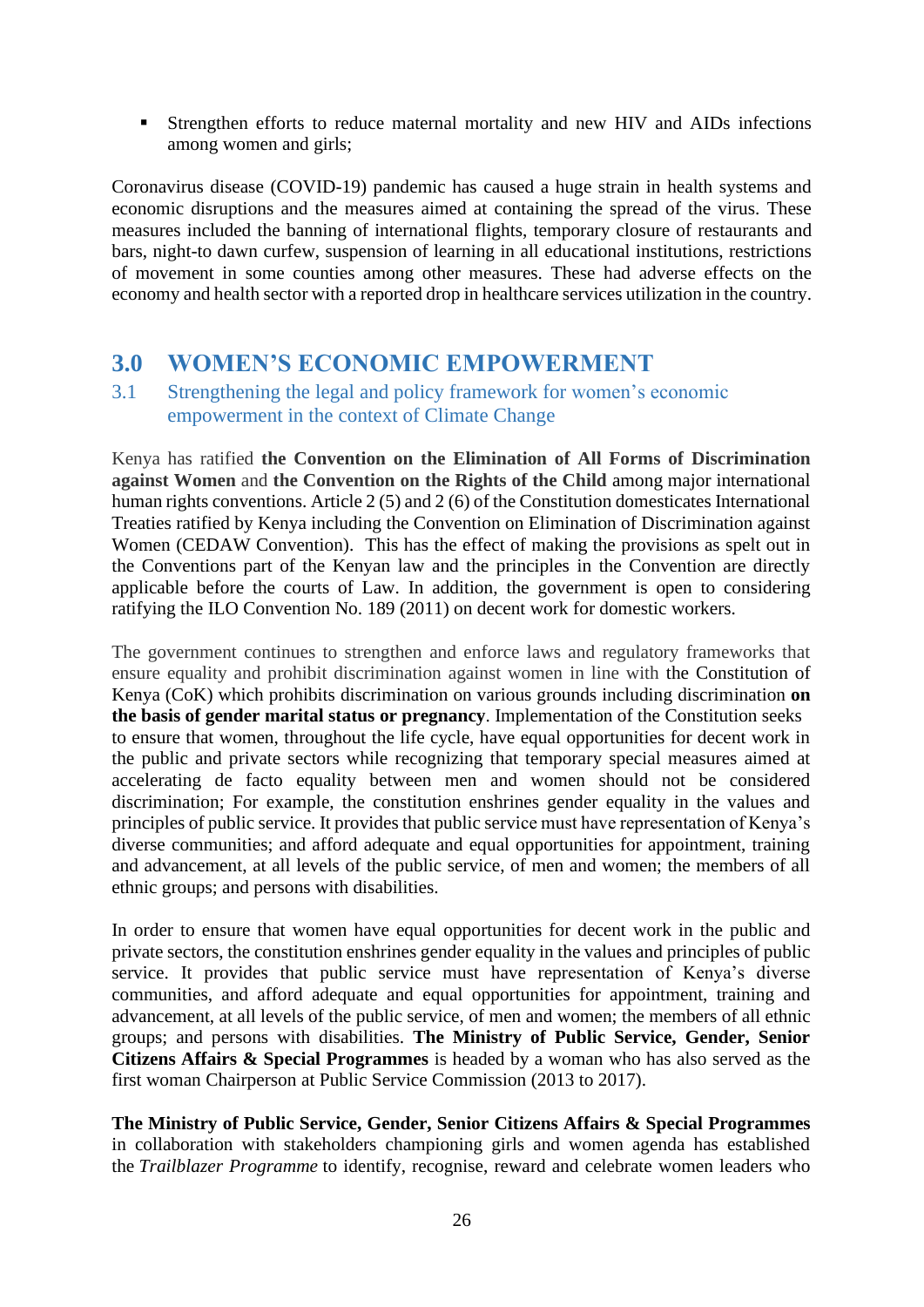have made significant contributions to Kenya's political and socio-economic transformation. This is in line with the Government's commitment to promoting gender equality and women empowerment programmes as set out in the Beijing Platform for Action and the 2030 Agenda for Sustainable Development. The steady progress made in implementing these global commitments is visible in the increased numbers of women in employment.

All-State Agencies and Departments are required to have Workplace Policies on gender-based violence including sexual harassment while the Sexual Offences Act prohibits sexual harassment.

The Government, in giving effect to international obligations and the Constitutional provisions on special measures to enhance the achievement of equality between men and women, has instituted various overarching reform measures. Special measures have been introduced through legislative and policy measures and are being implemented in various areas including education, political representation, employment and the economy. These measures have seen the mandatory inclusion of women, youth, marginalized groups, and persons with disabilities in the country's political processes, the institutionalization of political parties and public participation in the legislative processes.

As a result of measures taken by the Government, there has been an increase in women in employment. The KNBS National Census shows that the population of women in employment stands at 9.89 million working women, which is about 100,000 more than the 9.79 million men employed. The number of women in employment also increased among people in rural Kenya, where there are 600,000 more women than men that are engaged in economic activities. Females accounted for 50.2 per cent of the total working population.

In the Private Sector, the Kenya Private Sector Alliance (KEPSA) has developed a **Private Sector Gender Mainstreaming Policy** with an aim to provide practical guidelines for the adoption and implementation of gender mainstreaming in the private sector. It is guided by the principles of gender diversity and inclusion and recognizes that the private sector's policies, programs, and initiatives ought to contribute to the realization of gender equality in the workplace in Kenya.

On 14th October this 2021, KEPSA launched the Board Diversity and Inclusion Study Report in collaboration with the Kenya Institute of Management, Nairobi Securities Exchange, and "*New Faces New Voices*". This study report sought to enhance the business case for championing gender equality, inclusion and empowerment of the special interest groups to play a more active role in the country's social-economic development.

The Government continues to take action to address the root causes of gender inequality, gender stereotypes and unequal power relations between men and women; and provide, as appropriate, effective means of redress and access to justice in cases of non-compliance and accountability for violations and abuses of human rights; The Employment Act has been amended to grant employees 1 month's pre-adoptive leave with full pay if a child is to be placed in the continuous care and control of an applicant who is an employee under the Employment Act.

The government has put in place the **National Policy on Gender and Development** (2019). The Policy provides a framework that is intended to ensure that there is gender equality and women empowerment in the social, economic, political and cultural spheres as envisaged in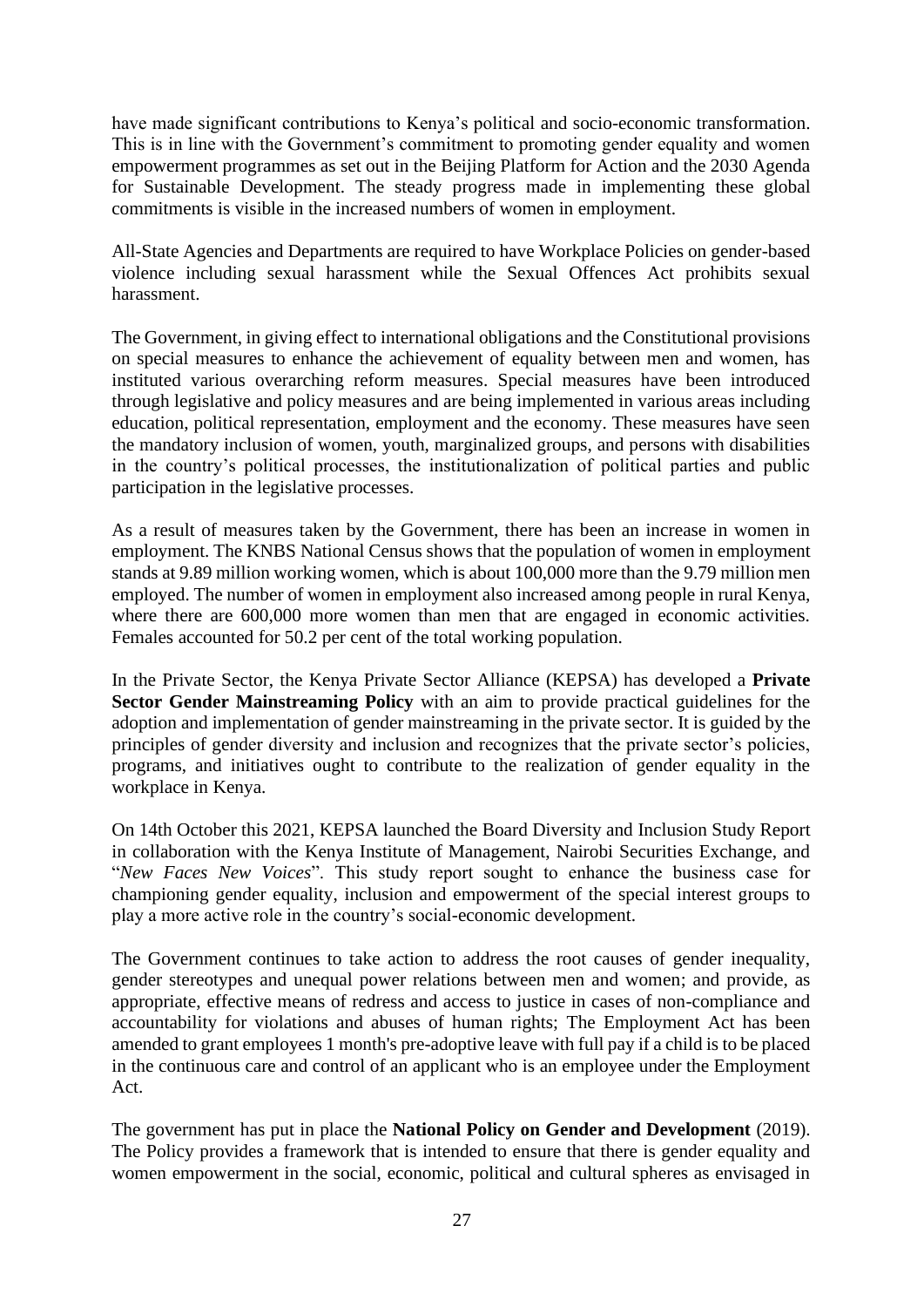the Constitution and to establish and strengthen Affirmative Action efforts aimed at reducing gender inequalities among other areas including access to productive resources such as land, labour, finances, information and technology. The Policy emphasizes the environment and natural resources where the objective is to ensure a clean, secure and sustainable environment.

The government has developed the **National Strategy on Women's Economic Empowerment (WEE)** (2021) to guide and give strategic direction to the State Department for Gender to effectively support women's economic empowerment. WEE will encourage and facilitate women's entrepreneurship, including by improving access to financing and investment opportunities, tools of trade, business development and training, in order to increase the share of trade and procurement from women's enterprises, including micro-, small and medium-sized enterprises, cooperatives and self-help groups in both the public and private sectors.

**The WEE strategy takes a transformative approach and aims at economic empowerment** that transforms women's lives from limited power, due to gender barriers, to power that is equal to that of men. the strategy focuses on women's ability to gain access and control over productive resources and recognition as full economic actors. The strategy also addresses the challenges of poverty, inequality, governance and inadequate skills to ensure that women and girls achieve rapid and sustained growth to transform women's lives. The strategy provides interventions on which women will be empowered to participate fully in the economy and allow equal access to key resources and services including; capital, credit, land, production inputs, and knowledge on financial management and formal banking.

At the regional level, the **Regional Harmonization of Labour Migration Policies in East and Horn of Africa (2019) (RMFM)** requires countries to cooperate towards establishing a common platform for engagement between countries of origin, transit and destination on labour migration, and to enhance inter-state, intra and inter-regional cooperation for strengthening the protection of the labour, social and human rights of African migrant workers in destination countries. Ministers from Kenya, Uganda, South Sudan, Sudan, Ethiopia, Somalia, Djibouti, Rwanda and Burundi have made commitments to make labour migration safe, orderly and humane by establishing a common platform for engagement with the Gulf states and other countries that are major employers of African migrant workers.

Implementation of the **Two-Thirds Gender Rule**: The constitution provides for equality between men and women in general and also lays the ground for protecting equality between men and women by making a provision that elective and appointive bodies should be composed of "not more than two-thirds of either gender". The two-third-gender principle is applicable to all appointive and elective positions in public bodies but the private sector is also progressively implementing this principle. The partial implementation of this principle has significantly increased the number of women in elective and appointive positions. However, the gender quota has not been attained in any public institution whether elective or appointive.

**The POLICARE:** the overall objective of POLICARE is to strengthen the capacity of the National Police Service (NPS) to prevent and respond to SGBV cases through the establishment of a ONE STOP victim support centre incorporating the synergy of multi agencies in Kenya. The term POLICARE has been coined from the words: "POLICE" and "CARES". POLICARE is a National Police Service (NPS) integrated response to Sexual and Gender-Based Violence (SGBV). The service providers will include and not limited to Police, Forensic investigators, Health providers, Psychologists, DPP representatives, a Magistrate on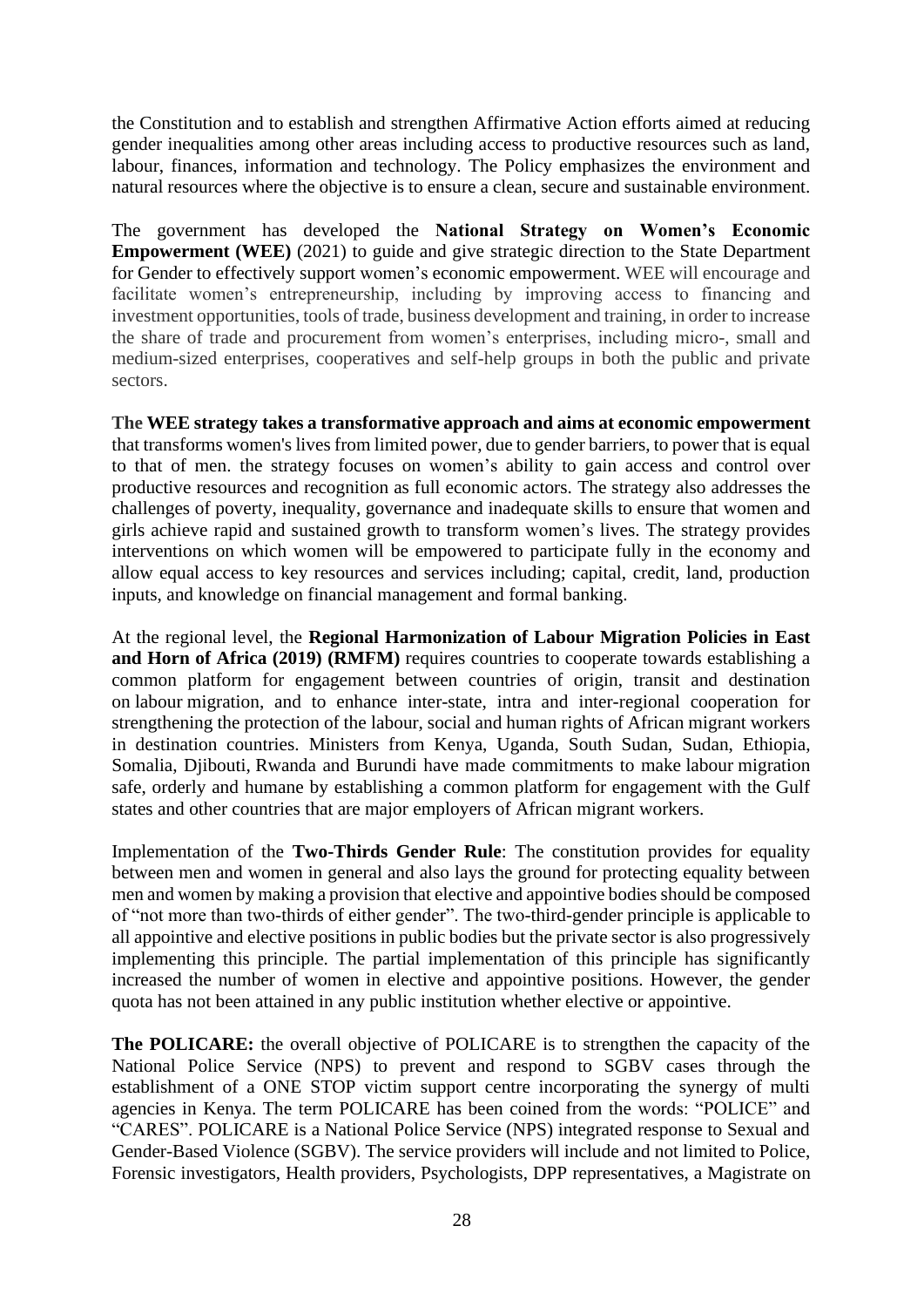call, Medical-legal, Gender experts, Correctional personnel among others under all under one roof.

The challenge however, is that although the Constitution is explicit about gender equality, the operationalizing law has not been enacted, making the achievement of substantive gender equality elusive.

## <span id="page-28-0"></span>3.2 Strengthening Education, Training and Skills Development in the Context of Climate Change

The Government of Kenya that closing gender gaps in access to education, information and skills is key for increasing women's and girls' resilience in the context of climate change, environmental and disaster risk reduction. The government thus places great emphasis on education, training and skills development. The Government has taken various measures to ensure universal access to quality education, equal access to career development, training, scholarships and fellowships, and the mainstreaming of a gender perspective into education and training programmes. Additionally, the government has focused on the areas of science, technology, engineering and mathematics, communications and technology education has received greater emphasis.

The following are measures put in place by the Government in the area of education, training and skills development which have both direct and potential impact on climate change mitigation and adaptation:

The Government has increased expenditure on education through the years. In 2015, budget allocation was 16.65%, which subsequently increased to 26% (KSH 473B) and 29.4% (KSH 497B) in 2019-2020 and 2020-2021 financial years, respectively.

The Government introduced **the National Education Management Information System (NEMIS),** a web-based data management solution that collects data and information from educational institutions for effective management to ensure that every Learner count. The objective of NEMIS is to help streamline the data management for informed decision-making and planning of the education sector by hosting student/pupil data, linked to a Unique Identifier. In this regard, NEMIS has increased enrolment and retention and completion transition thus improving learning outcomes (which currently show that girls are leading).

**Increased and accessible TVET colleges in Kenya**: these comprise Technical Training Institutes (TTIs), Polytechnics, Vocational Training Centers (VCTs), Technical Training Colleges, and any other approved learning institution. These centres are accessible and are located in different sections of the country. The number of servicewomen and men engaged in the national service and Technical Vocational Training dropped by 1.1 per cent and 17.2 per cent, respectively, from 2019 to 2020. The proportion of women recruited in national service went up by 12.1 per cent while that of men dropped by 5.9 per cent during the same period. There was a decline of 28.2 per cent of women compared to 12.4 per cent for men who joined Technical and Vocational Training (TVT) from 2019 to 2020. TVET continues to increase the opportunity for women to access learning institutions at this level of education and to acquire relevant and marketable skills which are applicable in both blue and green economies.

**Enhancement of the education policy in Kenya:** Through the Ministry of Education, Science and Technology, the Government has developed **Policy Framework for Education and**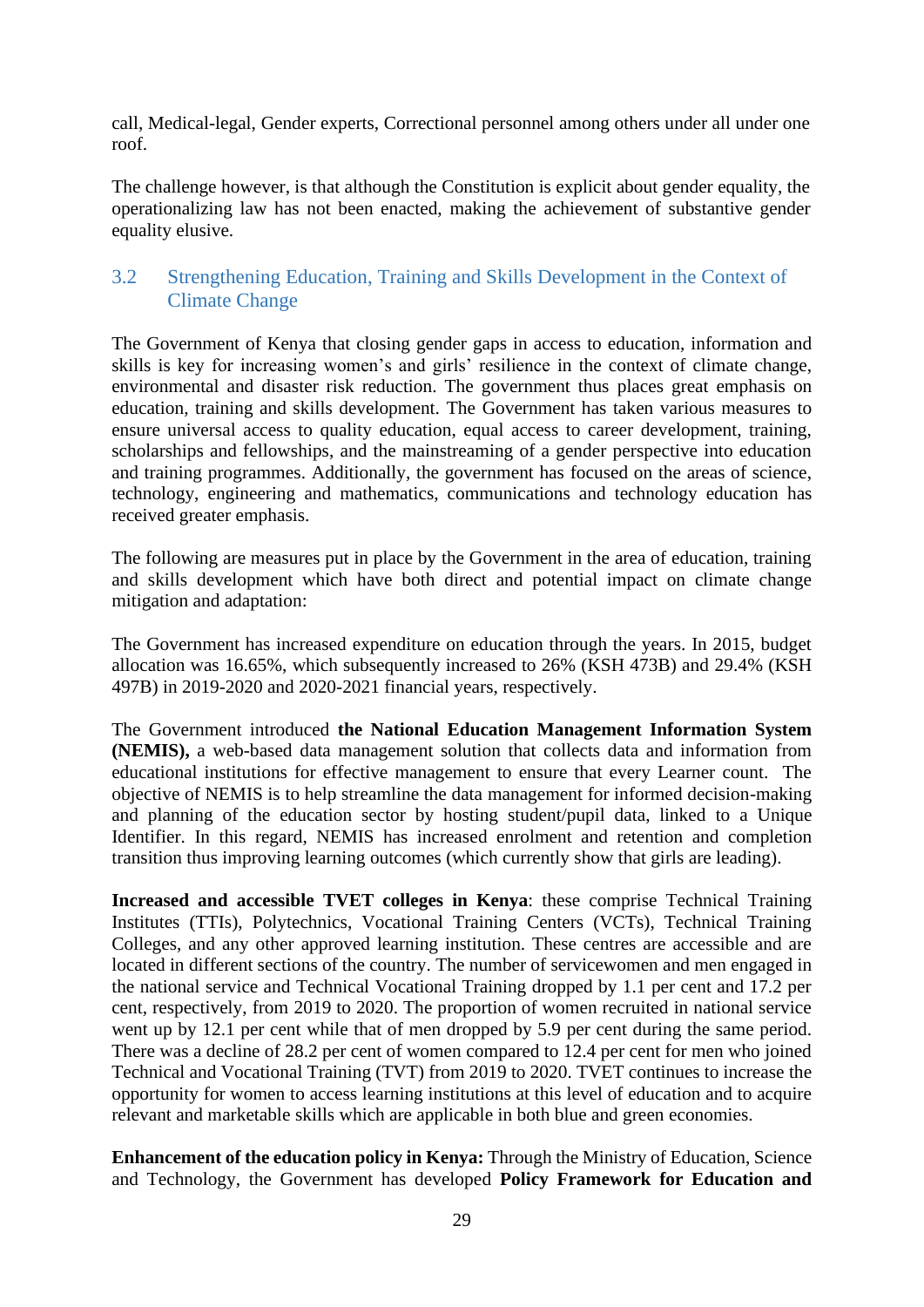**Training: Reforming Education and Training in Kenya.** This Policy operationalizes **the right to education guaranteed in the Bill of Rights in the Constitution.** The Policy aims to effectively provide the foundation necessary to develop the skills and competencies that Kenya Vision 2030 require for its realisation. The policy also seeks to enable Kenya to meet its international commitments, in particular, the goals and objectives of Education for All which obligate States to spread the benefits of an all-inclusive education to every citizen of the country. Additionally, the policy is intended to enable Kenya to effectively address changing socio-economic and political needs and expectations of women and men, girls and boys and to equip the country to respond to the globalisation and modernization of the world economy including climate change mitigation and adaptation.

**Change of Kenya's Education curriculum which will enhance uptake of skills:** The policy on education and training establishes a new curriculum that successively develops the knowledge, skills, competencies, as well as lifelong learning dispositions of its citizens to meet the human capital needs of the country. The goal is to develop a repertoire of skills and competencies necessary to achieve the objectives and goals embodied in the Constitution, and Kenya Vision 2030. the Government provides free and compulsory basic education that is equitable, qualitative and relevant to Kenya's development goals guided by the principle of universal access to education for every child under 18, as enshrined in Article 53 of the Constitution. Every child is entitled to free and quality education, regardless of their social condition, gender, regional background, and disabilities.

**School re-entry Policy for Girls who have dropped out of school and 100% transition program**: The Ministry of Education, in collaboration with UNESCO, UNFPA, Population Council and Sexual Reproductive Health and Rights Alliance (SRHR), has developed the **National Guidelines for School Re-Entry in Basic Education** through a participatory process. The guidelines are also a prevention and response resource for addressing school dropout for various reasons including ensuring that pregnant adolescents, young mothers, and single mothers can continue and complete their education. The guidelines provide a framework of enhancing re-entry for learners who drop out of school, including those with special needs and disabilities, in order to improve retention, transition and completion rates at all levels of basic education. They also provide an opportunity for all learners to progress and access quality education in Basic Education institutions.

**The Government has rolled out of 100 per cent transition policy** to complement Free Day Secondary School, primary to secondary transition rates have increased from 83.3 per cent in 2018 to 95 per cent by the first quarter (Q1) of 2020.

**Provision of Scholarships**: The government and other stakeholders have partnered to enhance access to education for the girls through the provision of various scholarships including *Elimu* (Education) Scholarship; *Wezesha* (Empowerment) Scholarship; NDFPWD fund; NEMI; KPC; Jomo Kenyatta Foundation; *Elimu* scholarships Bursaries; County Bursaries; NGCDF; Affirmative Action Funds. The scholarships have ensured that more girls from vulnerable families can now access education. 55% of scholarship go to girls. In 2020, 4,811 out of 9,000 scholarships were awarded to girls.

**Measures taken to strengthen inclusion of women and girls in education, training and skills development include:**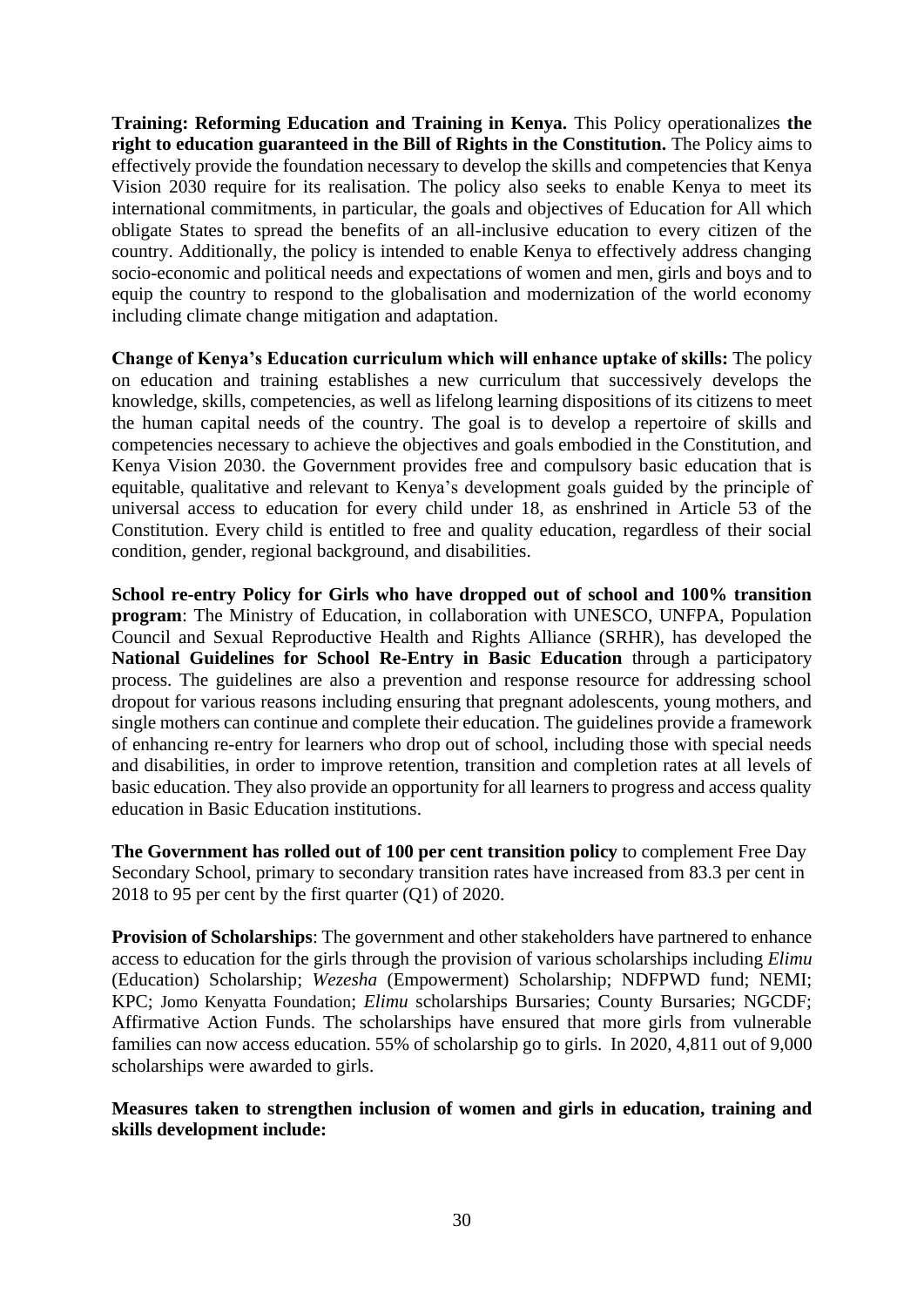- i. Empowering women, youth and PWDs through entrepreneurship skills and financial support
- ii. Implementing Leadership development programs for Women
- iii. Implementing girls' empowerment programs
	- a. Supply of sanitary towels to school girls
	- b. Provision and enforcement of re-entry policy for girls:
	- c. Scientific Camps of Excellence STEM Mentorship programme.
- iv. Implementing a Program on 'Making every woman and girl count''. The aim of the Program is to stimulate the sustained production and dissemination of quality gender statistics for monitoring the 54 gender-related SDG indicators.

At the Private Sector level, the Kenya Private Sector Alliance (KEPSA) has strong representation at the Education COVID 19 committee: KEPSA Partnered with the Ministry of Education and Ministry of Health to develop COVID 19 Protocols towards re-opening of the education institutions. **Facilitation of e-learning for education continuity**: KEPSA facilitated the continuity of learning through the launching of an e-learning program called *'Masomo Iendelee*, *Linda Mwalimu'* (learning to continue, protect teachers) program to help 2.4 million students in basic education and an increase in content producers amidst the COVID 19 pandemic.

## <span id="page-30-0"></span>3.3 Strengthening and Implementing Economic and Social Policies for Women Economic Empowerment in the Context of Climate Change

The Government of Kenya recognizes that the negative impacts of climate change disproportionately affect women and girls, not due to inherent vulnerability but the result of gender inequalities in the political, social and economic realms that intersect with other axes of social disadvantage. The Government has therefor put in place measures to address gender inequality in the social and economic areas. These measures address various needs including the negative impacts of climate crisis. The following are some of the measures.

**The Women Economic Empowerment Strategy (WEE) 2019** has also been developed and is being implemented to provide a roadmap for the realization of sustainable socio-economic empowerment for women through better business services, access to finance, improvement of markets and technology and increasing productivity and competitiveness among women. The policy aims to help women achieve gender equality through women economic empowerment initiatives in national development by identifying initiatives to accelerate women economic empowerment.

**The common free trade agreement ratified by** Kenya has given women greater opportunity to trade within the continent and increase their market share and revenues which in turn improve the overall quality of life for their households**.** The efficient ecosystem created by the Ministry of Industrialization and Enterprise for innovators and entrepreneurs to aid the channelling of ideas for the value addition and market linkages. Various government agencies have been tasked with the responsibility of supporting enterprises and innovations to become viable successful businesses.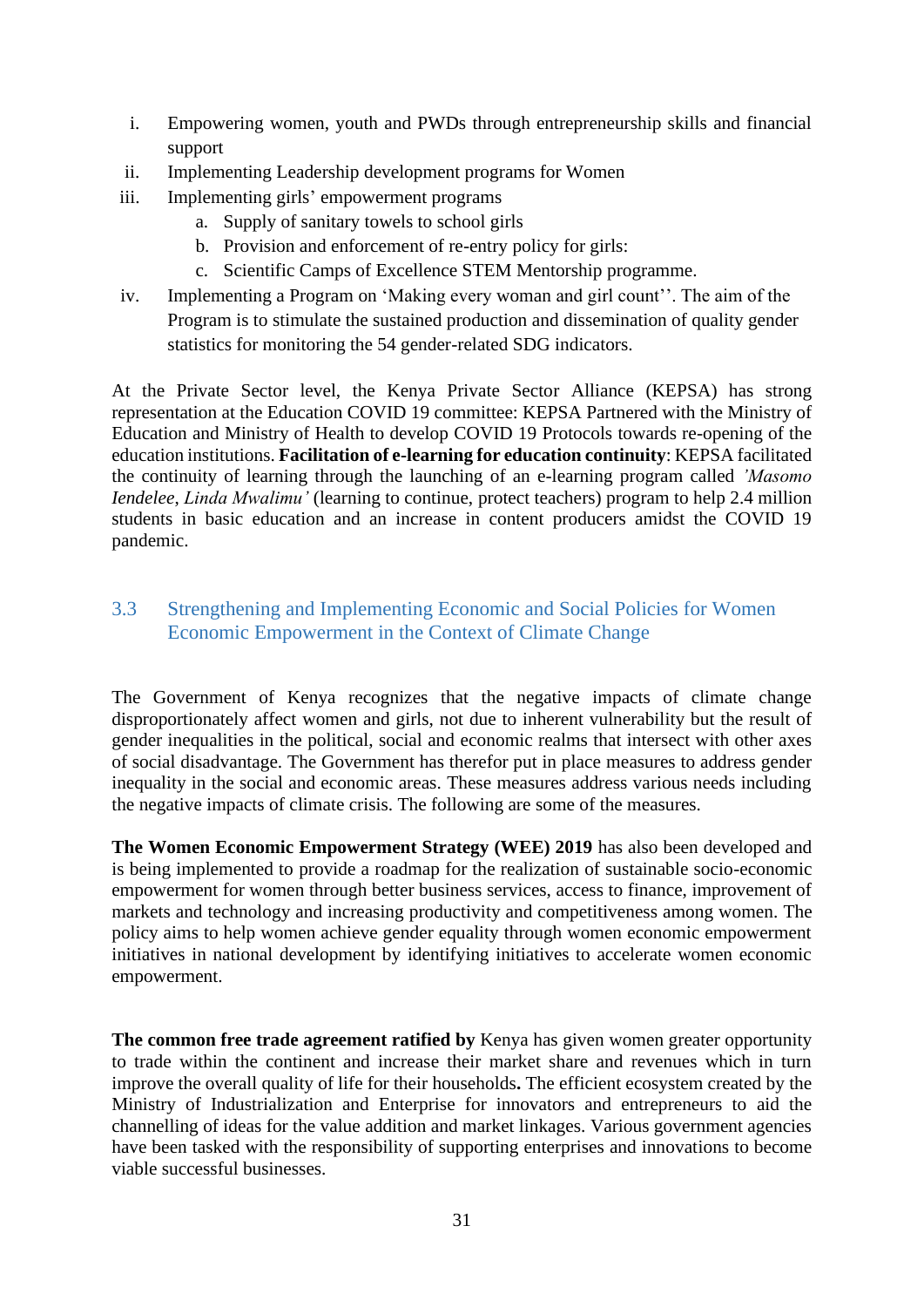**The Government has operationalized the National Gender Policy 2019**. Aims to achieve gender equality and women's empowerment in national development so as to enhance participation of women and men, boys and girls, vulnerable and marginalized groups for the attainment of sustainable development. The policy sets, legislative and administrative measures to address the existing gaps in the realization of gender equality and women's empowerment. To ensure that gender equality and women's empowerment are integrated into sectoral policies, planning and programmes, the policy identifies key thematic areas, namely: labour and employment, education, health, land, housing, agriculture, environment and natural resources, peace and security, governance, power and decision making, information and communications technologies, respect for the human rights, Sexual and Gender-Based Violence; the girl child and the boy child, intersectional discrimination, media and access to justice. The policy recognizes that the achievement of gender equality and women's empowerment requires the concerted effort of all actors. In this respect, the policy calls upon the National and County Governments, Constitutional Commissions and Independent Offices, Faith-Based Organizations (FBOs) and Civil Society Organizations (CSOs) and the private sector to work together in ensuring its implementation.

The Government has developed **the Agriculture Gender Policy**, to systematically and structurally address the gender inequalities and their causes and thus enable the realization of human potential in the agricultural sector.

Further, **the Gender and Social Inclusion Strategies** have been put in place to ensure purposeful inclusion of women, youth and vulnerable groups in economic activities. In addition to the above, the government has been undertaking sensitization to farmers on the need for women accessing land as a factor of production in addition to sharing benefits accrued from farming.

**National Government Affirmative Action Fund (NGAAF):** The National Government Affirmative Action Fund (NGAAF) is a flagship project for Vision 2030 under the Social Pillar. The Fund is meant to address the plight of vulnerable groups through enhanced access to financial facilities for socio-economic empowerment among women, youth, PWDs, needy children and the elderly in Kenya. Additionally, the Fund provides an avenue for the promotion of enterprise and value addition. The Fund supports a number of programmes including socioeconomic empowerment, bursary/scholarships to vulnerable students, table banking activities, civic education, value addition initiatives, nurturing of talent among others.

**The Government has developed and comprehensive database of all beneficiaries of the WEF, YEDF, and Uwezo** funds, as well as public procurement recipients, with a view to reaching out to women in rural areas and women with disabilities; Comprehensive data is maintained and is classified according to the different economic sectors that the beneficiaries are engaged in the Service, for example Industry, Food Security and Nutrition, Table Banking, Manufacturing and Affordable and Adequate Housing.

**The Government has put in place measures to ensure that these initiatives are accessible for all women**, including rural women, through awareness-raising and the introduction of clear criteria for, and facilitation of, applications. The Government has continued to enhance Women's economic empowerment through Affirmative Funds: Since its inception in 2007, **Women Enterprise Fund** has disbursed Kshs. 19.2 Billion to 111,840 groups (1,780,000)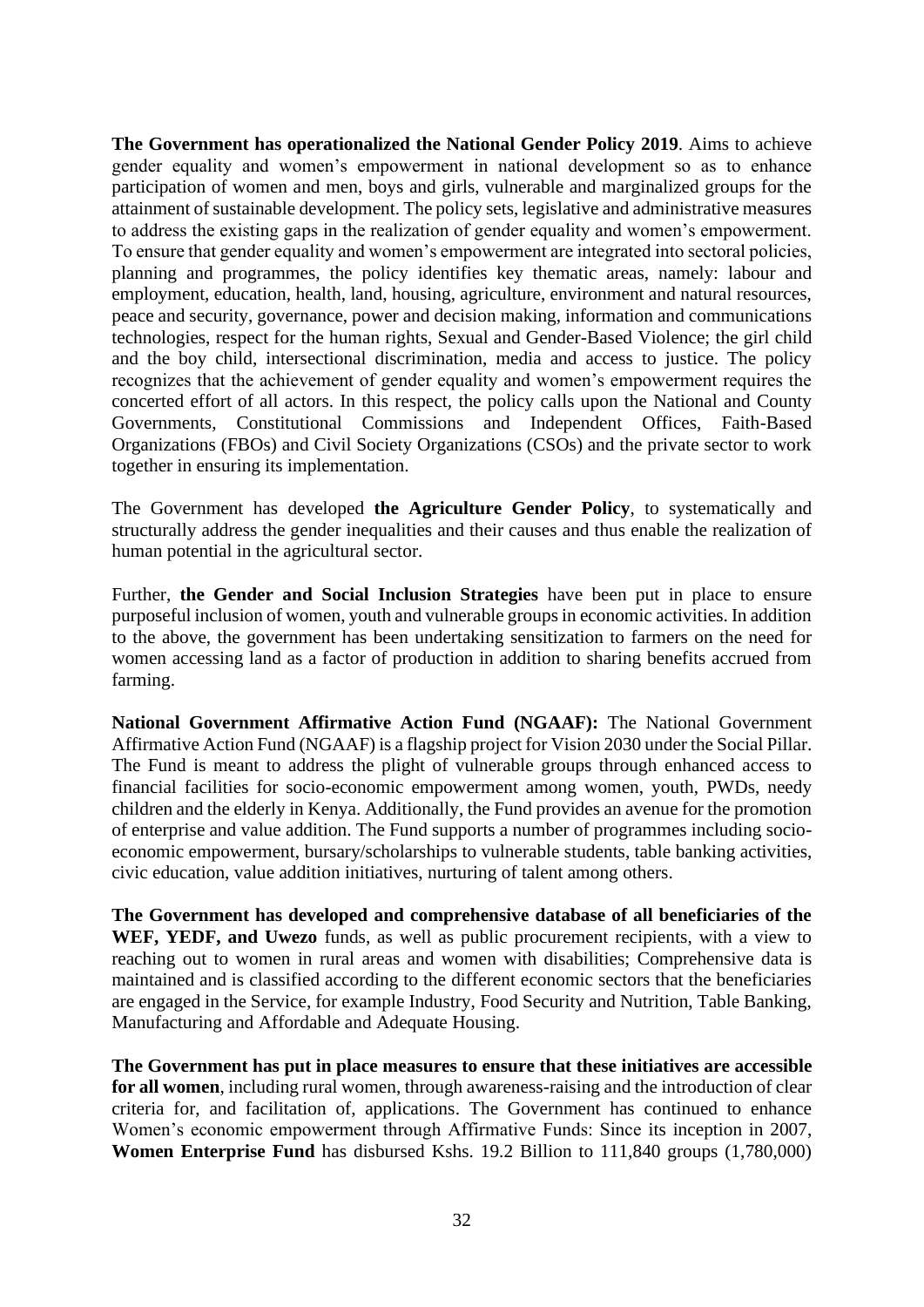individuals, SACCO funding Kshs. 116,500,000 to 17 SACCOs and LPO financing Kshs.74, 276,050 to 117 individuals. The Group loan repayment stands at 96%. Other initiatives include:

- *i.* Entrepreneurial training: Over 1.45 million beneficiaries have been trained on business management skills
- *ii.* Market support and Linkages: 21,000 women have been facilitated to market their products and services locally and internationally through collaborations with partners and other government institutions as well as develop linkages with larger enterprises.
- *iii.* Embraced technology as demonstrated through the following: M-Pesa for loan repayments, Virtual training and E-marketing of products by beneficiaries through WEFSOKO (on Facebook & Instagram)

**UWEZO Fund** is a flagship programme under Vision 2030 aimed at enabling women, youth and Persons with Disability (PWD) to gain access to finances to promote their businesses at the constituency level, thereby enhancing economic growth towards the promotion of gender equality and economic empowerment. Loan disbursements by Women Enterprise Fund, *Uwezo* Fund and Youth Enterprise Development Fund increased by 1.4, 26.0 and 21.5 per cent, respectively in 2020/21. The total amount of grants disbursed by the National Government Affirmative Action Fund in three of their programmes (Social Economic Empowerment, Value Addition Initiatives and Bursaries Scholarships for vulnerable students), increased by 3.8 per cent from Kshs 758.9 million in 2019/20 to Kshs 788.0 million in 2020/21.

**To improve access to bank loans, mortgages and other forms of financial credit, the Government has continually reviewed existing policies on Affirmative Funding** to ensure they remain relevant to the economic and social demands of society. This has led to enhanced Credit facilities for women as well as longer repayment periods for beneficiaries of Affirmative Funding. The Reviewed Credit Policy and Procedures Manual by Women Enterprise Fund has taken cognizance of the fact that the demand for individual loans can no longer be ignored, women groups that have grown through the Women Enterprise Fund funding chain are still not able to access funding from conventional banks due to lack of collateral, and the individuality of the woman within the group.

**The improved policy has introduced the following**: Increased Group Lending strategies where joint liability ensures strong incentives to members to help their peers succeed to Kshs. 1Million loan cycle from Kshs.750,000; Enhanced loan repayment for different loan cycles as follows: Kshs.100,000 - 12 months, Kshs.200,000 - 12 months, Kshs. 350,000 - 12 months, Kshs.500,000 - 18 months, Kshs.750,000 - 24 months, Kshs.1,000,000 - 24 months, this is an improvement from the earlier policy which pegged all loan cycles repayment rates at 12 months; further, the improvement includes the introduction of the *Chama (club)* plus loan where an individual within a group can apply for an individual loan with the only collateral being co-guaranteeship by other group members. Similarly, the policy introduced the loan products such as the *Kilimo* (Farming) Loan for women in agribusiness and Asset financing and Business loans for economic empowerment of women.

In addition, **WEF also re-introduced SACCO funding**. This is a product that had been withdrawn. The WEF Board reintroduced the product with improved conditions to ensure proper administration: So far, a total of 23 SACCO have partnered with WEF and a total of Kshs.171.5 million disbursed to the SACCOs.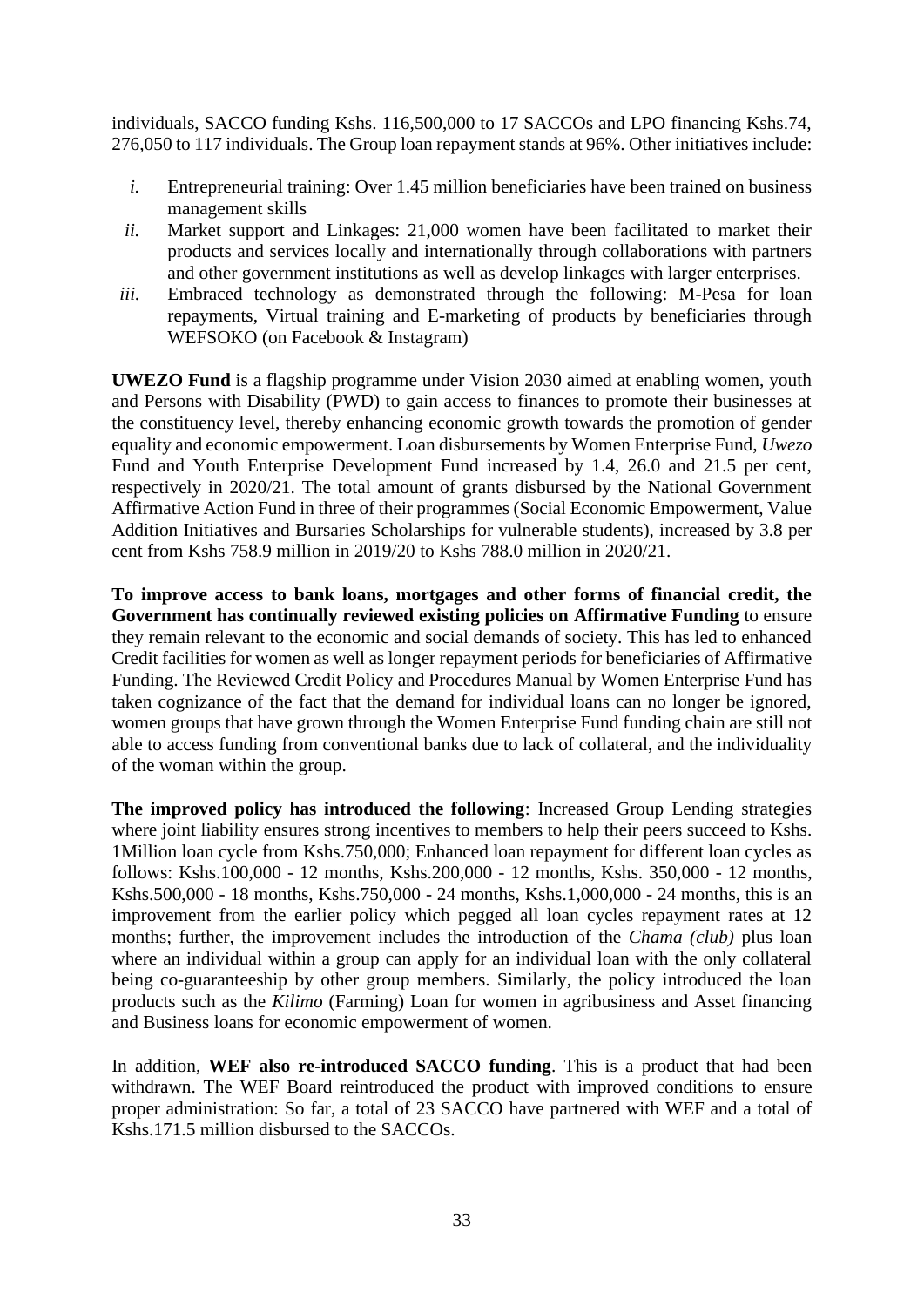The Government is implementing the **Access to Government Procurement Opportunities Program** to facilitate the youth, women and persons with disability-owned enterprises to be able to participate in government procurement. Under this initiative, 30 per cent of all government procurement opportunities are reserved for Women, Youth and Persons with disabilities through the Access to Government Procurement Opportunity (AGPO) initiative. WEF has been offering Local Purchase Orders and Local Service Orders financing at a rate of 1% administration fee and zero interest respectively. However, the total amount of public procurement reserved for these groups decreased by 34.0 per cent from Kshs 61.7 billion in 2019/20 to Kshs 40.7 billion in 2020/21. However, the reported total number of tenders awarded decreased by 3.0 per cent from 26,051 in 2019/20 to 25,278 in 2020/21.

**The time-use survey is currently underway and will inform policies to address unpaid care and domestic work**. The government through the Kenya National Bureau of Statistics is considering ways and means of quantification of unremunerated domestic activities of women and the gross national product.

The Government has also undertaken a **National Country Assessment on Gender Statistics** to establish the production, access and utilization of gender data. This is being used for evidence-based policy formulation, planning and budgeting.

In order to protect business and in response to the COVID 19 Pandemic, the Government through the Ministry of Industrialization and Enterprise there underscored the need for putting in place a mechanism for gradual re-opening of the economy and developed "**The Guidelines for Living with COVID-19.**" These are aimed at allowing businesses to reopen while strictly observing the social distancing and other containment measures. The guidelines, provide a framework within which individual operations can be safely run and were developed in consultation with various sector associations and business member associations. Individual businesses, companies, office premises, etc., are expected to derive Standard Operating Procedures from the guidelines for the smooth operation of their enterprises. Each actor is expected to strictly observe the implementation of the SOPs for which they will take responsibility.

Other policy frameworks geared towards promoting the principle of inclusion include **the Public Service Commission Diversity Policy** which provides modalities for diversity and inclusion of different special interest groups in public service. **The public participation Act** (2018) ensures that all stakeholders have fair and equal access to the public participation process and the opportunity to influence the intended decision. The responsible authority must also undertake necessary measures to ensure that information is accessible to all in the appropriate language and format.

**50 Million Women Speak Project (50MAWSP)** is a digital platform with an aim to facilitate a dynamic and engaging exchange of ideas among women entrepreneurs. The platform uses in-built social media functionality to connect women entrepreneurs with one another in ways that will foster peer-to-peer learning, mentoring and the sharing of information and knowledge within communities. The platform provides access to financial services and market opportunities between urban and rural areas, across borders and between countries. The Government of Kenya in collaboration with the East African Community (EAC) and the African Development Bank (AfDB) launched the platform in Kenya on the 8th of March 2021.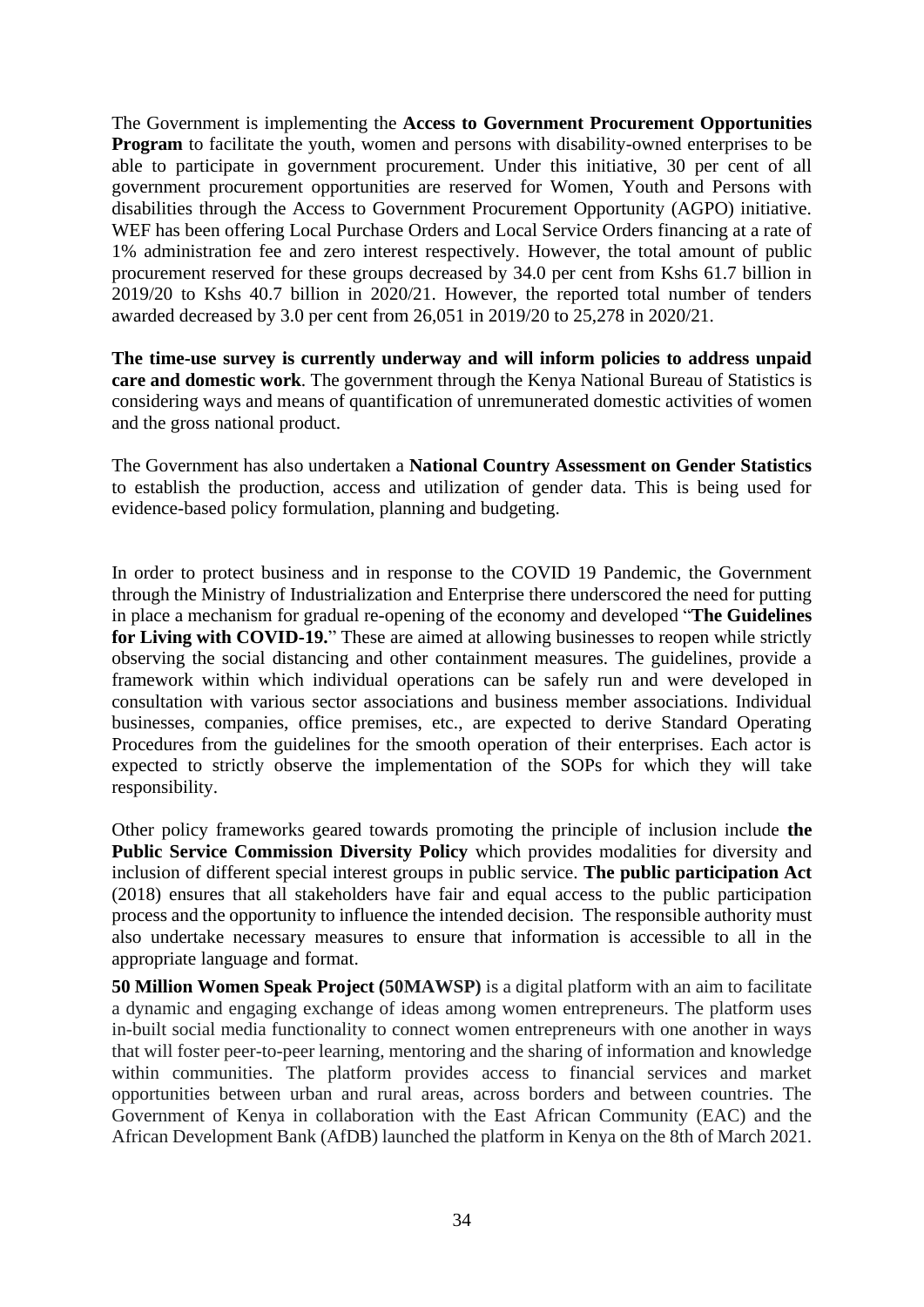#### <span id="page-34-0"></span>3.4 Addressing the Growing Informality of Work and Mobility of Women Workers in the Context of Climate Change

The informal sector is an important part of the economy and plays a major role in employment creation, production and income generation. The informal sector is broadly engaged in the production of goods or services with the primary objective of generating employment and incomes. The informal sector typically operates at a low level of organization and on a small scale. Labour relations are based mostly on casual employment, kinship or personal and social relations rather than contractual arrangements with formal guarantees. In 2020, the number of persons estimated to have been engaged in the informal sector reduced to 14.5 million from 15.1 million persons in 2019. **Women** regularly work in the informal sector **for lower wages and in unsafe conditions**, including the risk of sexual harassment while lack of social protections has a long-term impact on women in that fewer women receive pensions resulting to more elderly women are now living in poverty. The Governments is progressively putting in place a range of policy options to tackle discrimination and women's overrepresentation in the informal economy, such as investing in the physical and human capital needed for quality education, removing discriminatory barriers from the legal framework, providing family planning to women and families that desire it, providing funds for businesses and improving infrastructure.

**Unpaid care and domestic work:** A survey on Socio-economic Impact of Covid-19 on Households done by Kenya National Bureau of Statistics found glaring disparities between women and men regarding unpaid care and domestic work in homes. For cleaning and maintaining their own dwelling surroundings, women accounted for 64.5 per cent compared to men at 45.3 per cent. When it comes to caring and instructing children aged 6-17 years women command 52.7 per cent compared to men's 39.2 per cent. On food and meals management and preparation, women again lead at 44.2 per cent compared to men at 24.2 per cent. Regarding caring and instructing children aged 0-5 years, women take the lion's share accounting for 40.5 per cent to men's 32 per cent. On caring for dependent adults aged 18-59 years, women are at 34.7 against men's 30.5 per cent. Women also lead at 18 per cent with men being put at 16 per cent on shopping for household and family members. They also spent the most time caring for dependent adults aged 60 years and older at 11.7 per cent while men spent 10.1 per cent. unpaid care work remains unquantified, unrecognised and unpaid, and thus gender insensitive as far as gender equality is concerned. In order to effectively implement the principle of equity, a gender lens must be used in arriving at decisions. Currently Kenya is grappling with quantifying and attaching value to care work largely contributed by women, thus undervalue and overburden women.

### <span id="page-34-1"></span>3.5 Strengthening Managing Technological and Digital Change for Women Economic Empowerment in the Context of Climate Change

Women are under-represented in ICT jobs, top management and academic careers and men are four times more likely than women, to be ICT specialists. At 15 years of age, on average, only 0.5 per cent of girls, wish to become ICT professionals, compared to five per cent of boys. Women-owned start-ups, receive 23 per cent less funding and are 30 per cent less likely to have a positive exit, compared to male-owned businesses.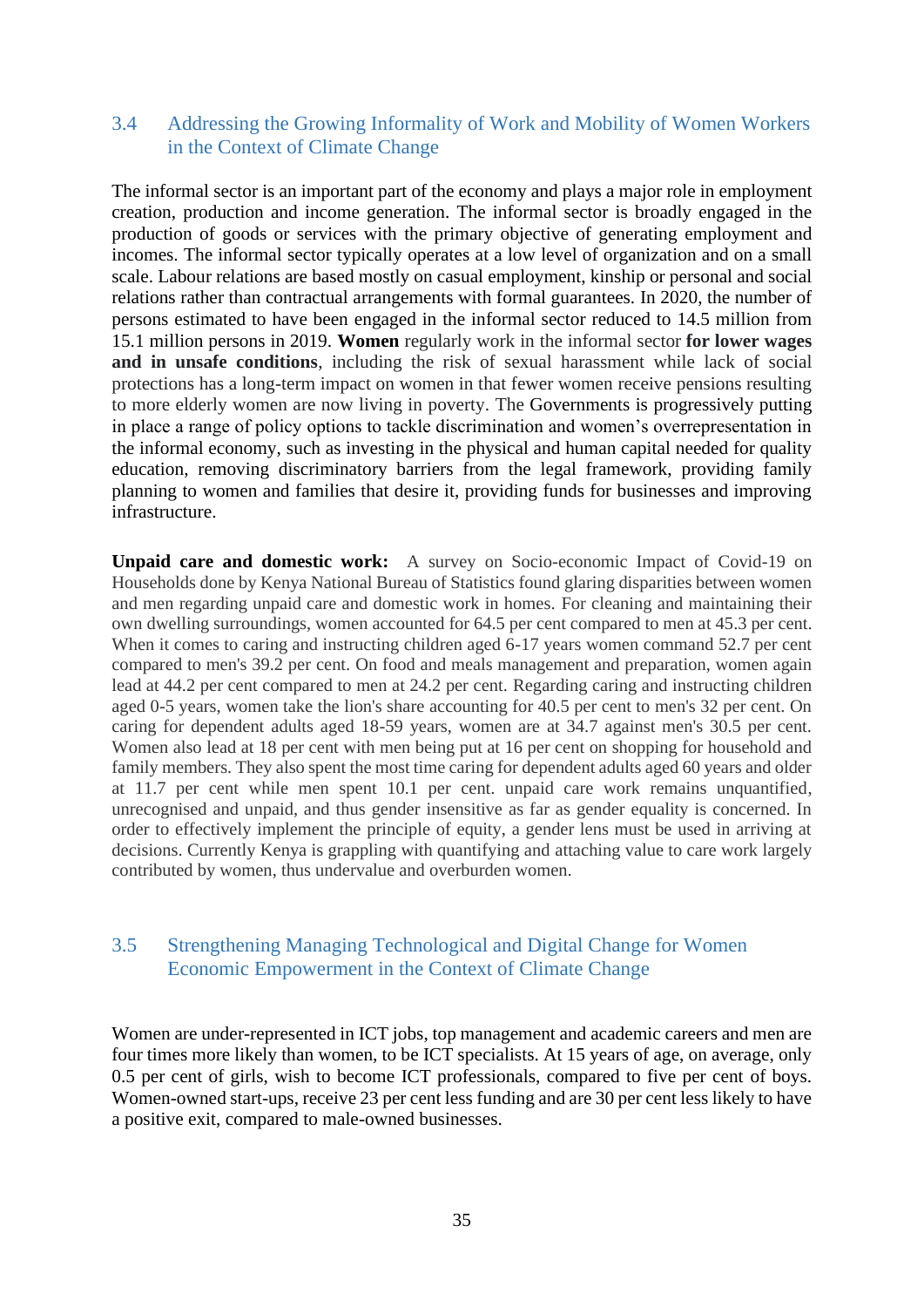**The Government has put several programs in place to empower women entrepreneurs and women led businesses.** These include the Access to Government Procurement Opportunities (AGPO), which implements the legal requirement under the Constitution of Kenya, for women, youth and persons with disabilities to access 30 per cent of government procurement opportunities.

**The Government has** put place programs that facilitate access to finance, such as the Women Enterprise Fund that seeks to offer accessible and affordable financial and innovative business support services to Kenyan women, for transformed livelihoods through resources mobilization, collaborations and partnerships.

The Government through the Ministry together with partners, has the *Ajira* Digital Program, that seeks to empower youth of Kenya, to explore the world of online work through providing free training, on the gig economy," said the CS.

He explained that within the *Ajira* program, together with another partner EMobilis, have a women digital work series, specifically aimed at enabling young girls and women, to upskilling opportunities for them in the gig and freelance economy.

The Ministry of ICT Innovation and Youth Affairs reaches out to young women and girls all over the country, on the benefits of the program. The program actively monitors the number of women and girls going through the program and aims to have 70 per cent of the youth in the program being girls, currently the initiative is at 50 per cent.

The Ministry of ICT Innovation and Youth Affairs champion ICT innovation program partners such as **Konza** and **Huawei**, and have in place the girls in ICT initiative, which, through various programs such as **hackathoms**, blogging challenges, mentorship, aim to encourage more girls and young women, to actively pursue careers related to **ICTs and Science Technology Engineering and Mathematics (STEM)**.

**Kenya Youth Development Policy 2019** the Policy document is a basis for developing opportunities for all youth in Kenya. In addressing the needs of the youth, special attention is paid to certain groups, such as young women, because of their specific needs. In each of the targeted youth groups, the Government and organisations working with the youth are required to give special attention to affirmative action. The addresses mainstreaming programmes for disadvantaged male and female youth. The Policy recognises that there are both disadvantaged male and female youth. This includes: persons forced into early marriages and premature economic activities. The government commits to (i) Support disadvantaged and marginalized youth through skills training and empowerment; (ii) Support and encourage disadvantaged and marginalized youth to access gainful economic activities; and, (iii) Involve disadvantaged and marginalized youth in community service activities.

### <span id="page-35-0"></span>3.6 Strengthening Private Sector Participation in Socio-Economic Empowerment in the Context of Climate Change

Kenya Private Sector Alliance (KEPSA) is the voice of the private sector in Kenya giving its members access to economic development professionals to facilitate relationships and support for private sector members. By pooling together its membership, Private sector members have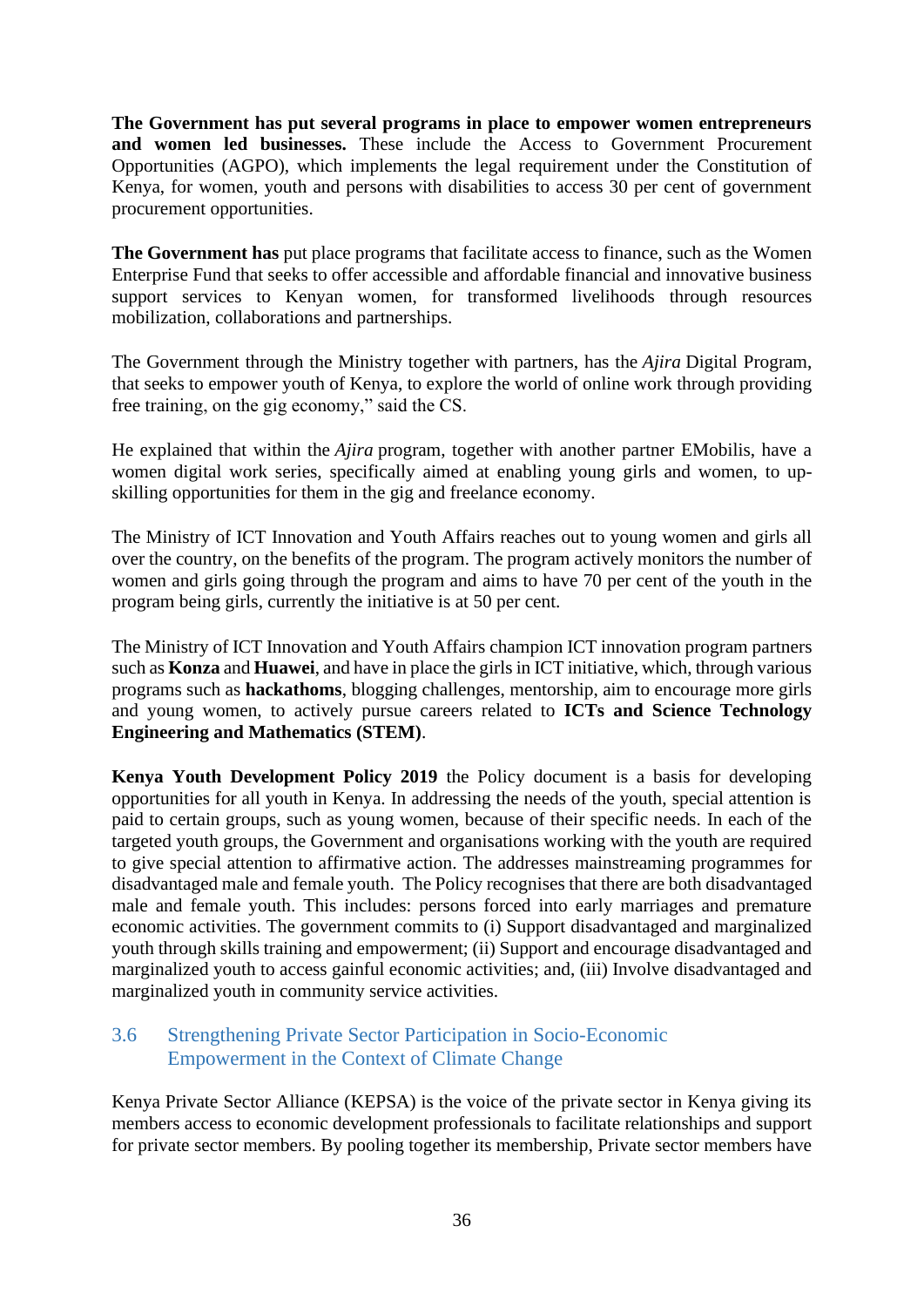access to a network of professionals who are the institutional backbone to business development policy.

**KEPSA partnered with MasterCard Foundation to implement a Covid-19 Recovery and Resilience program** that has been offering short term interest free loans to SMEs along with weekly training, mentorship and coaching session. KEPSA with support from the European Union and the Foreign, Commonwealth and Development Office (FCDO) through *TradeMark* East Africa has trained over 2,600 SMEs on e-commerce and digital marketing under an E-Commerce Booster Program and on-boarded them onto various online platforms through which they are now trading. This was in addition to *Ajira* Digital Project in partnership with the Ministry of ICT, and *eMobilis* with support from MasterCard Foundation which aims to train and link 1million Kenyan youth to digital and digitally-enabled work. Currently, 1.2 million Kenyans are estimated to be working digitally (5% of the adult population) and part of the program seeks to empower businesses to increase the creation of digital work.

**KEPSA mobilized its members to contribute resources towards combating the Covid-19 pandemic in response to the call by the government.** Significant contributions made include the provision of water, soap and disinfectants, water tanks and hand washing stations, thermal guns, ventilators, sanitisers, PPEs, mattresses, umbrellas to the Police, e-learning platforms and training, digital resources, telecommunication support, advertising and communications. Over 30 companies collaborated under a Safe Hands Initiative to distribute the free soap, sanitizer, and face masks to vulnerable communities. KEPSA, in conjunction with KHF, mobilized the private sector to deploy resources to combat COVID-19, providing a suite of donations worth of KES 16 Million.

**KEPSA established an online information portal [http://covid-19.ke](http://covid-19.ke/) and a 24-hour Call Centre accessible to all through #1196 during the Covid-19,** to facilitate access to information and linkages for business has been crucial to ensure business continuity. Towards this end, Tele Medical Services: In a bid to ensure continuity for the provision of other healthcare services, over 40 telehealth providers have been registered, mobile platforms have also been developed to enable patients to access medical services while limiting a person to person contact as per the protocols.

**Ministry of Health in partnership with KHF Launched "the Wheels of Life initiative**" in April 2020 to provide transport for pregnancy-related emergencies during curfew hours. The Call Centre was linked with Ministry of Ministry of Health (MoH) Hotline #719. This initiative has been expanded over time to offer other free services such as reporting of Non-compliance to Government directives where over 10,852 have been assisted by doctors and reports have been received so far and directed to NPS, "Men in Silence" for male mental & gender-based violence issues where over 2,099 consultations have been received thus far. The program has been expanded to *Uasin Gishu, Kiambu, Machakos, Nyeri*, and *Nakuru* Counties.

Training of Health Care Workers: The private sector has trained over 3000 healthcare workers to enhance their capacity of healthcare workers in handling and management of COVID19 cases and patients. KEPSA partnered with MOH through an MOU in a bid to support Government in shouldering the burden of vaccination efforts to accelerate the pace of vaccinations and get us closer to herd immunity by the end of the year. Under this initiative, the private sector in Kenya through KEPSA committed to taking on the costs of vaccinating free of charge those in their immediate purview and a portion of members in the community.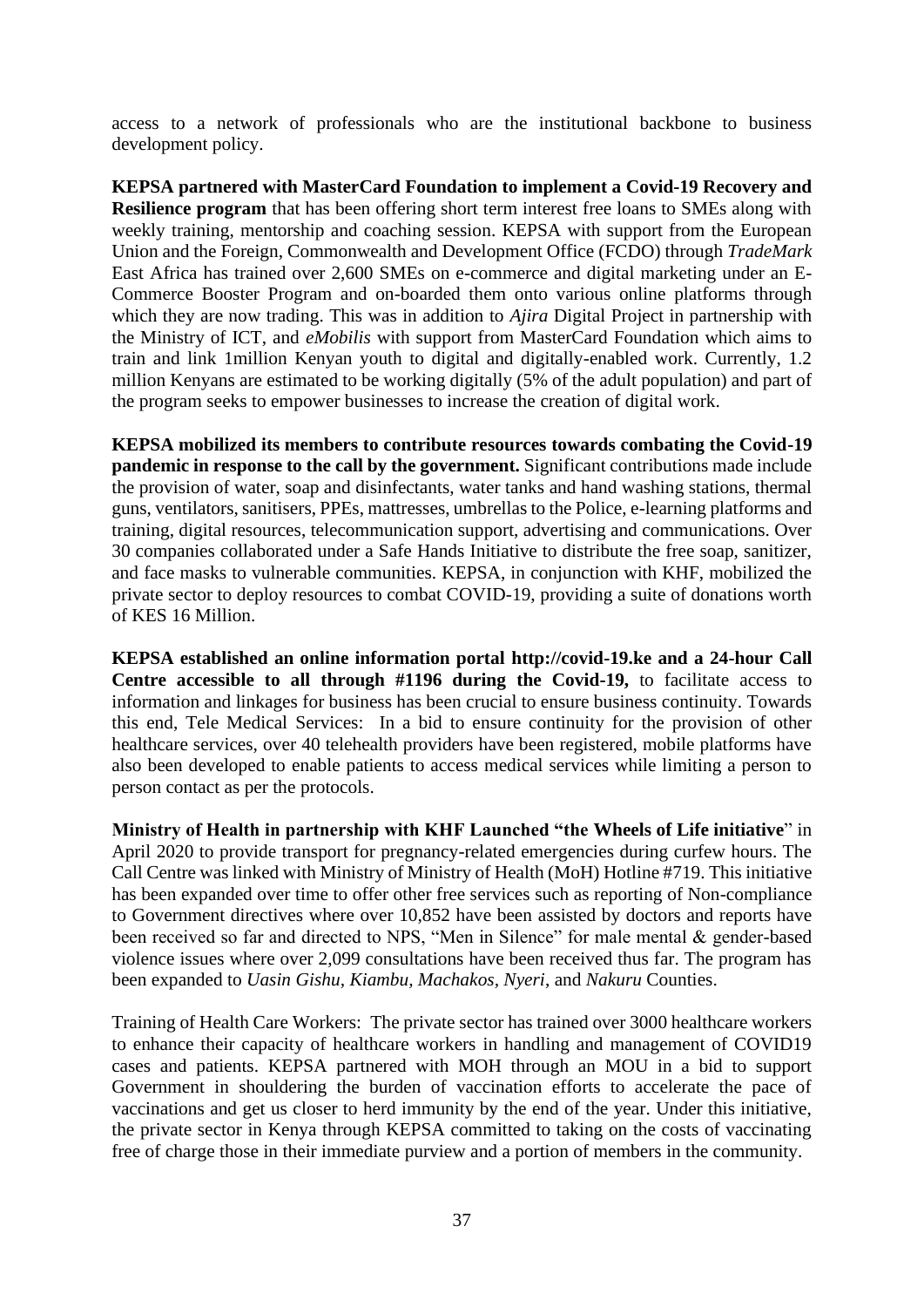Individual Corporations too have programs for empowering women in business. For instance, the **Safaricom Women in Business:** Safaricom targets ensuring that women-owned companies account for at least 10 per cent of its procurement spend in its Financial Year 2020 through the '**Women in Business (WIB)' initiative**. WIB is designed to grow the number of womenowned and led enterprises supporting them to provide services in high-value areas such as infrastructure equipment and energy while creating opportunities through mentorship which allows women to scale up ready take up bigger, more challenging businesses. In its financial year 2019, it had 113 active suppliers' women-owned businesses although most fulfilled relatively low spend needs such as stationery supplies, cleaning and cafeteria services. To create more visibility for women-led businesses, it put out a call for application from womenowned businesses specializing in technology. By the end of the same financial year, the telco had grown its list of active WIB suppliers to 178 while the spend with them increased from Kshs 1.9 billion to Kshs 2.4 billion representing 3.2 per cent of Safaricom's total amount of goods and services purchase expenditures.

**The Standard Chartered Women in Technology Incubator** aligns with calls for more diversity in technology, entrepreneurship and for more opportunities for women to develop entrepreneurial and leadership excellence. The incubator theme for the year 2021 was 'Accelerating the digital economy through women-owned businesses and was geared toward businesses that were tech-enabled or those that leveraged on emerging technologies such as *IoT*, Robotics, Augmented and Virtual Reality, Cloud Computing, Drone Technology and Biometrics among others. Qualifying companies go through training, coaching and mentorship offered by the *@iBizAfrica-* Strathmore University network of key industry experts, faculty, business leaders, experienced mentors, and professionals.

**Stanbic** *Dada* **Initiative for Women in Business** which loosely translates to Dare to Aspire, Dare to Achieve, *dada* (sister). The platform provides financial and non-financial services to enable women to start and grow a business while also supporting personal growth. The initiative is in response to the challenges that some women faced in accessing credit including fear of debt and lacking proper financials, the intention of the initiative is in giving credit is for it to be a catalytic fund/capital which is essential tool that supports impact-driven enterprises and organizations. The investment capital is risk-tolerant, concessionary, and flexible. It targets women in businesses and self-help groups commonly knowns as *chamas*.

These initiatives are in line with CEDAW issued General Recommendation 37, on genderrelated dimensions of disaster risk reduction in the context of climate change, which explicitly calls for State Parties to encourage women's entrepreneurship and create incentives for women to engage in businesses involved in sustainable development and climate-resilient livelihood activities in areas such as the clean energy sector and agro-ecological food systems. Businesses working in these areas should also be encouraged to increase the numbers of women they employ, particularly in leadership positions…Ensure that women have access to technology for preventing and mitigating the adverse effects of disasters and climate change on crops, livestock, homes and businesses and that they can use and economically benefit from climate change adaptation and mitigation technologies.

### <span id="page-37-0"></span>3.7 Strengthening Women's Collective Voice, Leadership and Decision-Making in the Context of Climate Change

The Constitution of Kenya provides for gender equality in all elective and appointive positions. Article 81 (b) of the Constitution promotes gender equality and inclusion in political leadership.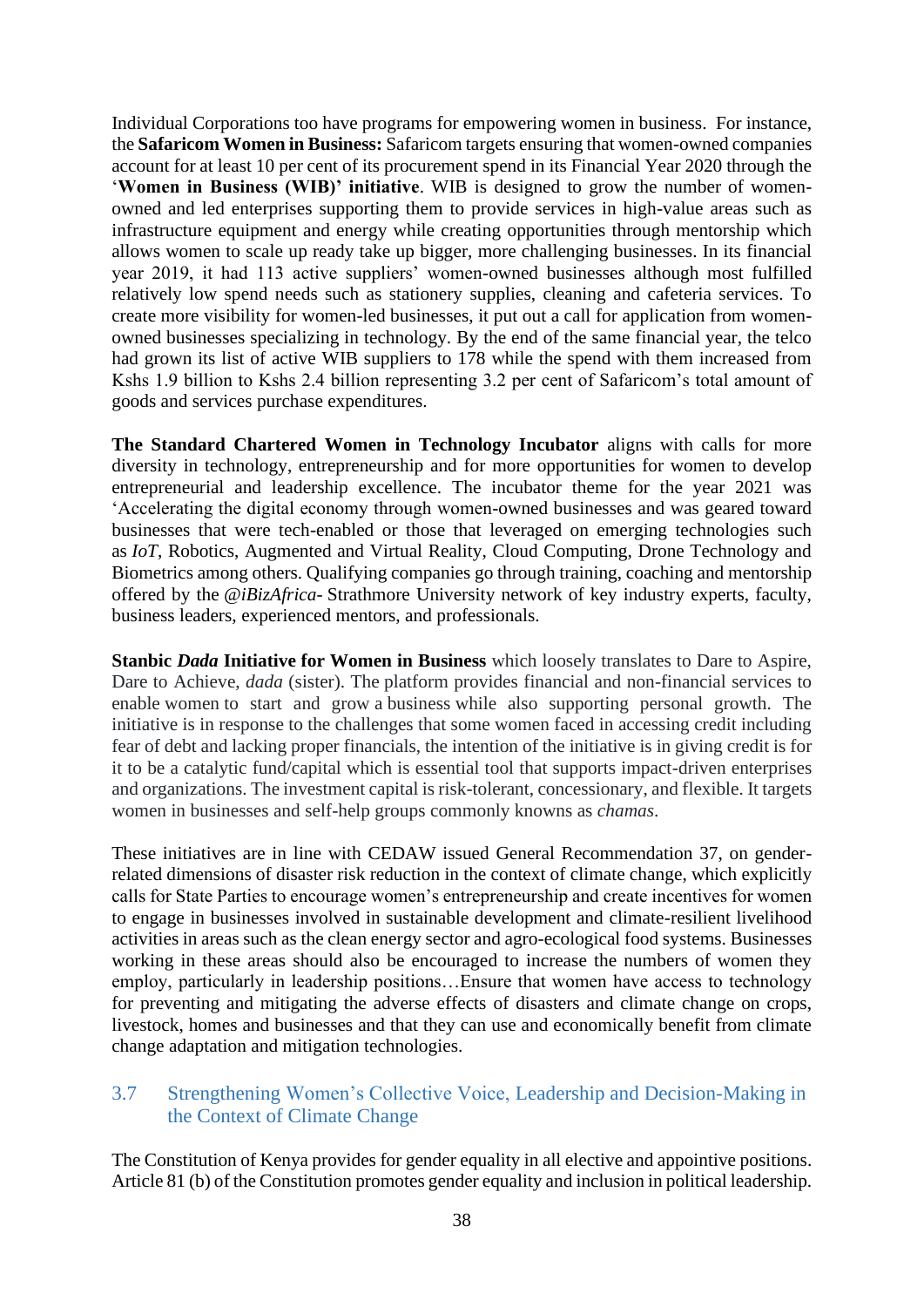Article 177 (1) of the Constitution has contributed greatly to the increased women leadership in County Assemblies. (Special Elective Seats). Further, Article 100 of the Constitution of Kenya 2010 requires parliament to enact a law to promote the representation in parliament of women, PWDs, youth; ethnic and other minorities; and marginalized communities. A significant number of women are in political leadership courtesy of the two-third gender rule. History has documented the gains women have made through political representation at County, Senate and National Assembly levels. Overall, the performance of women candidates in the 2017 general elections was an improvement from 2013 as more women were elected to office than previously.

The affirmative action principle protected by the Constitution, enabled more women to hold office in 2013, particularly at the county level, leading them to be more experienced candidates and thus more successful in later campaigns. More women enter politics and government, whether, through open constituency seats or appointed office, the benefits of their experience to long-term political advancement will lead to longer-term gains in representation and success in running for office.

The Government of Kenya realizes that power imbalances drive gender inequalities that make women more vulnerable to climate change, and has employed various strategies to increase women's representation in leadership and decision making. These include the development of a **National Strategy for Supporting Greater Participation of Women in Elective Politics**; a training curriculum on women's leadership that has been institutionalised in the Government's training institutions; launch of a democracy fund for women; media engagement on women's leadership; as well as, **mentorship programmes at the higher learning institutions**. Similarly, the Women's Executive Leadership and transformative Program was launched through a joint initiative between the Council of Governors and the Ministry of Public Service and Gender.

The Government enacted legislation on a number of issues to advance gender equality and women's empowerment. Sessional Paper No. 02 of 2019 on the **National Policy on Gender and Development (NPGAD)** and Sessional Paper No. 03 on the **National Policy for the Eradication of Female Genital Mutilation (FGM)** were adopted in December 2020. Furthermore, the second generation **of Kenya National Action Plan (KNAP) on Women, Peace and Security (2020-2024)** was launched in September 2020 and Women Economic Empowerment Strategy (2020-2025) has been put in place to increase women's access to economic resources and opportunities. Additionally, **the first generation of Gender Statistics Sector Plan (GSSP) 2019-2023,** was launched in December 2020. This is a part of the Kenya Strategy for the Development of Statistics (KSDS). The KSDS forms a robust, comprehensive and coherent framework that is meant to strengthen statistical capacity across the entire National Statistical System (NSS). The GSSP on the other hand is a basis for strengthening statistical capacity in the gender statistics sector in Kenya.

**The** Government has developed a **National Strategy and Action Plan to enhance women's representation in public and political life**. Consequently, the County Assemblies and the National Gender and equality commission (NGEC) have developed and disseminated throughout the 47 Counties, a training curriculum for women members of County Assemblies to enhance their capacity to carry out their functions of representation, oversight, budgeting and legislative. Similarly, the County Assemblies Forum (CAF) in partnership with UN Women and Council of Governors (COG) in May, 2021 conducted a localized CSW Forum dubbed "*CSW Mashinani" (CSW in the Rural)* aimed at providing County women leaders with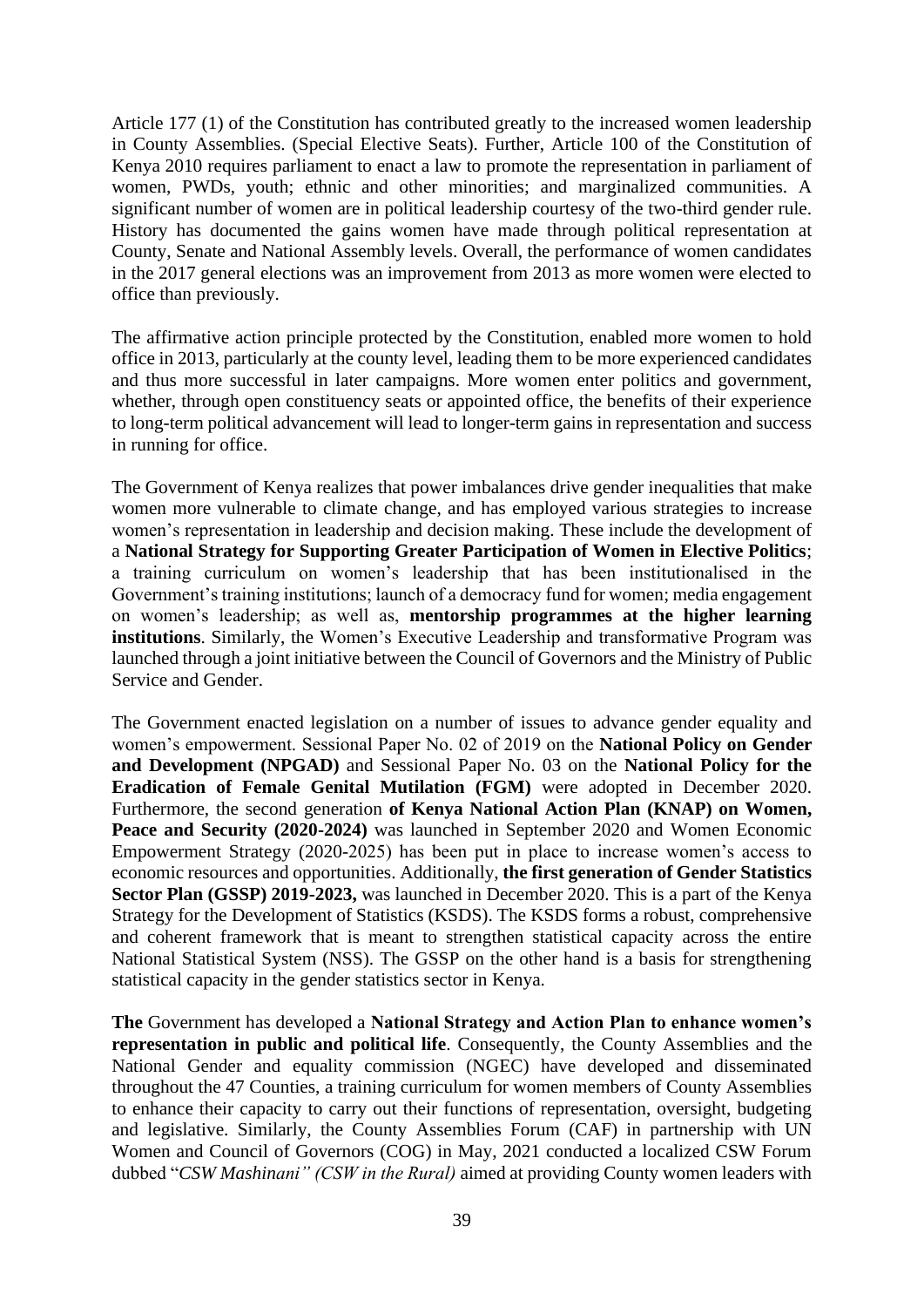a platform to deliberate on how to promote women's participation and leadership. CAF has instituted capacity building programmes for the women Members of County Assembly (MCAs) on how to carry out their roles effectively and to prepare for 2022 General Elections.

To address gender-based violence in elections, the Election Offences Act, 2016 provides firm penalties for violence against women during the election period. The political parties bear great responsibilities to protect and empower women through the Political Party Act 2019, which assign firm penalties for violence against women and political violence in general. The Independent Electoral and Boundaries Commission (IEBC) plays a role in preventing political violence through electoral procedures as well other Constitutional Commissions such as NGEC which ensures oversight on the same. Also, security officers have been trained on the management of election-related violence and the mapping of GBV service providers in the country undertaken.

The Ministry of public service, Gender, Senior Citizen's Affairs and Special Programmes, in collaboration with women's rights organizations, support the *Common Women's Agenda Forum*. The objective of the Forum is to advocate and devise a strategy for safeguarding gender gains to the Constitution, particularly the realization of the two-thirds gender principle.

**Women's participation in leadership has increased progressively as evidenced by the steady increase in numbers.** The National Assembly still did not meet the minimum not more than two-third gender rule requirement in 2020. The proportion of women in the positions of Cabinet Secretaries, Principal Secretaries, Heads of Constitution Commissions and Independent Offices, Regional Commissioners and County Commissioners has remained the same between 2019 and 2020 at, 33.3, 18.6, 53.3, 12.5 and 12.8 per cent, respectively. Women Representation for the positions of Chief Administrative Secretaries, Diplomatic Corps, Deputy County Commissioners, Chiefs and Assistant Chiefs increased slightly by 2.5, 4.0, 1.2, 0.3 and 1.0 per cent respectively, during the same period.

**Nationally, "not more than two-third gender rule requirement for members of the County Assemblies was met**. However, eight County Assemblies did not meet the minimum one-third gender rule requirement. During the period under review, the proportion of women in the positions of Supreme Court Judges and High Court Judges increased to 33.3 per cent and 48.8 per cent, respectively from 28.6 per cent and 47.1 per cent, respectively in 2019. The number of County Executive Committee Members (CECMs) declined from 434 in 2019 to 431 in 2020. Nationally, the proportion of women in CECMs positions declined marginally from 31.8 per cent to 31.3 per cent during the same period.

**The number of women governors increased from 2 to 3** following the confirmation of a women governor for Nairobi, also **the number of women Deputy Governors increased by one in 2020**. The number of women County Secretaries remained constant for 2019 and 2020, accounting for 10.6 per cent of the total County Secretaries. The total number of CECMs declined from 434 in 2019 to 431 in 2020. Nationally, the proportion of women in CECMs positions declined marginally from 31.8 per cent to 31.3 per cent during the period under review.

**In the Legislature, the number of women in both the Senate and the National Assembly did not change between 2019 and 2020**. The National Assembly did not meet the minimum one-third gender rule requirement in both 2019 and 2020. The positions held by women in the County Assemblies, 2019 - Women - 737 Total (Male and Female) – 2193, in 2020 and 2021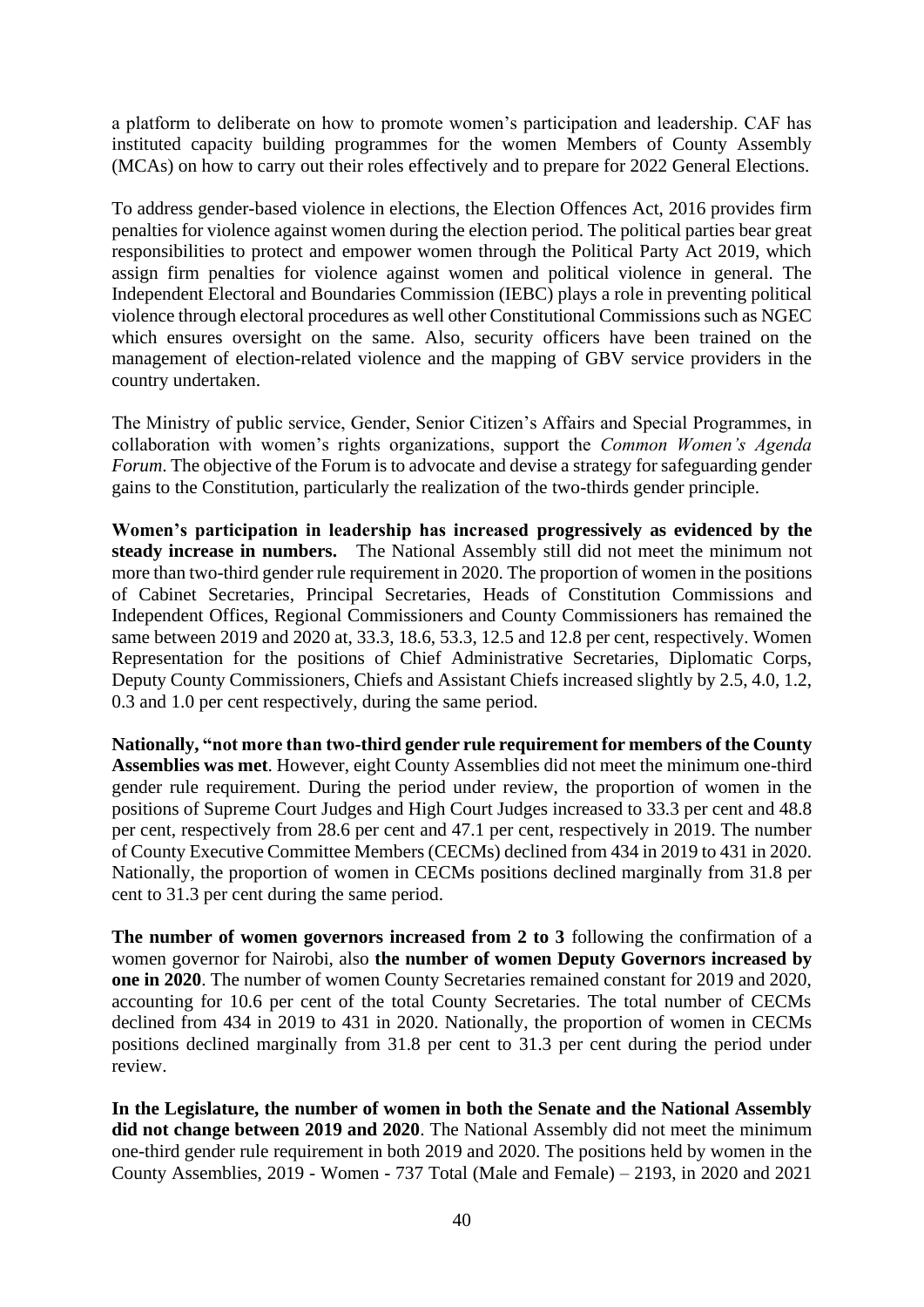Women - 738 Total (Male and Female) - 2191. The minimum one third gender rule has been achieved in the County Assemblies with 737 women out of a total of 2193 members in 2021.

There was no change in the number of clerks at the county level. However, the proportion of women speakers at the County Assemblies reduced from 10.6 per cent in 2019 to 8.5 per cent in 2020. In the Judiciary, the proportion of women judges in the Supreme Court and High Court increased from 28.6 per cent and 47.1 per cent in 2019 to 33.3 per cent and 48.8 per cent in 2020, respectively.

Other sectors of leadership positions recording a steady increase in the number of women include Public Universities Boards, county commissioners and practising lawyers.

# <span id="page-40-0"></span>**4.0 CHALLENGES AND LESSONS LEARNED**

#### <span id="page-40-1"></span>4.1 Challenges

- i. Implementation of the two-thirds gender rule
- ii. GBV attributed to heavily patriarchal society and impact of COVID-19 pandemic
- iii. Harmful cultural practices that hinder women and girls from engaging in the economy
- iv. Wage-gap resulting in women earning less than their male counterparts reproductive roles of women and girls –
- v. Women are overrepresented in low-cadre and informal jobs
- vi. Working Virtual
- vii. Education system low transition rates particularly from secondary school to tertiary learning institutions limiting women's participation in the labour market and the economy
- viii. Low access to reproductive health services
- ix. Kenya is still a highly patriarchal society which promotes culture and socialization: challenges in overcoming existing cultural barriers to women expressing themselves
- x. Skills development of women

### <span id="page-40-2"></span>4.2 Lessons Learned and Best Practices

- i. Government performance target on Gender Mainstreaming across all Ministries, Departments, Agencies and Counties
- ii. Government progressively putting in place gender responsive norms and policies
- iii. Gender Responsive Budgeting
- iv. Progressive policies that encourages more women to engage in the workforce/businesses
- v. KEPSA Private Sector Gender Mainstreaming Policy

# <span id="page-40-3"></span>**5.0 Conclusion**

The effects of climate change manifest through natural disasters, like landslides, floods, severe draught and hurricanes; as well as through more gradual degradation of the environment. The adverse effects of these events are already felt in many areas, including in relation to, inter alia,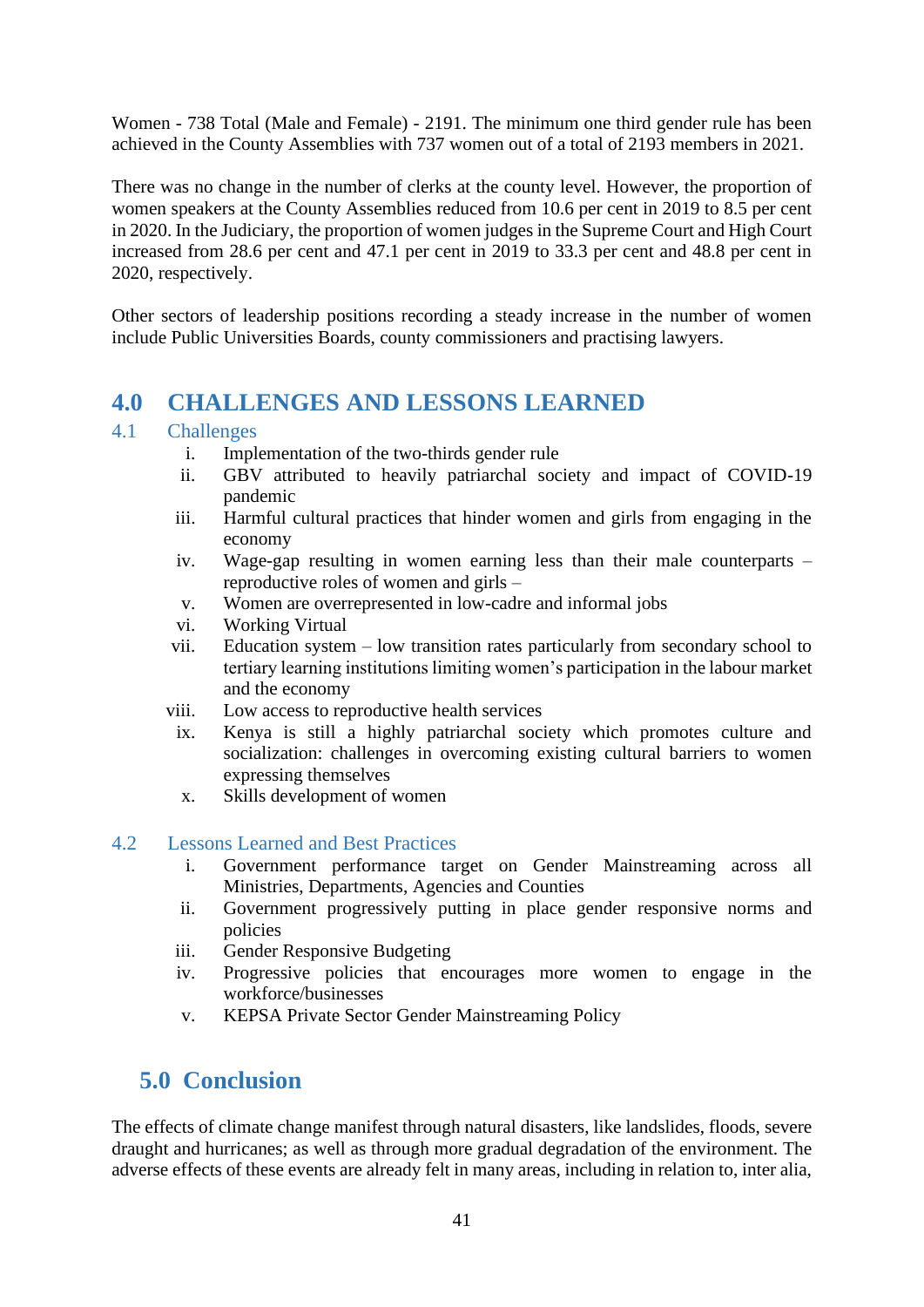agriculture, and food security; biodiversity and ecosystems, water resources, human health, human settlements and migration patterns as well as energy, transport and industry.

In many of these contexts, women and girls are disproportionately affected by the effects of climate change because women and girls constitute the majority of the poor and are more dependent for their livelihood on natural resources that are threatened by climate change. Also, women and girls face social, economic and political barriers that limit their coping capacity. Women and girls in rural areas are especially vulnerable due to high dependence on local natural resources for their livelihood, while they are generally charged with the responsibility to secure water, food and fuel for cooking and heating thus they face the greatest challenges. These are compounded by unequal access to resources and to decision-making processes, limited mobility, which place women and girls in rural areas in a position where they are disproportionately affected by climate change. It is thus important to identify gender-sensitive strategies to respond to the environmental and humanitarian crises caused by climate change.

It is important to note, however, that women and girls are not only vulnerable to climate change but they are also effective actors or agents of change in relation to both mitigation and adaptation. Women often have a strong body of knowledge and expertise that can be used in climate change mitigation, disaster reduction and adaptation strategies. Additionally, women and girls' responsibilities in households and communities, as stewards of natural and household resources, positions them well to contribute to livelihood strategies adapted to changing environmental realities.

In recognition of the foregoing, Kenya has put in place normative and policy measures intended to build the resilience of women, their communities and societies to climate change and environmental and systematic risk. These are aimed at transforming unsustainable patterns of production and consumption across economies- in agriculture, fisheries, forestry, energy, and infrastructure among others. In terms of redistributing care and domestic burden for women and girls, investment in various infrastructure projects is deemed critical. For instance, the provision of water to close proximity to households saves women, and girls' time from walking long distances in search of the commodity. Through effective legislative, administrative, and policy frameworks that govern various infrastructure sectors, the National and County Governments continue to play their respective roles in providing sustainable infrastructure, water, energy and agriculture as well as in removing barriers to women's full participation in all spheres of life include leadership and decision making. Also, public-private participation in investment and provision of infrastructure plays a key role in the provision of infrastructure for use by all populations, including women and girls.

However, more need to be done to counteract the climate and environmental impacts of unsustainable agricultural and food systems and their consequences for women and girls in their roles as farmers, producers and cooperatives to increasingly take up sustainable practices such as agroecology, agroforestry, the diversification of production systems, conservation agriculture and ecosystem-based approaches to agriculture. Of significance is the promoting women's participation through the law of Public Participation and equally important the full implementation of quotas for women in employment and decision-making positions which are enshrined in the Constitution. This should progressively move to areas such as forest management, gender-responsive sustainable fisheries, access to green economy jobs. Affirmative action and efforts at bridging the gap in access to education information and skills in climate change as well as promoting access to social protection public services should be sustained.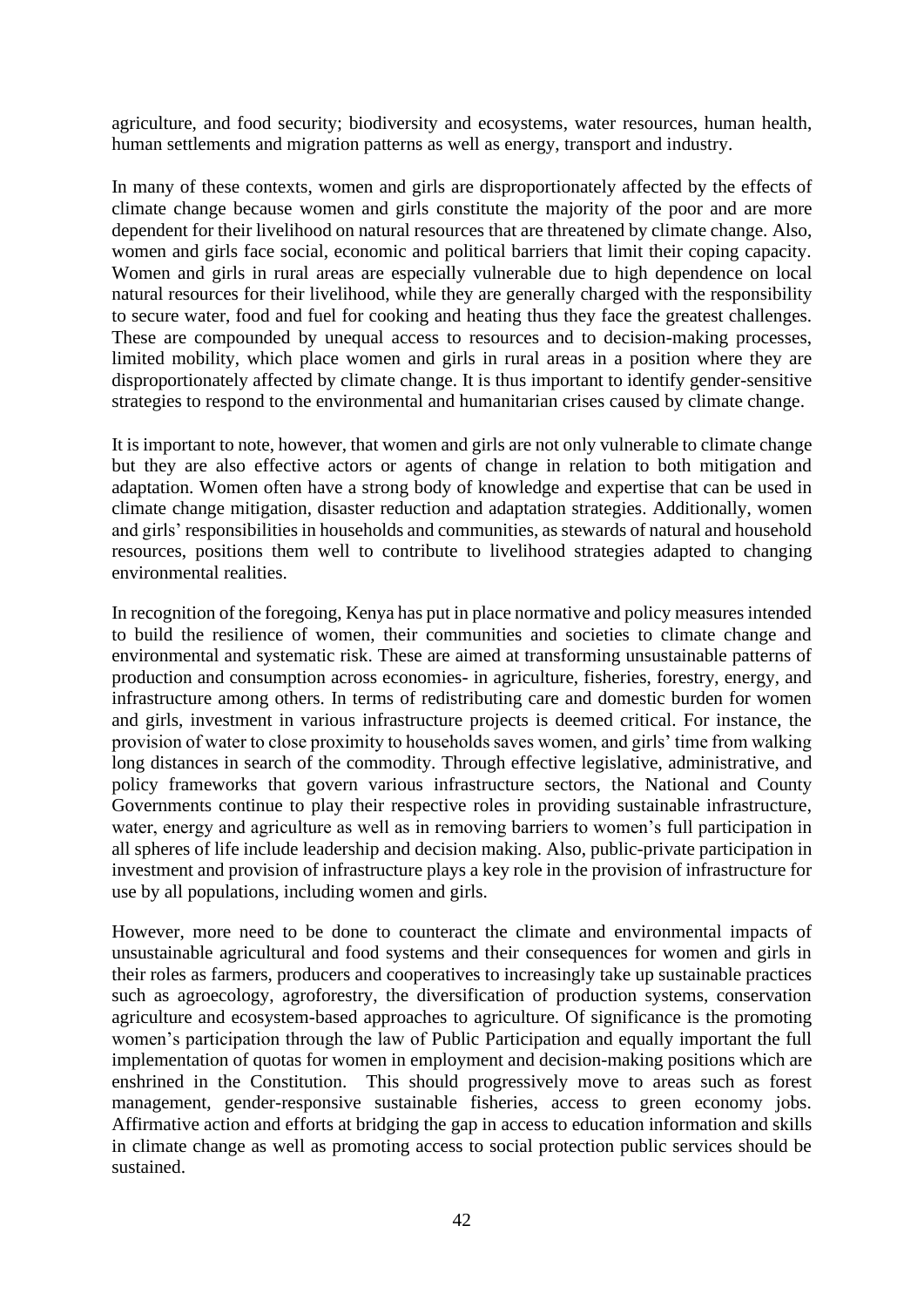## **Sources**

United Nations Framework Convention on Climate Change (UNFCCC)

National Climate Change Response Strategy National Climate Change Action Plan The National Climate Change Action Plan (NCCAP 2018–2022) the National Adaptation Plan (NAP) 2015 The National Adaptation Plan II (NAP II) The National Climate Change Action Plan: Second Implementation Status Report for the FY2019/2020. Ministry of Environment and Forestry, Nairobi, Kenya. Copyright © 2021 Government of Kenya

The National Climate Change Action Plan II National Climate Change Framework Policy 2016 The Environment and Land Court Act, 2011 The Vision 2030 Medium-Term Plan III (2018-2022) Climate-Smart Agriculture Strategy (CSAS 2017) The National Spatial Plan 2015 – 2045 Kenya land sector gender policy National Policy on Gender and Development 2019 The National Water Policy The National Policy on Disaster Management The National Energy Policy (2019) The National Electrification Strategy The National Petroleum Policy (2019) The Gender Policy in Energy (2019)

Constitution of Kenya Climate Change Act 2016 No. 11 of 2016 Water Act 2016 Community Land Act No. 27 of 2016 Energy Act of 2019

2018\_USAID-ATLAS-Project\_Climate-Risk-Profile-Kenya.pdf July 2018 2021-10-14-IFBPW CSW66 Written Statement Submission 200302\_undp-ndcsp-gender-ndc-country-progress-key-findings.pdf climate change gender and development in africa climate-change-water-en.pdf climatechangekenya2010web. Contextualising-Pathways-to-Resilience-in-Kenyas-ASALs-under-the-Big-Four-Agenda. CSW66 Agreed Conclusions 1 February 2022. Gender Action Plan COP.pdf United Nations FCCC/CP/2019/13/Add.1 Gender review of climate change legislative and policy frameworks and strategies in East Africa: CGIAR Research Program on Climate Change, Agriculture and Food Security (CCAFS) GENDER EQUALITY IN CLIMATE CHANGE - Analysis report on Gender in Climate Change Policies, Programs and NDC Processes, UNECA October 2020